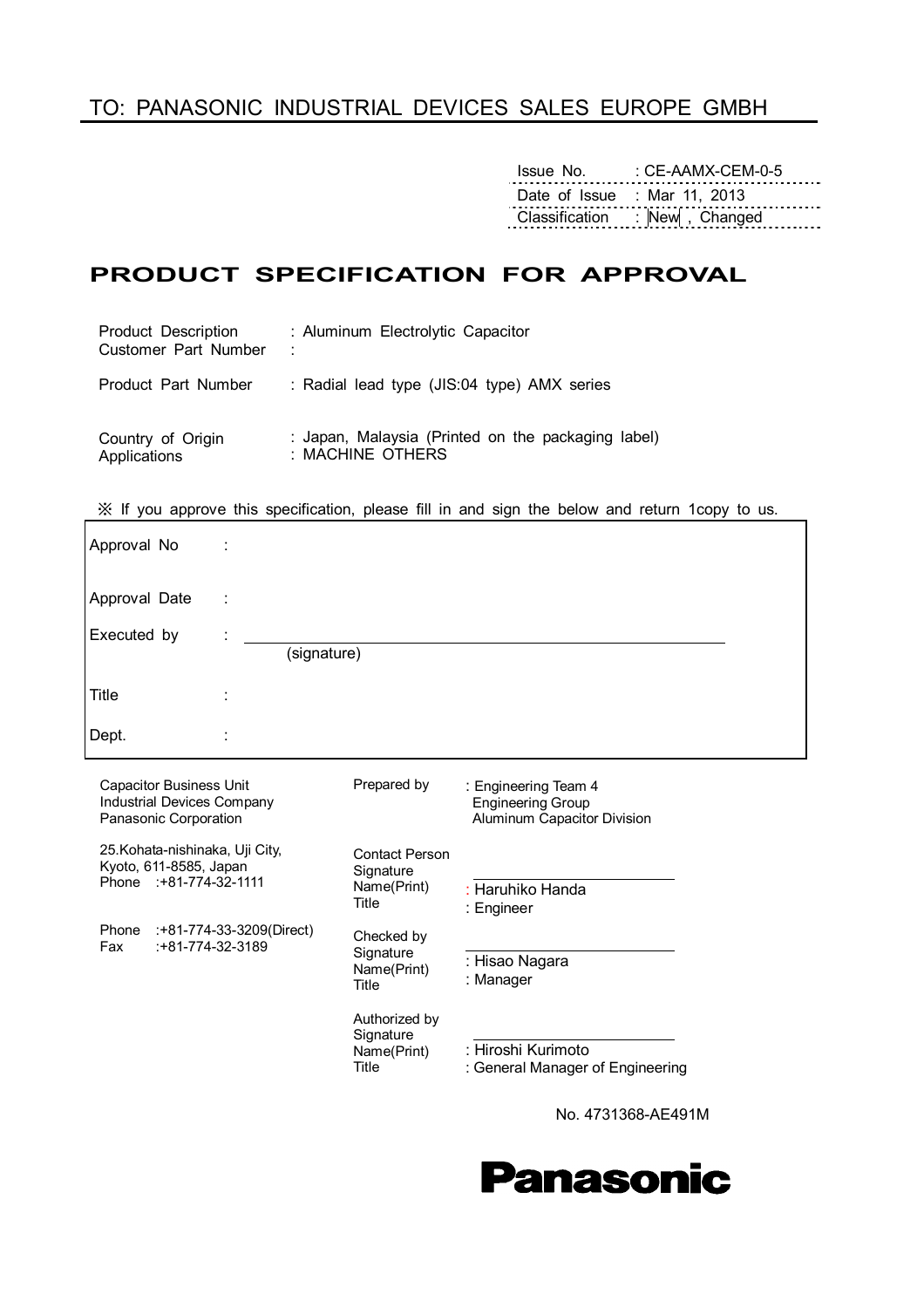### Revision Record

| Customer Part No. | Product Part No.                             | <b>Note</b>       |
|-------------------|----------------------------------------------|-------------------|
|                   | Radial lead type<br>(JIS:04 type) AMX series | Guideline-ALA-S-3 |

| No.      | Pg   Revised Date   Enforce Date | Contents | Approval   | Accepted No. |
|----------|----------------------------------|----------|------------|--------------|
|          | Initial Date Mar 11, 2013        | New      | H.Kurimoto |              |
|          |                                  |          |            |              |
|          |                                  |          |            |              |
|          |                                  |          |            |              |
|          |                                  |          |            |              |
|          |                                  |          |            |              |
|          |                                  |          |            |              |
|          |                                  |          |            |              |
|          |                                  |          |            |              |
|          |                                  |          |            |              |
|          |                                  |          |            |              |
|          |                                  |          |            |              |
|          |                                  |          |            |              |
|          |                                  |          |            |              |
|          |                                  |          |            |              |
| $\angle$ |                                  |          |            |              |
|          |                                  |          |            |              |
|          |                                  |          |            |              |
|          |                                  |          |            |              |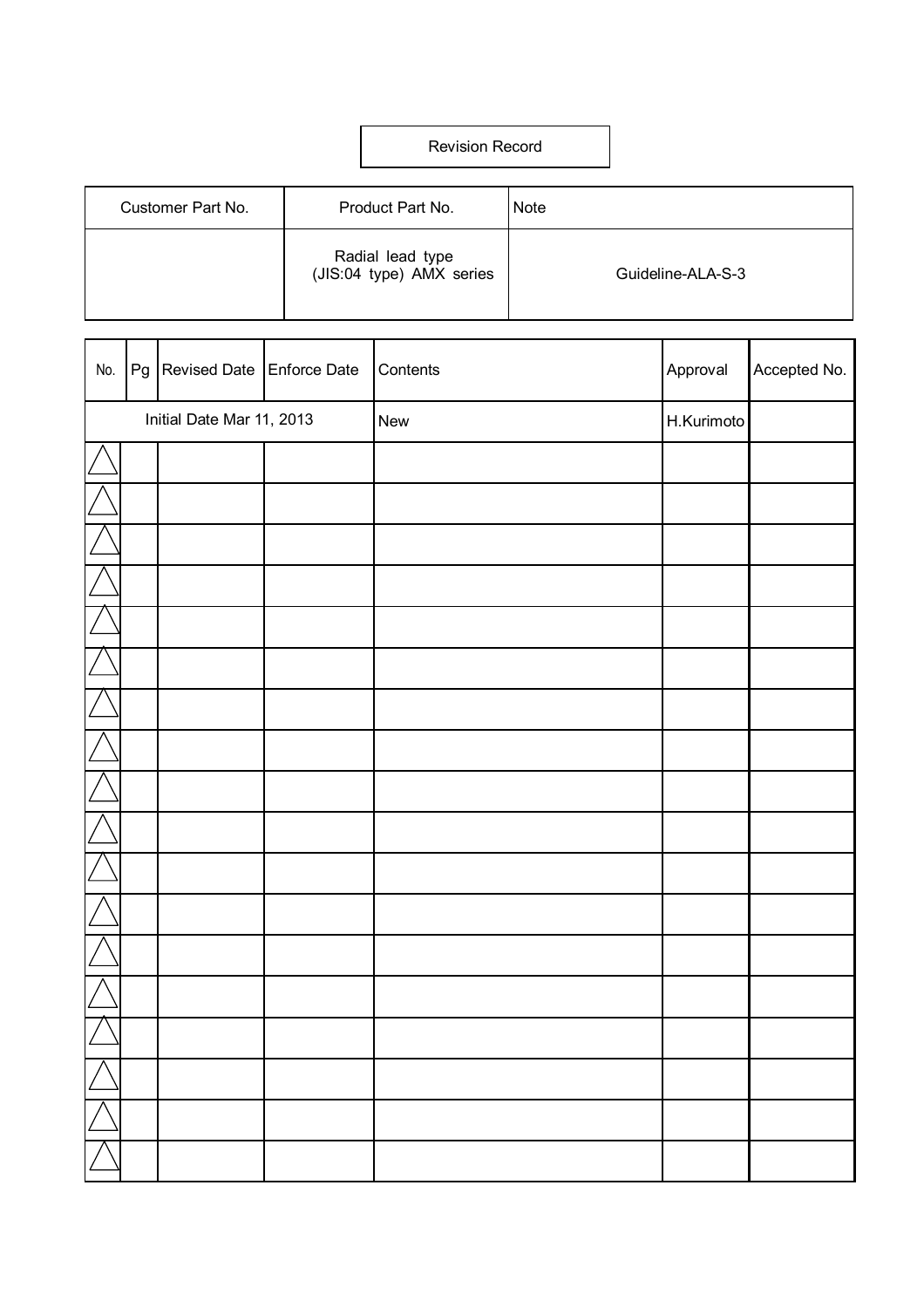| <b>Product Specification</b>                    | CE-AAMX-CEM-0-5       |  |
|-------------------------------------------------|-----------------------|--|
| A type AM series X type                         | Page No.<br>Contents  |  |
| Contents                                        |                       |  |
| Notice matter                                   | P.1                   |  |
| Scope                                           | P.2                   |  |
| Parts Number                                    | P.2                   |  |
| Parts Lists                                     | $P.3 \sim P.5$        |  |
| Can Size Table                                  | P.6                   |  |
| Dimensions and Appearance                       | P.7                   |  |
| Constructions                                   | P.8                   |  |
| Marking                                         | P.8                   |  |
| Lot No. System                                  | $P.9 \sim P.10$       |  |
| <b>Standard Rating</b>                          | P.11                  |  |
| Performance Characteristics                     | $P.12 \sim P.15$      |  |
| <b>Other Characteristics</b>                    | P.16                  |  |
| <b>Dimensions</b><br>(Snap-in lead formed type) | P.17                  |  |
| Taping Shape and Dimensions                     | $P.18 \sim P.21$      |  |
| <b>Taping Specifications</b>                    | $P.22 \sim P.24$      |  |
| Package Amount and Shape                        | $P.25 \sim P.27$      |  |
| <b>Application Guidelines</b>                   | Guidelines-1 $\sim$ 4 |  |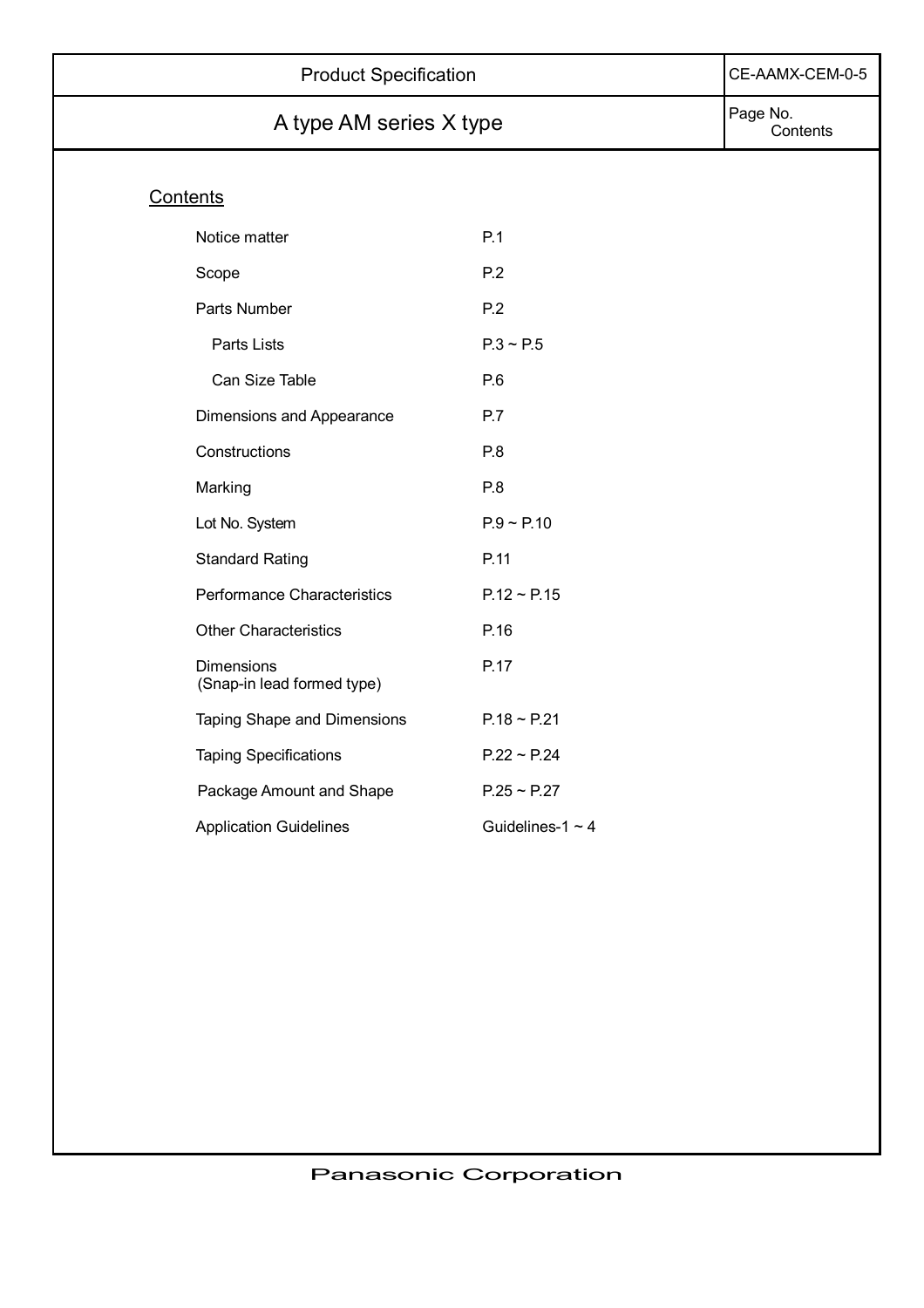|                                                 | CE-AAMX-CEM-0-5                                                                                                                                                                                                                                                                                                                                                                                                                        |   |
|-------------------------------------------------|----------------------------------------------------------------------------------------------------------------------------------------------------------------------------------------------------------------------------------------------------------------------------------------------------------------------------------------------------------------------------------------------------------------------------------------|---|
|                                                 | A type AM series X type                                                                                                                                                                                                                                                                                                                                                                                                                | 1 |
| Notice matter                                   |                                                                                                                                                                                                                                                                                                                                                                                                                                        |   |
| Law and regulation which are applied            |                                                                                                                                                                                                                                                                                                                                                                                                                                        |   |
|                                                 | · This product complies with the RoHS Directive (Restriction of the use of certain Hazardous<br>Substances in electrical and electronic equipment (DIRECTIVE 2011/65/EU).                                                                                                                                                                                                                                                              |   |
| are used in producing this product.             | . No Ozone Depleting Chemicals (ODC's), controlled under the Montreal Protocol Agreement,                                                                                                                                                                                                                                                                                                                                              |   |
|                                                 | · We do not PBBs or PBDEs as brominated flame retardants.                                                                                                                                                                                                                                                                                                                                                                              |   |
|                                                 | . All the materials that are used for this product are registered as "Known Chemicals" in the Japanese act<br>"Law Concerning the Examination and Regulation of Manufacture, etc. of Chemical Substances".                                                                                                                                                                                                                             |   |
|                                                 | Export procedure which followed export related regulations, such as foreign exchange and a foreign<br>trade method, on the occasion of export of this product Thank you for your consideration.                                                                                                                                                                                                                                        |   |
| Usage limitation                                |                                                                                                                                                                                                                                                                                                                                                                                                                                        |   |
| suited the use separately need to be exchanged. | · This capacitor is designed to be used for electronics circuits such as audio/visual equipment,<br>home appliances, computers and other office equipment, optical equipment and measuring equipment.<br>High reliability and safety are required [be / a possibility that incorrect operation of this product may do harm<br>to a human life or property ] more. When use is considered by the use, the delivery specifications which |   |
|                                                 | Unless otherwise specified, the product shall conform to JIS 5101-4-1                                                                                                                                                                                                                                                                                                                                                                  |   |
| Country of origin : JAPAN, MALAYSIA             |                                                                                                                                                                                                                                                                                                                                                                                                                                        |   |
| Manufacturing factory:                          | Aluminum Capacitor Division Capacitor Business Unit<br>Industrial Devices Company, Panasonic Corporation<br>1285, Sakutaguchi, Asada, Yamaguchi City, Yamaguchi<br>753-8536 Japan                                                                                                                                                                                                                                                      |   |
|                                                 | Panasonic Industrial Devices Malaysia Sdn. Bhd.<br>No.1 Jalan Jemuju 16/13,40200 Shah Alam, Selangor Darul Ehsan, MALAYSIA                                                                                                                                                                                                                                                                                                             |   |
|                                                 |                                                                                                                                                                                                                                                                                                                                                                                                                                        |   |
|                                                 |                                                                                                                                                                                                                                                                                                                                                                                                                                        |   |
|                                                 |                                                                                                                                                                                                                                                                                                                                                                                                                                        |   |
|                                                 |                                                                                                                                                                                                                                                                                                                                                                                                                                        |   |
|                                                 |                                                                                                                                                                                                                                                                                                                                                                                                                                        |   |
|                                                 |                                                                                                                                                                                                                                                                                                                                                                                                                                        |   |
|                                                 |                                                                                                                                                                                                                                                                                                                                                                                                                                        |   |
|                                                 |                                                                                                                                                                                                                                                                                                                                                                                                                                        |   |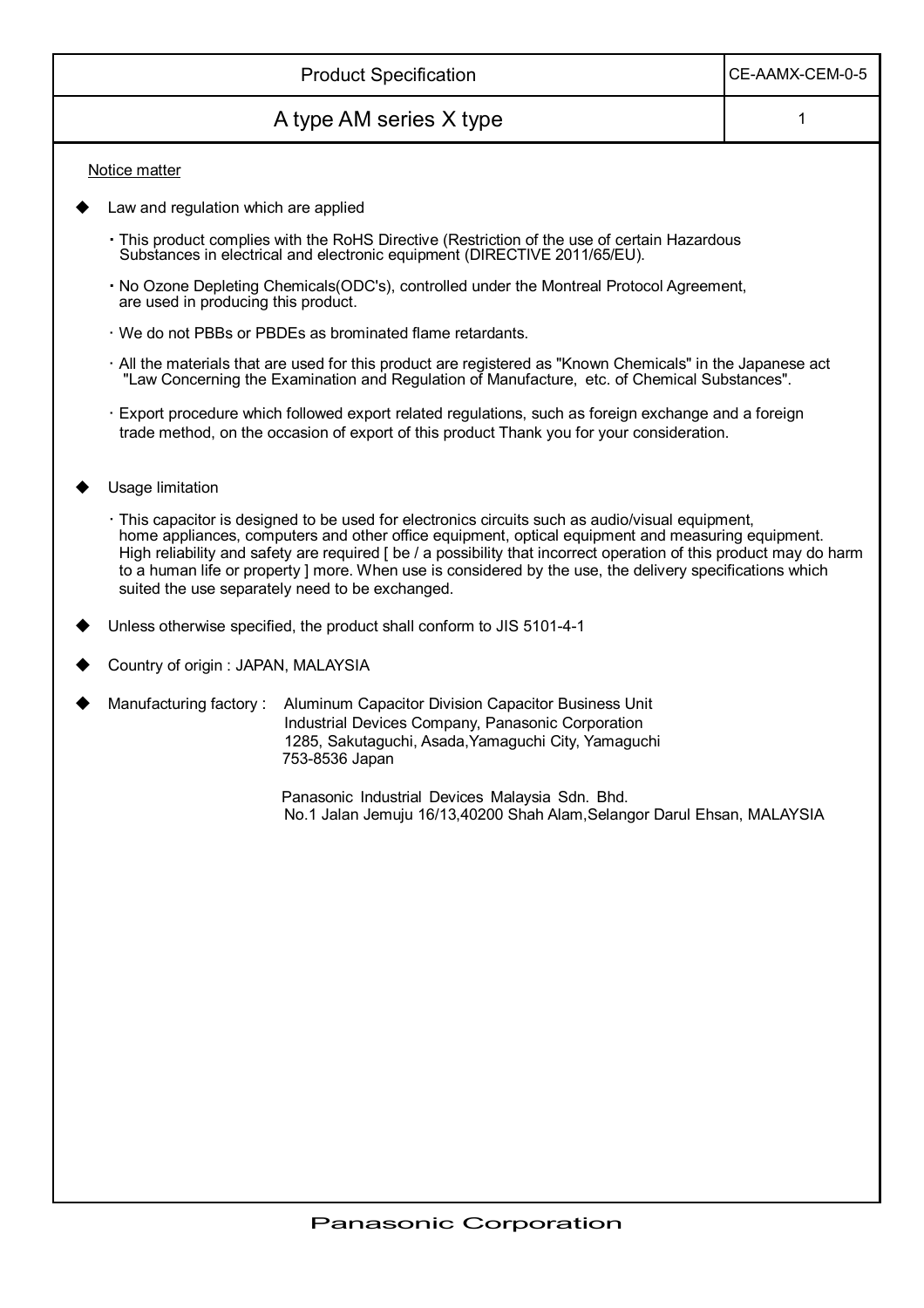|                         | <b>Product Specification</b>                                                                                                                                             |                                                                                                                                                                         |    |    |    |    |    |    |                | CE-AAMX-CEM-0-5 |
|-------------------------|--------------------------------------------------------------------------------------------------------------------------------------------------------------------------|-------------------------------------------------------------------------------------------------------------------------------------------------------------------------|----|----|----|----|----|----|----------------|-----------------|
| A type AM series X type |                                                                                                                                                                          |                                                                                                                                                                         |    |    |    |    |    |    | $\overline{2}$ |                 |
| 1. Scope                | Fixed capacitors for use in electronic equipment, Aluminum electrolytic capacitors with non-solid electrolyte.                                                           |                                                                                                                                                                         |    |    |    |    |    |    |                |                 |
|                         | 2. Parts Number                                                                                                                                                          |                                                                                                                                                                         |    |    |    |    |    |    |                |                 |
|                         | $\underbrace{EC}_{2-1}$ $\underbrace{A}_{2-2}$ $\underbrace{OO}_{2-3}$ $\underbrace{AM}_{2-4}$ $\underbrace{OOO}_{2-5}$ $\underbrace{X}_{2-4}$ $\underbrace{\Box}_{2-6}$ |                                                                                                                                                                         |    |    |    |    |    |    |                |                 |
| $2 - 1$                 | Aluminum Electrolytic Capacitor                                                                                                                                          |                                                                                                                                                                         |    |    |    |    |    |    |                |                 |
| $2 - 2$                 | Type: Radial lead type ( JIS: 04 type)                                                                                                                                   |                                                                                                                                                                         |    |    |    |    |    |    |                |                 |
| $2 - 3$                 | <b>Rated Voltage Code</b>                                                                                                                                                |                                                                                                                                                                         |    |    |    |    |    |    |                |                 |
|                         | <b>Voltage Code</b>                                                                                                                                                      | $0\,\text{J}$                                                                                                                                                           | 1A | 1C | 1E | 1V | 1H | 1J | 2A             |                 |
|                         | Rated Voltage (V.DC)                                                                                                                                                     | 6.3                                                                                                                                                                     | 10 | 16 | 25 | 35 | 50 | 63 | 100            |                 |
| $2 - 4$<br>$2 - 5$      | AM series X type<br>Capacitance Code: Indicating capacitance in uF by 3 letters.                                                                                         |                                                                                                                                                                         |    |    |    |    |    |    |                |                 |
|                         |                                                                                                                                                                          | The first 2 figures are actual values and the third<br>denotes the number of zeros.<br>"R" denotes the decimal point and all figures are the<br>actual number with "R". |    |    |    |    |    |    |                |                 |
|                         |                                                                                                                                                                          | For example, 1uF is expressed as 010 in this case.<br>ex. 0. 1 $\mu$ F $\rightarrow$ 0R1, 10 $\mu$ F $\rightarrow$ 100, 1000 $\mu$ F $\rightarrow$ 102                  |    |    |    |    |    |    |                |                 |
| $2 - 6$                 | Suffix Code for Appearance : Special Code for Appearance                                                                                                                 |                                                                                                                                                                         |    |    |    |    |    |    |                |                 |
|                         | Standard Long Lead<br><b>Blank</b>                                                                                                                                       |                                                                                                                                                                         |    |    |    |    |    |    |                |                 |
|                         | E<br>Snap-in lead                                                                                                                                                        |                                                                                                                                                                         |    |    |    |    |    |    |                |                 |
|                         | Lead taping (2.5mm pitch)<br>B<br>Lead taping (5.0mm pitch)                                                                                                              |                                                                                                                                                                         |    |    |    |    |    |    |                |                 |
|                         | Item 9 for snap-in lead,                                                                                                                                                 |                                                                                                                                                                         |    |    |    |    |    |    |                |                 |
|                         | Item 10 for lead taping dimensions,<br>Item 11 and Item 12 for lead taping specifications.                                                                               |                                                                                                                                                                         |    |    |    |    |    |    |                |                 |
|                         |                                                                                                                                                                          |                                                                                                                                                                         |    |    |    |    |    |    |                |                 |
|                         |                                                                                                                                                                          |                                                                                                                                                                         |    |    |    |    |    |    |                |                 |
|                         |                                                                                                                                                                          |                                                                                                                                                                         |    |    |    |    |    |    |                |                 |
|                         |                                                                                                                                                                          |                                                                                                                                                                         |    |    |    |    |    |    |                |                 |
|                         |                                                                                                                                                                          |                                                                                                                                                                         |    |    |    |    |    |    |                |                 |
|                         |                                                                                                                                                                          |                                                                                                                                                                         |    |    |    |    |    |    |                |                 |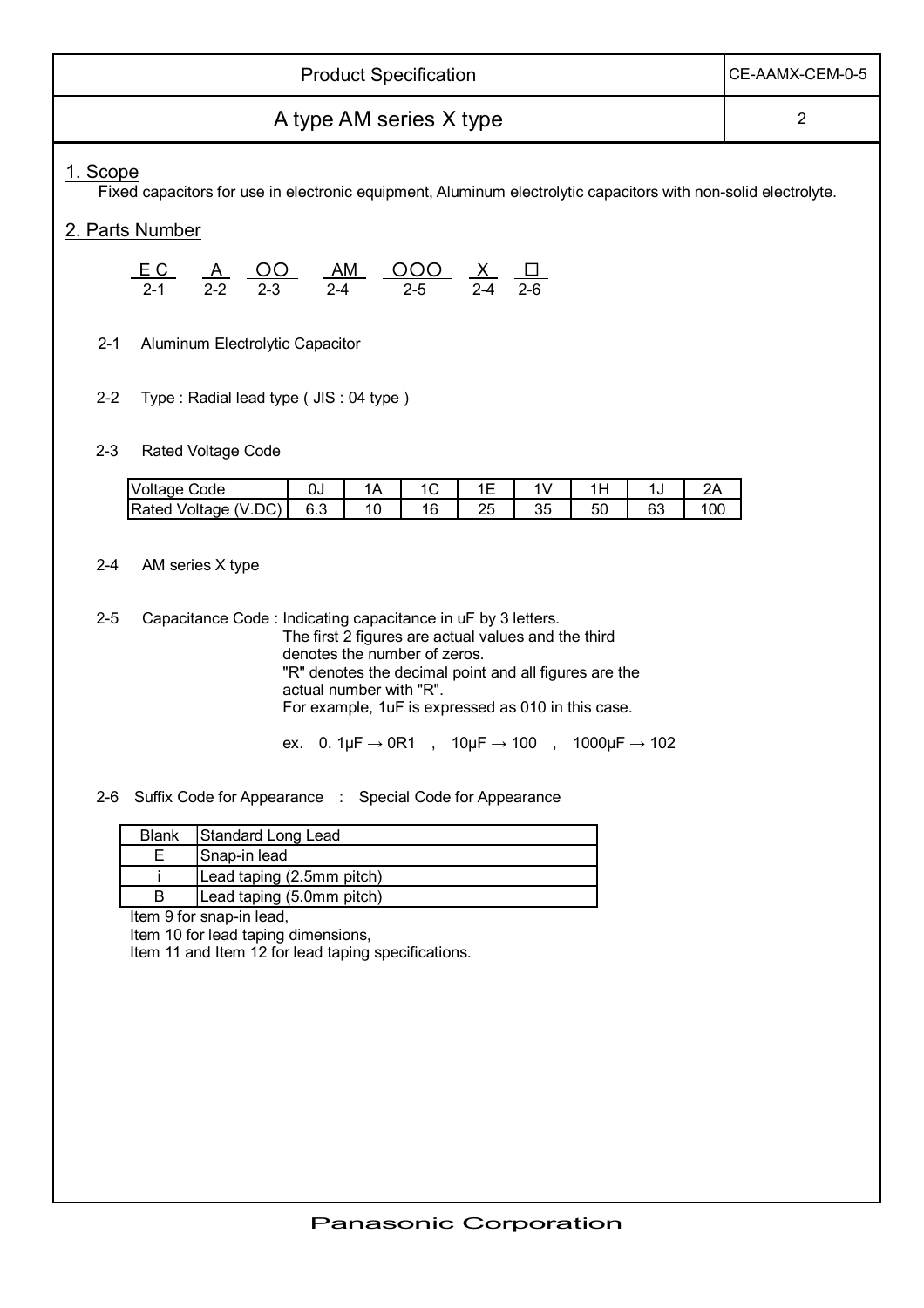|             | <b>Product Specification</b> |                 |                            |                                    |                                   |                                             |                |           |  | CE-AAMX-CEM-0-5 |
|-------------|------------------------------|-----------------|----------------------------|------------------------------------|-----------------------------------|---------------------------------------------|----------------|-----------|--|-----------------|
|             | A type AM series X type      |                 |                            |                                    |                                   |                                             |                |           |  |                 |
| Parts lists |                              |                 |                            |                                    |                                   |                                             |                |           |  |                 |
|             | Part No.                     | W.V.<br>[V.D C] | Cap.<br>$[\mu F]$          | Tangent<br>of loss<br>angle        | Current<br>$[\mu A]$              | Leakage Rated Ripple<br>Current<br>[mA rms] |                | Dim. [mm] |  |                 |
|             |                              |                 | (120Hz)<br>$(20^{\circ}C)$ | max.<br>(120Hz)<br>$(20^{\circ}C)$ | max.<br>(After<br>$2 \text{ min}$ | max.<br>(120Hz)<br>$(85^{\circ}C)$          | φD             |           |  | φd              |
|             | ECA0JAM221X                  | 6.3             | 220                        | 0.28                               | 13.8                              | 240                                         | 5              | 11        |  | 0.5             |
|             | ECA0JAM471X                  | 6.3             | 470                        | 0.28                               | 29.6                              | 380                                         | 6.3            | 11.2      |  | 0.5             |
|             | ECA0JAM102X                  | 6.3             | 1000                       | 0.28                               | 63.0                              | 580                                         | 8              | 11.5      |  | 0.6             |
|             | ECA0JAM222X                  | 6.3             | 2200                       | 0.30                               | 138.6                             | 890                                         | 10             | 16        |  | 0.6             |
|             | ECA0JAM332X                  | 6.3             | 3300                       | 0.32                               | 207.9                             | 1020                                        | 10             | 20        |  | 0.6             |
|             | ECA0JAM472X                  | 6.3             | 4700                       | 0.34                               | 296.1                             | 1170                                        | 12.5           | 20        |  | 0.6             |
|             | ECA0JAM682X                  | 6.3             | 6800                       | 0.38                               | 428.4                             | 1270                                        | 12.5           | 25        |  | 0.6             |
|             | ECA0JAM103X                  | 6.3             | 10000                      | 0.46                               | 630.0                             | 1450                                        | 16             | 25        |  | 0.8             |
|             | ECA0JAM153X                  | 6.3             | 15000                      | 0.56                               | 945.0                             | 1700                                        | 16             | 31.5      |  | 0.8             |
|             | ECA0JAM223X                  | 6.3             | 22000                      | 0.70                               | 1386.0                            | 1900                                        | 18             | 35.5      |  | 0.8             |
|             |                              |                 |                            |                                    |                                   |                                             |                |           |  |                 |
|             | ECA1AAM331X                  | 10              | 330                        | 0.24                               | 33.0                              | 330                                         | 6.3            | 11.2      |  | 0.5             |
|             | ECA1AAM102X                  | 10              | 1000                       | 0.24                               | 100.0                             | 630                                         | 10             | 12.5      |  | 0.6             |
|             | ECA1AAM222X                  | 10              | 2200                       | 0.26                               | 220.0                             | 920                                         | 10             | 20        |  | 0.6             |
|             | ECA1AAM332X                  | 10              | 3300                       | 0.28                               | 330.0                             | 1090                                        | 12.5           | 20        |  | 0.6             |
|             | ECA1AAM472X                  | 10              | 4700                       | 0.30                               | 470.0                             | 1200                                        | 12.5           | 25        |  | 0.6             |
|             | ECA1AAM682X                  | 10              | 6800                       | 0.34                               | 680.0                             | 1400                                        | 16             | 25        |  | 0.8             |
|             | ECA1AAM103X                  | 10              | 10000                      | 0.42                               | 1000.0                            | 1600                                        | 16             | 31.5      |  | 0.8             |
|             | ECA1AAM153X                  | 10              | 15000                      | 0.52                               | 1500.0                            | 1850                                        | 18             | 35.5      |  | 0.8             |
|             |                              |                 |                            |                                    |                                   |                                             |                |           |  |                 |
|             | ECA1CAM100X                  | 16              | 10                         | 0.20                               | 3.0                               | 30                                          | 5              | 11        |  | 0.5             |
|             | ECA1CAM220X                  | 16              | 22                         | 0.20                               | 3.5                               | 75                                          | 5              | 11        |  | 0.5             |
|             | ECA1CAM330X                  | 16              | 33                         | 0.20                               | 5.2                               | 110                                         | 5              | 11        |  | 0.5             |
|             | ECA1CAM470X                  | 16              | 47                         | 0.20                               | 7.5                               | 130                                         | 5              | 11        |  | 0.5             |
|             | ECA1CAM101X                  | 16              | 100                        | 0.20                               | 16.0                              | 180                                         | $\overline{5}$ | 11        |  | 0.5             |
|             | ECA1CAM221X                  | 16              | 220                        | 0.20                               | 35.2                              | 280                                         | 6.3            | 11.2      |  | 0.5             |
|             | ECA1CAM471X                  | 16              | 470                        | 0.20                               | 75.2                              | 440                                         | 8              | 11.5      |  | 0.6             |
|             | ECA1CAM102X                  | 16              | 1000                       | 0.20                               | 160.0                             | 680                                         | 10             | 16        |  | 0.6             |
|             | ECA1CAM222X                  | 16              | 2200                       | 0.22                               | 352.0                             | 1000                                        | 12.5           | 20        |  | 0.6             |
|             | ECA1CAM332X                  | 16              | 3300                       | 0.24                               | 528.0                             | 1200                                        | 12.5           | 25        |  | 0.6             |
|             | ECA1CAM472X                  | 16              | 4700                       | 0.26                               | 752.0                             | 1360                                        | 16             | 25        |  | 0.8             |
|             | ECA1CAM682X                  | 16              | 6800                       | 0.30                               | 1088.0                            | 1600                                        | 16             | 31.5      |  | 0.8             |
|             | ECA1CAM103X                  | 16              | 10000                      | 0.38                               | 1600.0                            | 1800                                        | 18             | 35.5      |  | 0.8             |
|             |                              |                 |                            |                                    |                                   |                                             |                |           |  |                 |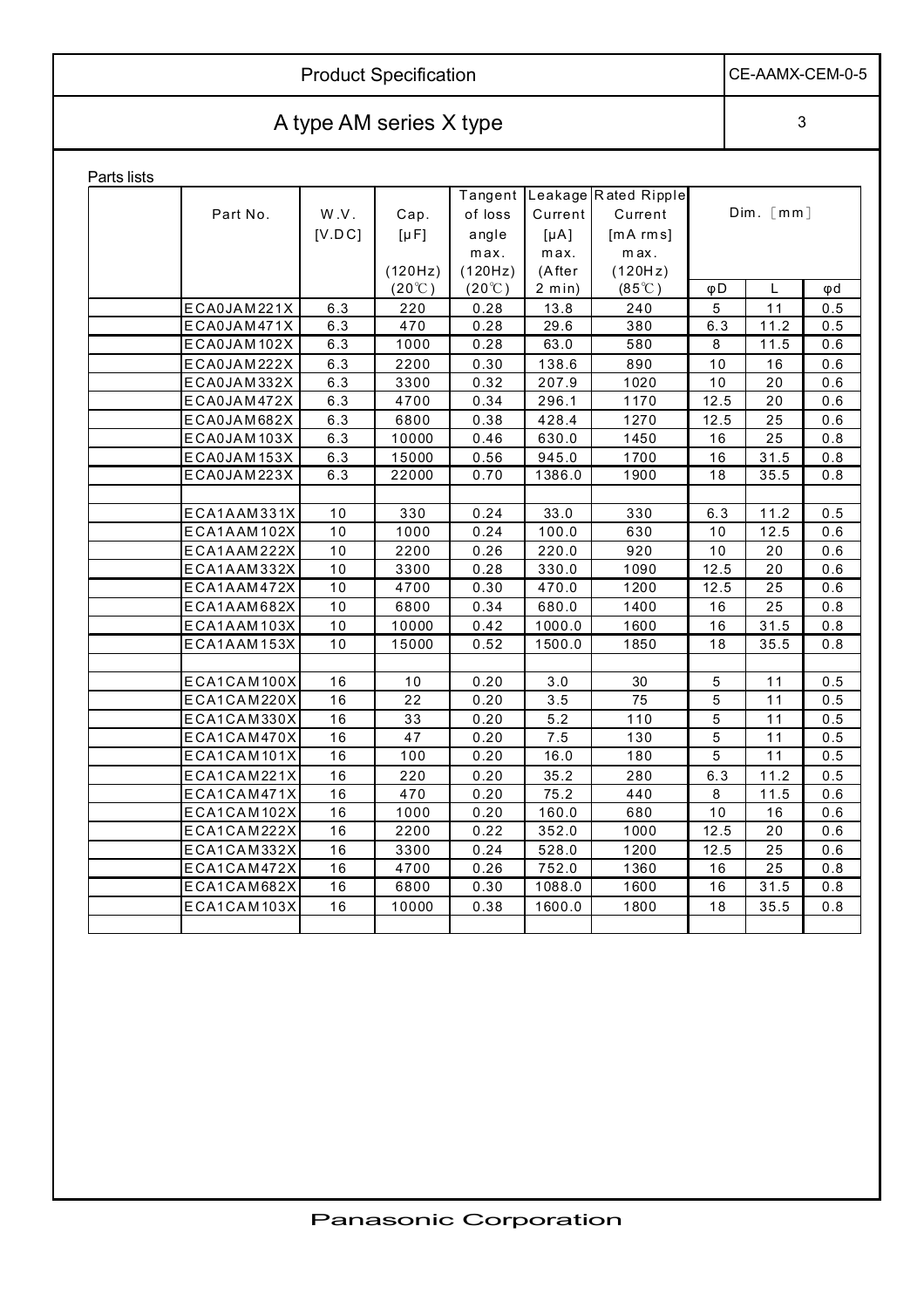|             | CE-AAMX-CEM-0-5         |                 |                              |                                                |                                                    |                                                          |             |           |     |  |  |  |
|-------------|-------------------------|-----------------|------------------------------|------------------------------------------------|----------------------------------------------------|----------------------------------------------------------|-------------|-----------|-----|--|--|--|
|             | A type AM series X type |                 |                              |                                                |                                                    |                                                          |             |           |     |  |  |  |
| Parts lists |                         |                 |                              |                                                |                                                    |                                                          |             |           |     |  |  |  |
|             | Part No.                | W.V.<br>[V.D C] | Cap.<br>$[\mu F]$<br>(120Hz) | Tangent<br>of loss<br>angle<br>max.<br>(120Hz) | Leakage<br>Current<br>$[\mu A]$<br>max.<br>(A fter | Rated Ripple<br>Current<br>[m A rm s]<br>max.<br>(120Hz) |             | Dim. [mm] |     |  |  |  |
|             |                         |                 | $(20^{\circ}C)$              | $(20^{\circ}C)$                                | $2 \text{ min}$ )                                  | $(85^{\circ}$ C)                                         | $\varphi$ D | L         | φd  |  |  |  |
|             | ECA1EAM101X             | 25              | 100                          | 0.16                                           | 25.0                                               | 180                                                      | 6.3         | 11.2      | 0.5 |  |  |  |
|             | ECA1EAM331X             | 25              | 330                          | 0.16                                           | 82.5                                               | 390                                                      | 8           | 11.5      | 0.6 |  |  |  |
|             | ECA1EAM471X             | 25              | 470                          | 0.16                                           | 117.5                                              | 480                                                      | 10          | 12.5      | 0.6 |  |  |  |
|             | ECA1EAM102X             | $2\,5$          | 1000                         | 0.16                                           | 250.0                                              | 850                                                      | 10          | 20        | 0.6 |  |  |  |
|             | ECA1EAM222X             | 25              | 2200                         | 0.18                                           | 550.0                                              | 1200                                                     | 12.5        | 25        | 0.6 |  |  |  |
|             | ECA1EAM332X             | 25              | 3300                         | 0.20                                           | 825.0                                              | 1300                                                     | 16          | 25        | 0.8 |  |  |  |
|             | ECA1EAM472X             | 25              | 4700                         | 0.22                                           | 1175.0                                             | 1500                                                     | 16          | 31.5      | 0.8 |  |  |  |
|             | ECA1EAM682X             | 25              | 6800                         | 0.26                                           | 1700.0                                             | 1750                                                     | 18          | 35.5      | 0.8 |  |  |  |
|             |                         |                 |                              |                                                |                                                    |                                                          |             |           |     |  |  |  |
|             | ECA1VAM470X             | 35              | 47                           | 0.14                                           | 16.4                                               | 130                                                      | 5           | 11        | 0.5 |  |  |  |
|             | ECA1VAM101X             | 35              | 100                          | 0.14                                           | 35.0                                               | 210                                                      | 6.3         | 11.2      | 0.5 |  |  |  |
|             | ECA1VAM221X             | 35              | 220                          | 0.14                                           | 77.0                                               | 350                                                      | 8           | 11.5      | 0.6 |  |  |  |
|             | ECA1VAM331X             | 35              | 330                          | 0.14                                           | 115.5                                              | 440                                                      | 10          | 12.5      | 0.6 |  |  |  |
|             | ECA1VAM471X             | 35              | 470                          | 0.14                                           | 164.5                                              | 550                                                      | 10          | 16        | 0.6 |  |  |  |
|             | ECA1VAM102X             | 35              | 1000                         | 0.14                                           | 350.0                                              | 900                                                      | 12.5        | 20        | 0.6 |  |  |  |
|             | ECA1VAM222X             | 35              | 2200                         | 0.16                                           | 770.0                                              | 1250                                                     | 16          | 25        | 0.8 |  |  |  |
|             | ECA1VAM332X             | 35              | 3300                         | 0.18                                           | 1155.0                                             | 1400                                                     | 16          | 31.5      | 0.8 |  |  |  |
|             | ECA1VAM472X             | 35              | 4700                         | 0.20                                           | 1645.0                                             | 1600                                                     | 18          | 35.5      | 0.8 |  |  |  |
|             |                         |                 |                              |                                                |                                                    |                                                          |             |           |     |  |  |  |
|             | ECA1HAM0R1X             | 50              | 0.1                          | 0.12                                           | 3.0                                                | 1.3                                                      | 5           | 11        | 0.5 |  |  |  |
|             | ECA1HAMR22X             | 50              | 0.22                         | 0.12                                           | 3.0                                                | 2.9                                                      | 5           | 11        | 0.5 |  |  |  |
|             | ECA1HAMR33X             | 50              | 0.33                         | 0.12                                           | 3.0                                                | 4.4                                                      | 5           | 11        | 0.5 |  |  |  |
|             | ECA1HAMR47X             | 50              | 0.47                         | 0.12                                           | $3.0$                                              | 5                                                        | 5           | 11        | 0.5 |  |  |  |
|             | ECA1HAM010X             | 50              | 1.0                          | 0.12                                           | 3.0                                                | 10                                                       | 5           | 11        | 0.5 |  |  |  |
|             | ECA1HAM2R2X             | 50              | 2.2                          | 0.12                                           | 3.0                                                | 20                                                       | 5           | 11        | 0.5 |  |  |  |
|             | ECA1HAM3R3X             | 50              | 3.3                          | 0.12                                           | 3.0                                                | 35                                                       | 5           | 11        | 0.5 |  |  |  |
|             | ECA1HAM4R7X             | 50              | 4.7                          | 0.12                                           | 3.0                                                | 45                                                       | 5           | 11        | 0.5 |  |  |  |
|             | ECA1HAM100X             | 50              | 10                           | 0.12                                           | 5.0                                                | 65                                                       | 5           | 11        | 0.5 |  |  |  |
|             | ECA1HAM220X             | 50              | 22                           | 0.12                                           | 11.0                                               | 100                                                      | 5           | 11        | 0.5 |  |  |  |
|             | ECA1HAM330X             | 50              | 33                           | 0.12                                           | 16.5                                               | 110                                                      | 5           | 11        | 0.5 |  |  |  |
|             | ECA1HAM470X             | 50              | 47                           | 0.12                                           | 23.5                                               | 130                                                      | 6.3         | 11.2      | 0.5 |  |  |  |
|             | ECA1HAM101X             | 50              | 100                          | 0.12                                           | 50.0                                               | 250                                                      | 8           | 11.5      | 0.6 |  |  |  |
|             | ECA1HAM221X             | 50              | 220                          | 0.12                                           | 110.0                                              | 400                                                      | 10          | 12.5      | 0.6 |  |  |  |
|             | ECA1HAM331X             | 50              | 330                          | 0.12                                           | 165.0                                              | 500                                                      | 10          | 16        | 0.6 |  |  |  |
|             | ECA1HAM471X             | 50              | 470                          | 0.12                                           | 235.0                                              | 650                                                      | 10          | 20        | 0.6 |  |  |  |
|             | ECA1HAM102X             | 50              | 1000                         | 0.12                                           | 500.0                                              | 1050                                                     | 12.5        | 25        | 0.6 |  |  |  |
|             | ECA1HAM222X             | 50              | 2200                         | 0.14                                           | 1100.0                                             | 1300                                                     | 16          | 31.5      | 0.8 |  |  |  |
|             | ECA1HAM332X             | 50              | 3300                         | 0.16                                           | 1650.0                                             | 1500                                                     | 18          | 35.5      | 0.8 |  |  |  |
|             |                         |                 |                              |                                                |                                                    |                                                          |             |           |     |  |  |  |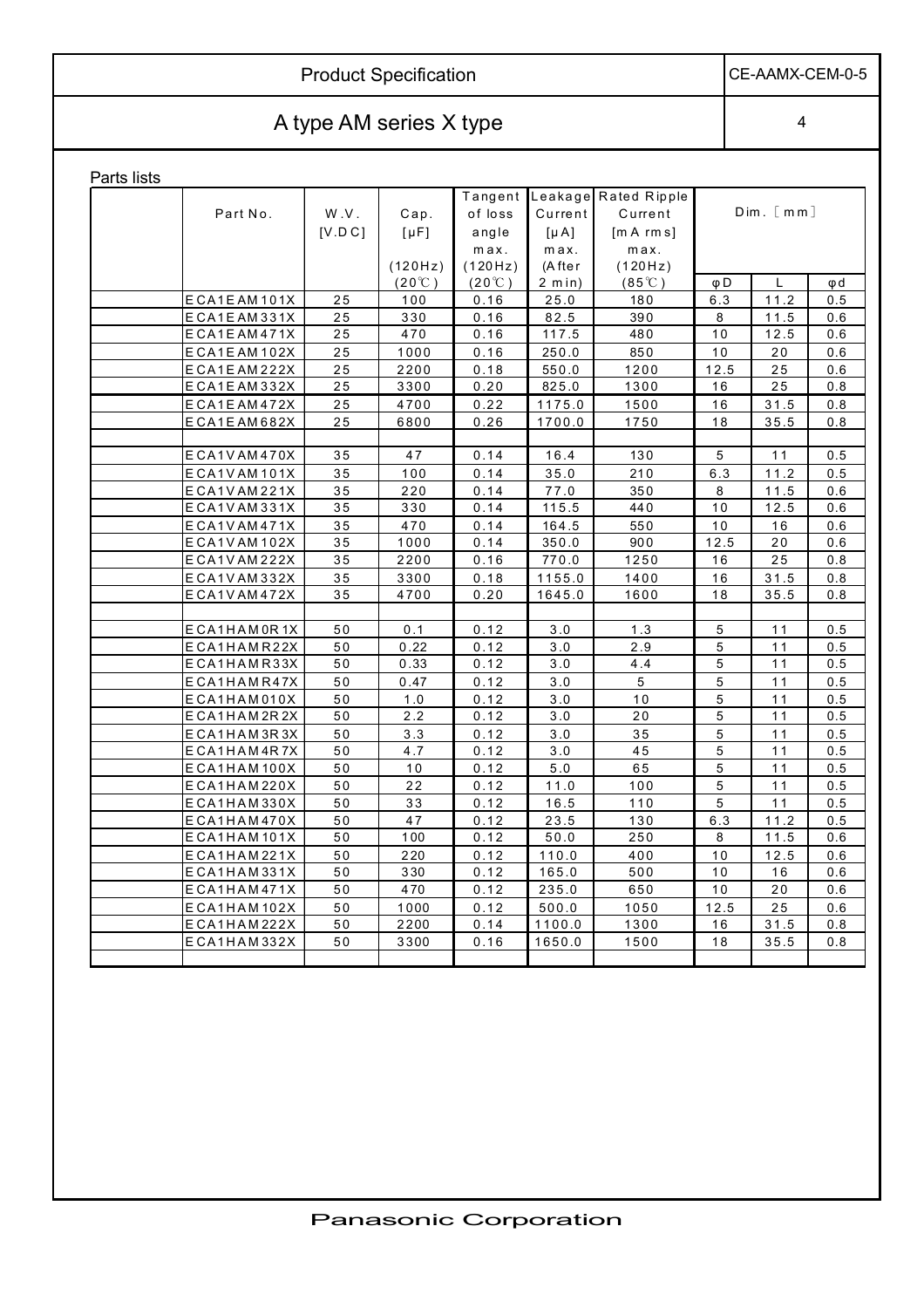| <b>Product Specification</b> | CE-AAMX-CEM-0-5 |
|------------------------------|-----------------|
| A type AM series X type      |                 |

Parts lists

| Parts iists |             |         |                 |                 |                   |                      |      |                    |     |
|-------------|-------------|---------|-----------------|-----------------|-------------------|----------------------|------|--------------------|-----|
|             |             |         |                 | Tangent         |                   | Leakage Rated Ripple |      |                    |     |
|             | Part No.    | W.V.    | Cap.            | of loss         | Current           | Current              |      | Dim. [mm]          |     |
|             |             | [V.D C] | $[\mu F]$       | angle           | $[\mu A]$         | $[mA$ $rm s]$        |      |                    |     |
|             |             |         |                 | max.            | max.              | max.                 |      |                    |     |
|             |             |         | (120Hz)         | (120Hz)         | (After            | (120Hz)              |      |                    |     |
|             |             |         | $(20^{\circ}C)$ | $(20^{\circ}C)$ | $2 \text{ min}$ ) | $(85^{\circ}C)$      | φD   | L                  | φd  |
|             | ECA1JAM100X | 63      | 10              | 0.11            | 6.3               | 70                   | 5    | 11                 | 0.5 |
|             | ECA1JAM220X | 63      | 22              | 0.11            | 13.8              | 105                  | 5    | 11                 | 0.5 |
|             | ECA1JAM330X | 63      | 33              | 0.11            | 20.7              | 130                  | 6.3  | $\overline{1}$ 1.2 | 0.5 |
|             | ECA1JAM470X | 63      | 47              | 0.11            | 29.6              | 160                  | 6.3  | 11.2               | 0.5 |
|             | ECA1JAM101X | 63      | 100             | 0.11            | 63.0              | 270                  | 8    | 11.5               | 0.6 |
|             | ECA1JAM221X | 63      | 220             | 0.11            | 138.6             | 450                  | 10   | 16                 | 0.6 |
|             | ECA1JAM331X | 63      | 330             | 0.11            | 207.9             | 550                  | 10   | 20                 | 0.6 |
|             | ECA1JAM471X | 63      | 470             | 0.11            | 296.1             | 750                  | 12.5 | 20                 | 0.6 |
|             | ECA1JAM102X | 63      | 1000            | 0.11            | 630.0             | 1100                 | 16   | 25                 | 0.8 |
|             | ECA1JAM222X | 63      | 2200            | 0.13            | 1386.0            | 1400                 | 18   | 35.5               | 0.8 |
|             |             |         |                 |                 |                   |                      |      |                    |     |
|             | ECA2AAMR47X | 100     | 0.47            | 0.10            | 3.0               | 10                   | 5    | 11                 | 0.5 |
|             | ECA2AAM010X | 100     | 1.0             | 0.10            | 3.0               | 20                   | 5    | 11                 | 0.5 |
|             | ECA2AAM2R2X | 100     | 2.2             | 0.10            | 3.0               | 30                   | 5    | 11                 | 0.5 |
|             | ECA2AAM3R3X | 100     | 3.3             | 0.10            | 3.3               | 40                   | 5    | 11                 | 0.5 |
|             | ECA2AAM4R7X | 100     | 4.7             | 0.10            | 4.7               | 50                   | 5    | 11                 | 0.5 |
|             | ECA2AAM100X | 100     | 10              | 0.10            | 10.0              | 70                   | 5    | 11                 | 0.5 |
|             | ECA2AAM220X | 100     | 22              | 0.10            | 22.0              | 115                  | 6.3  | 11.2               | 0.5 |
|             | ECA2AAM330X | 100     | 33              | 0.10            | 33.0              | 145                  | 8    | 11.5               | 0.6 |
|             | ECA2AAM470X | 100     | 47              | 0.10            | 47.0              | 180                  | 8    | 11.5               | 0.6 |
|             | ECA2AAM101X | 100     | 100             | 0.10            | 100.0             | 350                  | 10   | 16                 | 0.6 |
|             | ECA2AAM221X | 100     | 220             | 0.10            | 220.0             | 550                  | 12.5 | 20                 | 0.6 |
|             | ECA2AAM331X | 100     | 330             | 0.10            | 330.0             | 700                  | 12.5 | 25                 | 0.6 |
|             | ECA2AAM471X | 100     | 470             | 0.10            | 470.0             | 900                  | 16   | 25                 | 0.8 |
|             | ECA2AAM102X | 100     | 1000            | 0.10            | 1000.0            | 1300                 | 18   | 35.5               | 0.8 |
|             |             |         |                 |                 |                   |                      |      |                    |     |
|             |             |         |                 |                 |                   |                      |      |                    |     |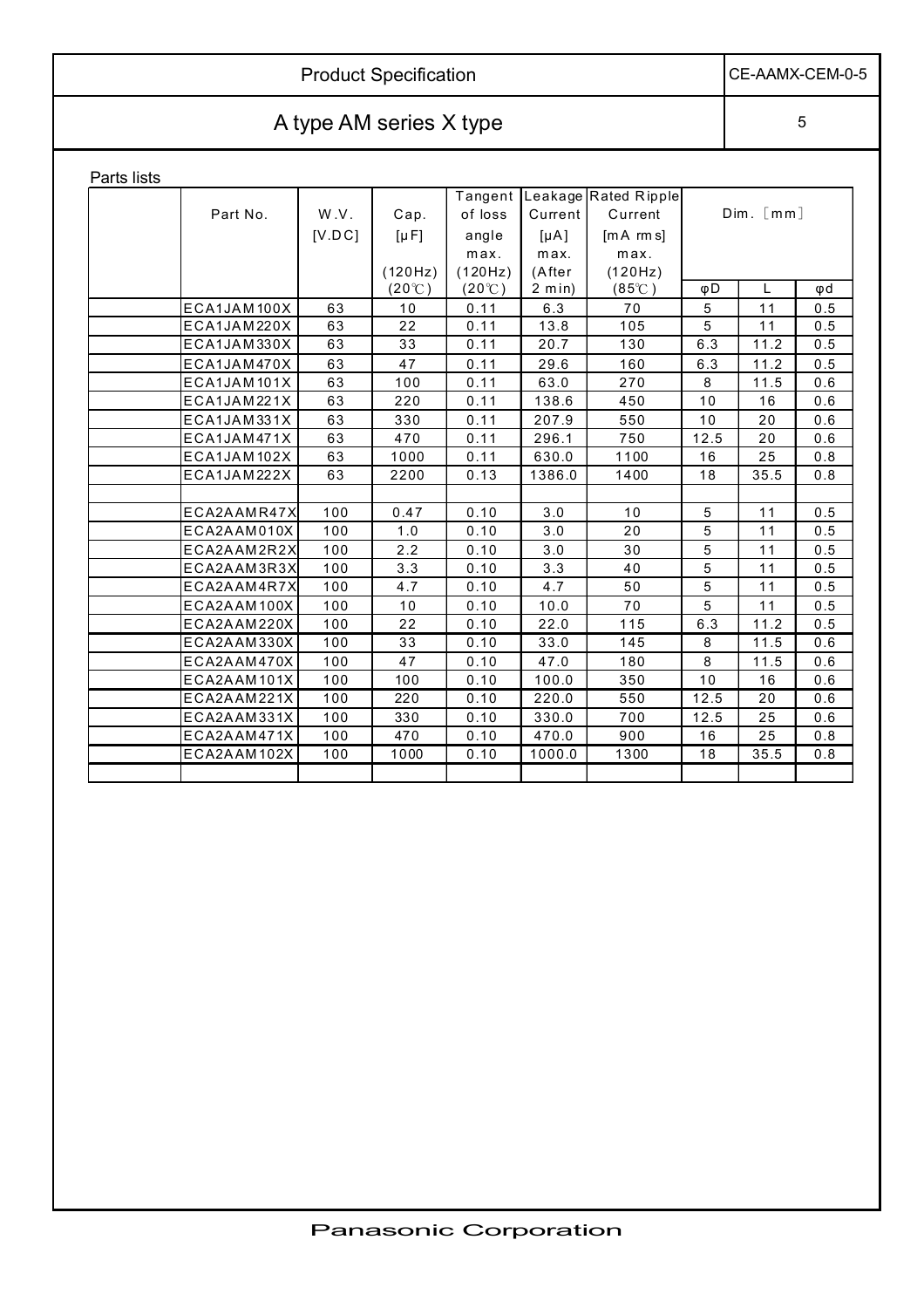Product Specification CE-AAMX-CEM-0-5 A type AM series X type **6** Capacitance and Can Size Table

|                  |                   |                   |                   |                   |                   |                   |                   | φD×L [mm]         |
|------------------|-------------------|-------------------|-------------------|-------------------|-------------------|-------------------|-------------------|-------------------|
| V.DC<br>Cap (µF) | 6.3               | 10                | 16                | 25                | 35                | 50                | 63                | 100               |
| 0.1              |                   |                   |                   |                   |                   | $5 \times 11$     |                   |                   |
| 0.22             |                   |                   |                   |                   |                   | $5 \times 11$     |                   |                   |
| 0.33             |                   |                   |                   |                   |                   | $5 \times 11$     |                   |                   |
| 0.47             |                   |                   |                   |                   |                   | $5 \times 11$     | $\longrightarrow$ | $5 \times 11$     |
| 1.0              |                   |                   |                   |                   |                   | $5 \times 11$     | $\longrightarrow$ | $5 \times 11$     |
| 2.2              |                   |                   |                   |                   |                   | $5 \times 11$     | $\longrightarrow$ | $5 \times 11$     |
| 3.3              |                   |                   |                   |                   |                   | $5 \times 11$     | $\longrightarrow$ | $5 \times 11$     |
| 4.7              |                   |                   |                   |                   |                   | $5 \times 11$     | $\longrightarrow$ | $5 \times 11$     |
| 10               |                   |                   | $5 \times 11$     | $\rightarrow$     | $\longrightarrow$ | $5 \times 11$     | $5 \times 11$     | $5 \times 11$     |
| 22               |                   |                   | $5 \times 11$     | $\rightarrow$     | $\longrightarrow$ | $5 \times 11$     | $5 \times 11$     | $6.3 \times 11.2$ |
| 33               |                   |                   | $5 \times 11$     | $\rightarrow$     | $\longrightarrow$ | $5 \times 11$     | $6.3 \times 11.2$ | $8 \times 11.5$   |
| 47               |                   |                   | $5 \times 11$     | $\longrightarrow$ | $5 \times 11$     | $6.3 \times 11.2$ | $6.3 \times 11.2$ | $8 \times 11.5$   |
| 100              |                   |                   | $5 \times 11$     | $6.3 \times 11.2$ | $6.3 \times 11.2$ | $8 \times 11.5$   | $8 \times 11.5$   | $10 \times 16$    |
| 220              | $5 \times 11$     | $\rightarrow$     | $6.3 \times 11.2$ | $\rightarrow$     | $8 \times 11.5$   | $10 \times 12.5$  | $10 \times 16$    | 12.5×20           |
| 330              | $\longrightarrow$ | $6.3 \times 11.2$ | $\rightarrow$     | $8 \times 11.5$   | 10×12.5           | $10 \times 16$    | $10\times20$      | $12.5 \times 25$  |
| 470              | $6.3 \times 11.2$ | $\rightarrow$     | $8 \times 11.5$   | $10 \times 12.5$  | $10 \times 16$    | $10\times 20$     | 12.5×20           | 16×25             |
| 1000             | $8 \times 11.5$   | $10 \times 12.5$  | $10 \times 16$    | $10\times20$      | 12.5×20           | 12.5×25           | $16 \times 25$    | 18×35.5           |
| 2200             | $10 \times 16$    | $10 \times 20$    | 12.5×20           | 12.5×25           | 16×25             | 16×31.5           | 18×35.5           |                   |
| 3300             | $10 \times 20$    | 12.5×20           | 12.5×25           | 16×25             | 16×31.5           | 18×35.5           |                   |                   |
| 4700             | 12.5×20           | $12.5 \times 25$  | $16 \times 25$    | 16×31.5           | 18×35.5           |                   |                   |                   |
| 6800             | $12.5 \times 25$  | 16×25             | 16×31.5           | 18×35.5           |                   |                   |                   |                   |
| 10000            | $16 \times 25$    | 16×31.5           | 18×35.5           |                   |                   |                   |                   |                   |
| 15000            | 16×31.5           | 18×35.5           |                   |                   |                   |                   |                   |                   |
| 22000            | 18×35.5           |                   |                   |                   |                   |                   |                   |                   |

Please refer to a high-ranking voltage for " $\rightarrow$ "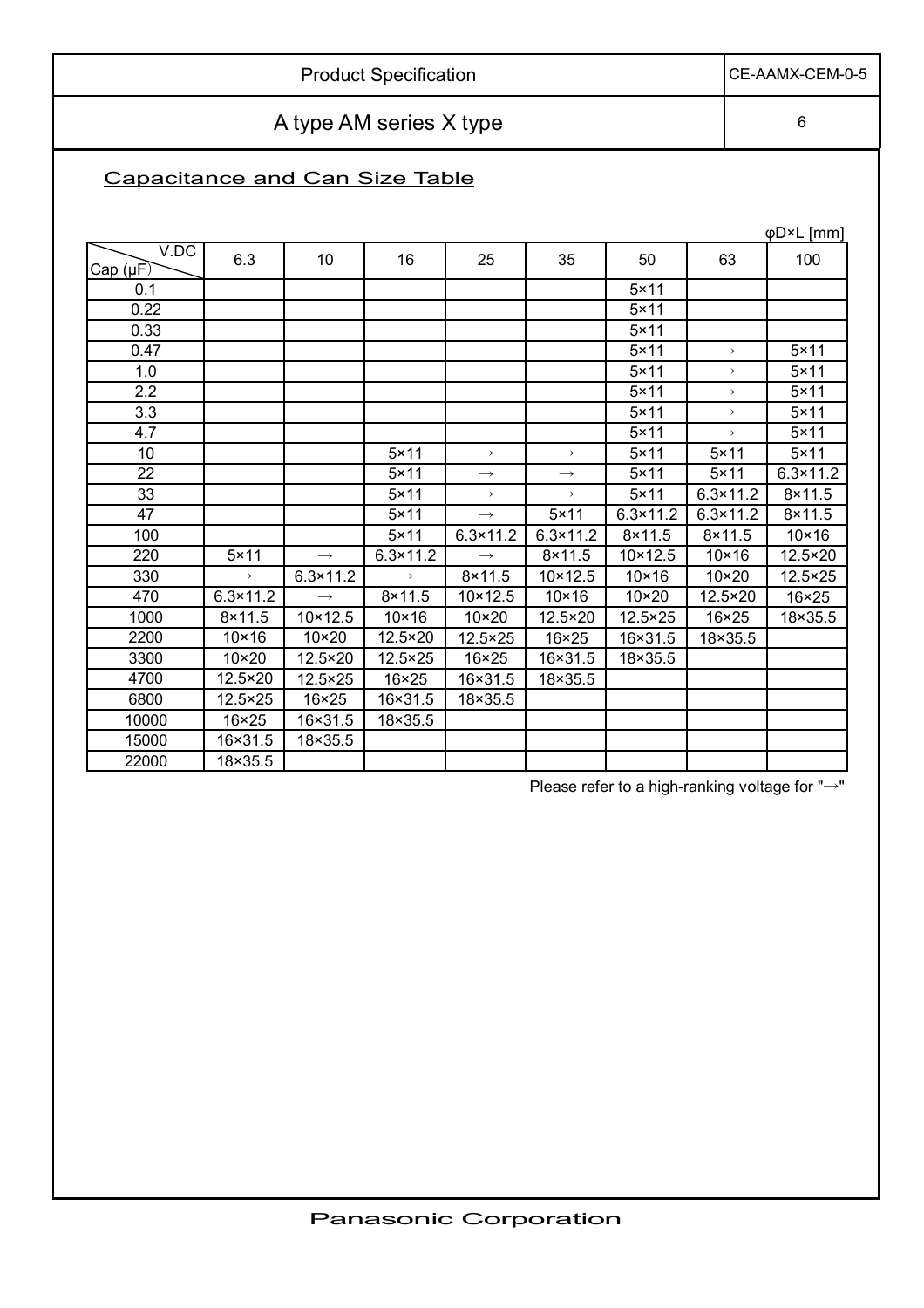

| Body<br>Dia. φD |     | 6.3 |     |      | 2.5  | 16 |  |
|-----------------|-----|-----|-----|------|------|----|--|
| Lead Space      | 2.0 | 2.5 | 3.5 | IJ.U | -5.C |    |  |
| Lead Dia. od    | 0.5 | 0.5 | 0.6 | 0.6  | 0.6  |    |  |

Please refer to L dimension on the parts number lists table.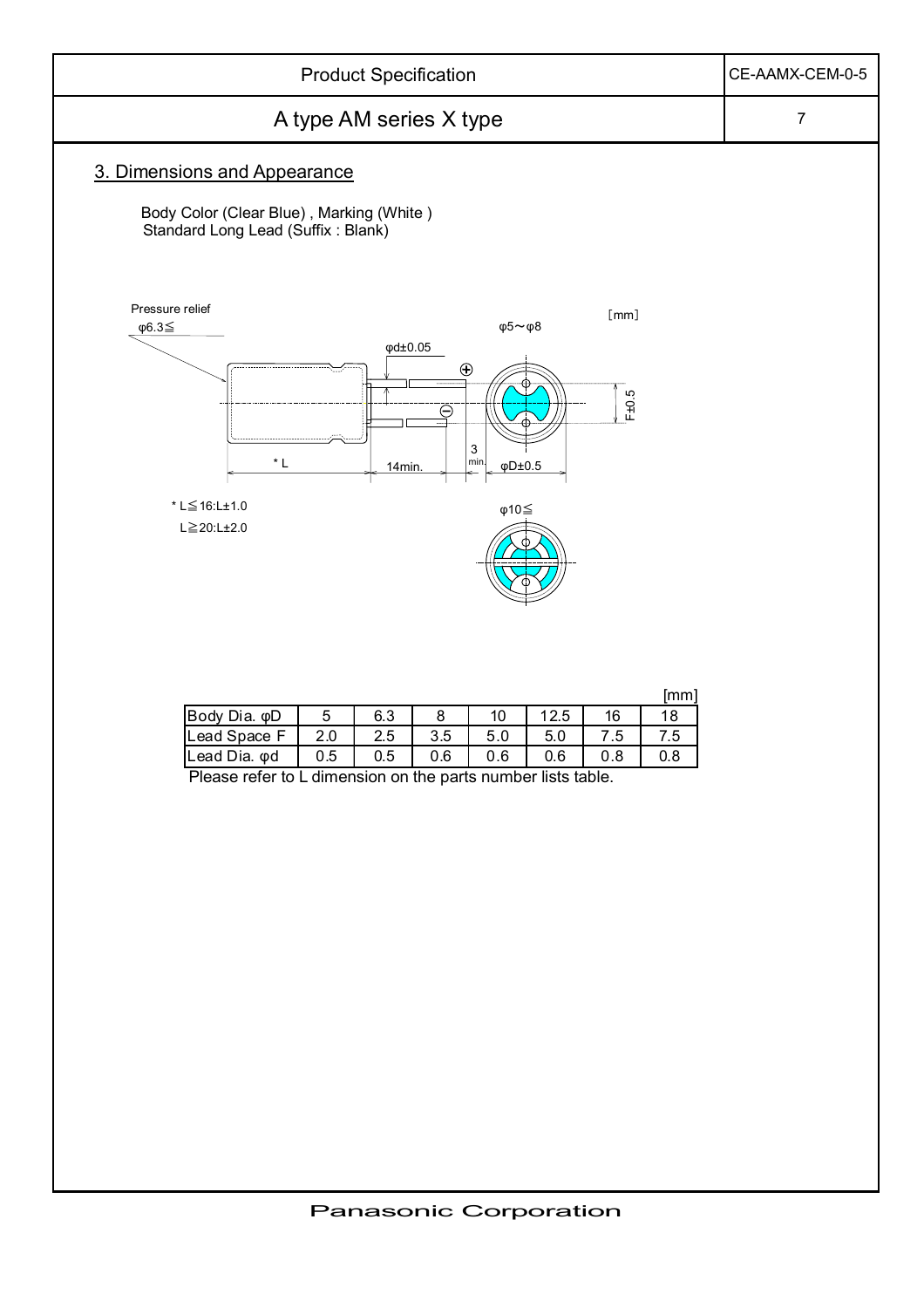

### 4-2 Construction Parts

|   | Parts          | <b>Materials</b>                       |                | Parts        | Materials                                             |
|---|----------------|----------------------------------------|----------------|--------------|-------------------------------------------------------|
|   | Lead Wire      | Solid tinned copper weld<br>steel wire | 5 <sub>l</sub> | Separator    | Cellulose                                             |
|   | Sleeve         | Thermoplastic Resin                    | 6              | Anode Foil   | High purity Aluminum Foil                             |
|   | Aluminum Can   | Aluminum                               |                | Cathode Foil | Aluminum foil                                         |
| 4 | Sealing Rubber | Synthetic rubber<br>(EPT/IR)           | 8              | Electrolyte  | Organic Solvent, Organic Acid<br>(No Quaternary Salt) |

### 5. Marking

Markings indicated on the products :

- a) Rated Voltage.
- b) Capacitance
- c) Negative Polarity
- d) Manufacturer's Trademark
- e) Upper Category Temperature
- f) Series Code
- g) Lot No. (It indicates to Lot No. System)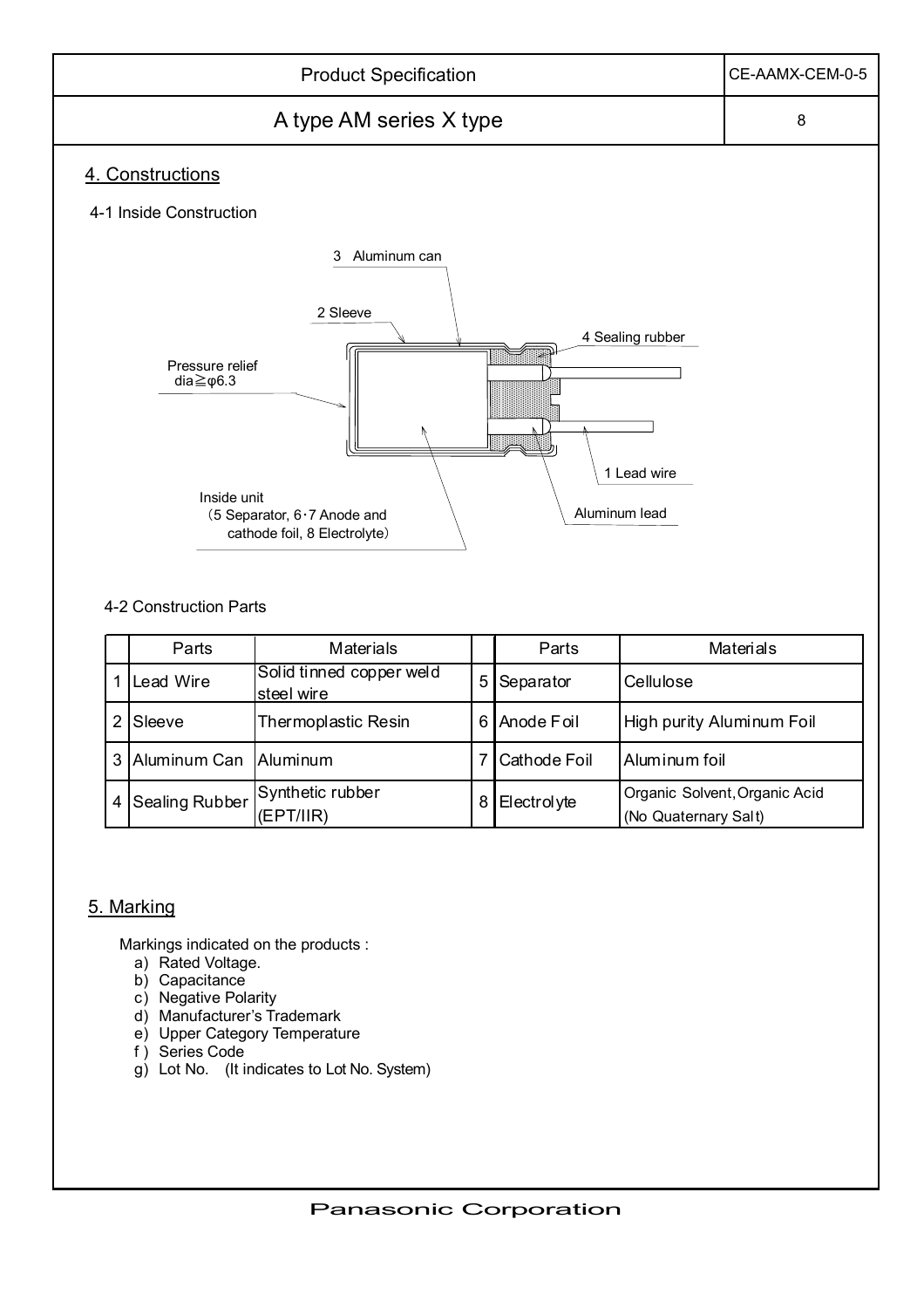|                                                                                                                                                         |                                   | <b>Product Specification</b>                                                                          |                                                                                                                                     |                        |          | CE-AAMX-CEM-0-5 |
|---------------------------------------------------------------------------------------------------------------------------------------------------------|-----------------------------------|-------------------------------------------------------------------------------------------------------|-------------------------------------------------------------------------------------------------------------------------------------|------------------------|----------|-----------------|
|                                                                                                                                                         |                                   | Radial lead type Lot No. System                                                                       |                                                                                                                                     |                        |          | 9               |
| <b>.JAPAN PRODUCTS</b><br>Lot number is indicated on a sleeve in following manner.<br>eg. For 04 type, expressed in 3 figures, 4 figures, or 5 figures. |                                   |                                                                                                       |                                                                                                                                     |                        |          |                 |
| (b)<br>(a)                                                                                                                                              | (c)                               | (a) sequential alphabet for each lot<br>(c)sequential alphabet for                                    | (b)month (1 to 0and O for October, N for November, D for December)                                                                  |                        |          |                 |
| (a)<br>(b)                                                                                                                                              | (c)<br>(d)                        | $(1)$ (a) last number of year<br>$(c)$ week (1 to 5 and A to E)<br>(d) line code in alphabet (A to Z) | As for the display contents of 4 figures, there are 2 kinds<br>(b) month (1 to 0 and O for October, N for November, D for December) |                        |          |                 |
|                                                                                                                                                         |                                   | $(2)$ $($ a) last number of year<br>(c) line code in alphabet (A to Z)<br>(d) production date         | (b) month (1 to 0 and O for October, N for November, D for December)                                                                |                        |          |                 |
| (a)                                                                                                                                                     | (b)                               | (a) last 2 digit of year                                                                              | (b) numerical indication of week (ninth week of 2010=0)                                                                             |                        |          |                 |
| (a)<br>(b)                                                                                                                                              | (d)<br>$\left( \mathrm{c}\right)$ | (a) last number of year<br>(c) week (1 to 5 and A to $E$ )<br>(d) line code                           | (b) month (1 to 0 and O for October, N for November, D for December)                                                                |                        |          |                 |
| production year                                                                                                                                         |                                   | production month                                                                                      | production week                                                                                                                     | production date        |          |                 |
| 0:2010<br>1:2011                                                                                                                                        | 1: January<br>2:February          | 7:July<br>8:August                                                                                    | A.1: first week<br>B,2:second week $B=2$                                                                                            | $A=1$ date $1=27$ date | $2 = 28$ |                 |
| 2:2012                                                                                                                                                  | 3:March                           | 9:September                                                                                           | C,3: third week                                                                                                                     | $C=3$                  | $3 = 29$ |                 |
| 3:2013                                                                                                                                                  | 4: April                          | O:October                                                                                             | D,4: forth week                                                                                                                     |                        | $4 = 30$ |                 |
|                                                                                                                                                         | 5:May                             | N:November                                                                                            | E,5: fifth week                                                                                                                     | $Y = 25$               | $5 = 31$ |                 |
| Indicating with the 6: June<br>last digit or the<br>last 2 digits of a<br>year.                                                                         |                                   | D:December                                                                                            |                                                                                                                                     | $Z = 26$               |          |                 |

\* Lot number can be written in both horizontal and vertical directions.

\* Manufacturing country for certain products may not be indicated.

㶎 Letters and marks are also used to distinguish different lines, machines and shifts operation.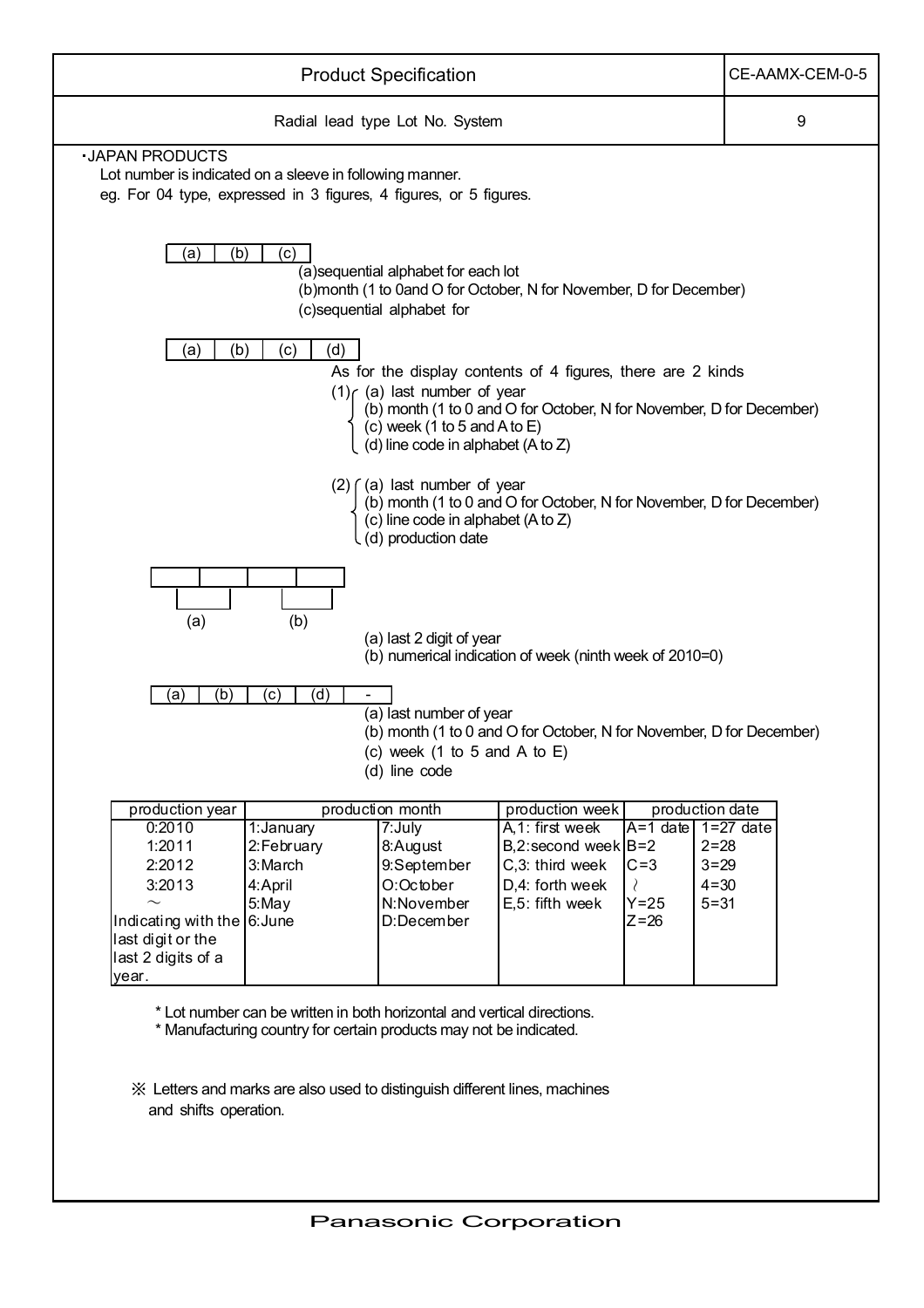| <b>Product Specification</b>                                                                                                                                                                                                                                                                                                                                                                                                                                              | CE-AAMX-CEM-0-5 |
|---------------------------------------------------------------------------------------------------------------------------------------------------------------------------------------------------------------------------------------------------------------------------------------------------------------------------------------------------------------------------------------------------------------------------------------------------------------------------|-----------------|
| Radial lead type Lot No. System                                                                                                                                                                                                                                                                                                                                                                                                                                           | 10              |
| · MALAYSIA PRODUCTS<br>Lot number is indicated on a sleeve in following manner.<br>eg. For 04 type, expressed in 4 figures, 5 figures or 6 figures.                                                                                                                                                                                                                                                                                                                       |                 |
| (a)<br>(b)<br>(c)<br>(d)<br>As for the display contents of 4 figures, there are 2 kinds<br>$(1)$ (a) last number of year<br>(b) month (1 to 0 and O for October, N for November, D for December)<br>(c) production date (A to Z and 1 to 5)<br>(d) line code in alphabet (A to Z)                                                                                                                                                                                         |                 |
| $(2)$ $($ (a) line code in alphabet (A to Z)<br>(b) production date $(A \text{ to } Z \text{ and } 1 \text{ to } 5)$<br>(c) month (1 to 0 and O for October, N for November, D for December)<br>(d) last number of year                                                                                                                                                                                                                                                   |                 |
| (b)<br>(a)<br>(c)<br>(d )<br>(d)<br>(a) last number of year<br>(b) month (1 to 0 and O for October, N for November, D for December)<br>(c) week (Greece number)<br>(d) line code in alphabet (A to $Z$ )                                                                                                                                                                                                                                                                  |                 |
| (b)<br>(d)<br>(d)<br>(c)<br>(a)                                                                                                                                                                                                                                                                                                                                                                                                                                           |                 |
| (a) last number of year<br>(b) month (1 to 0 and O for October, N for November, D for December)<br>(c) week (Greece number) or production date (1 to 9 expression)<br>(d) line code in alphabet (A to $Z$ )                                                                                                                                                                                                                                                               |                 |
| (a)<br>(b)<br>$\left( c\right)$<br>(c)<br>(d)<br>(d)<br>(a) last number of year<br>(b) month (1 to 9 and O for October, N for November, D for December)<br>(c) production date (01 to 31 expression)<br>(d) line code in alphabet (A to Z)                                                                                                                                                                                                                                |                 |
| (d)<br>(b)<br>(d)<br>(a)<br>(c)<br>(c)                                                                                                                                                                                                                                                                                                                                                                                                                                    |                 |
| (a) last number of year<br>(b) month (1 to 0 and O for October, N for November, D for December)<br>(c) production date (01 to 31 expression)<br>(d) line code in alphabet (A to $Z$ )                                                                                                                                                                                                                                                                                     |                 |
| production month<br>production week<br>production date<br>production year                                                                                                                                                                                                                                                                                                                                                                                                 |                 |
| $7:$ July<br>A:1 date<br>0:2010<br>1:January<br>I: first week<br>$01:1$ date<br>2:February<br>8:August<br>$02:2$ date<br>1:2011<br>$II:$ second week<br>B:2 date<br>2:2012<br>3:March<br>9:September<br>$III:$ third week<br>03:3date<br>3:2013<br>4:April<br>O:October<br>IV: forth week<br>Z:26 date<br>Indicating with the 5:May<br>N:November<br>V: fifth week<br>$1:27$ date<br>30:30 date<br>6:June<br>D:December<br>31:31 date<br>$2:28$ date<br>last digit or the |                 |
| last 1 digits of a<br>$5:31$ date<br>year.                                                                                                                                                                                                                                                                                                                                                                                                                                |                 |
| * Lot number can be written in both horizontal and vertical directions.                                                                                                                                                                                                                                                                                                                                                                                                   |                 |

 $\overline{\phantom{a}}$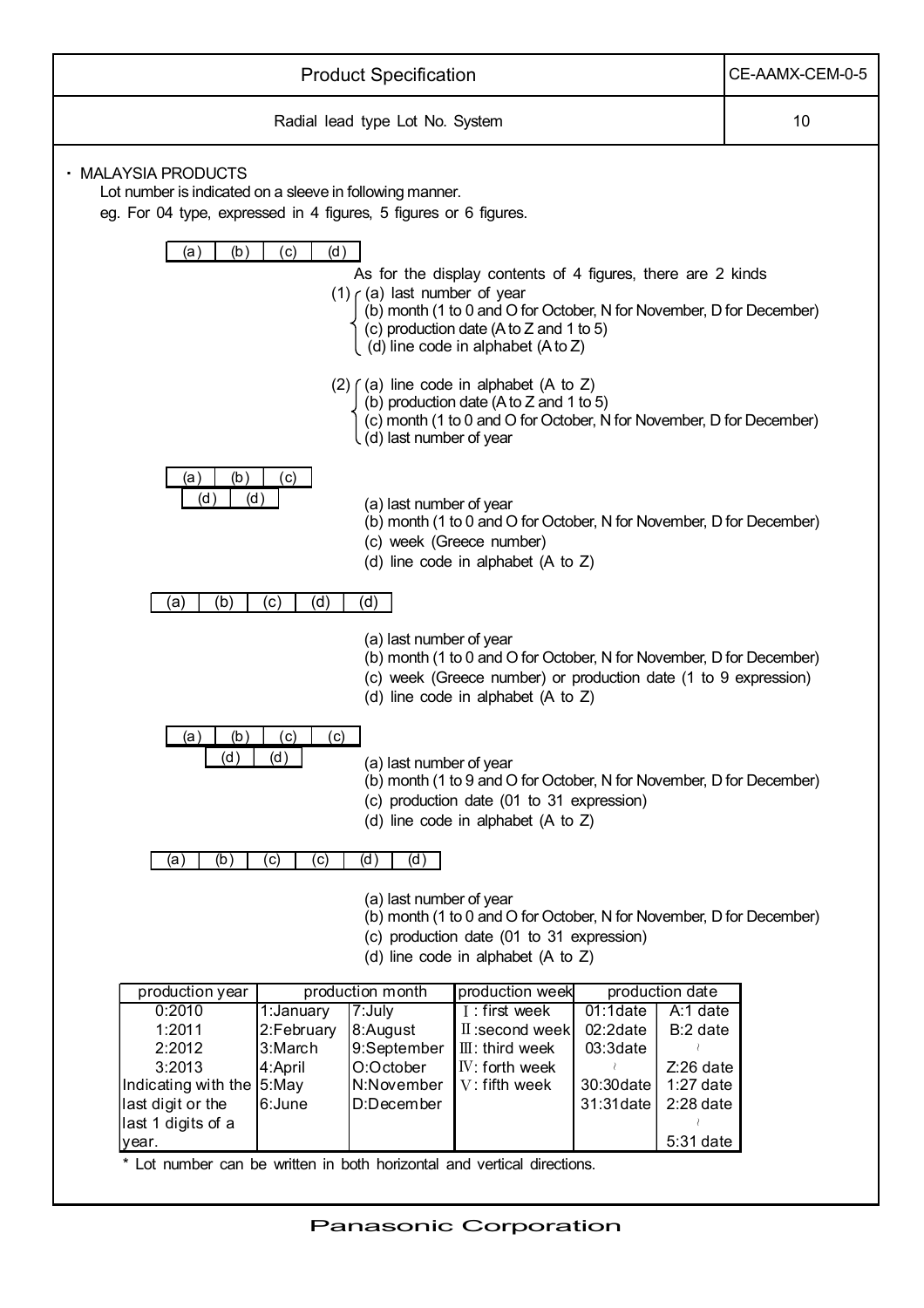| <b>Product Specification</b> | CE-AAMX-CEM-0-5 |
|------------------------------|-----------------|
| A type AM series X type      | 11              |
| 6. Standard Ratings          |                 |

| No. | <b>Item</b>                |                                                        | Ratings |  |  |  |  |  |  |
|-----|----------------------------|--------------------------------------------------------|---------|--|--|--|--|--|--|
|     | Category Temperature Range | $-40^{\circ}$ C $\sim +85^{\circ}$ C                   |         |  |  |  |  |  |  |
|     | 2 Rated Voltage Range      | 6.3 V.DC $\sim 100$ V.DC                               |         |  |  |  |  |  |  |
|     | 3 Capacitance Range        | (120Hz 20°C)<br>0.1 µF $\sim 22000$ µF                 |         |  |  |  |  |  |  |
| 4   | Capacitance Tolerance      | $(120$ Hz 20 $°C)$<br>±20%                             |         |  |  |  |  |  |  |
|     | 5 Surge Voltage            | 35<br>R.V.<br>6.3<br>16<br>25<br>63<br>100<br>10<br>50 |         |  |  |  |  |  |  |
|     | (V.DC)                     | S.V.<br>32<br>125<br>20<br>44<br>8<br>13<br>63<br>79   |         |  |  |  |  |  |  |
|     | 6 Rated Ripple Current     | Parts Lists and Table2                                 |         |  |  |  |  |  |  |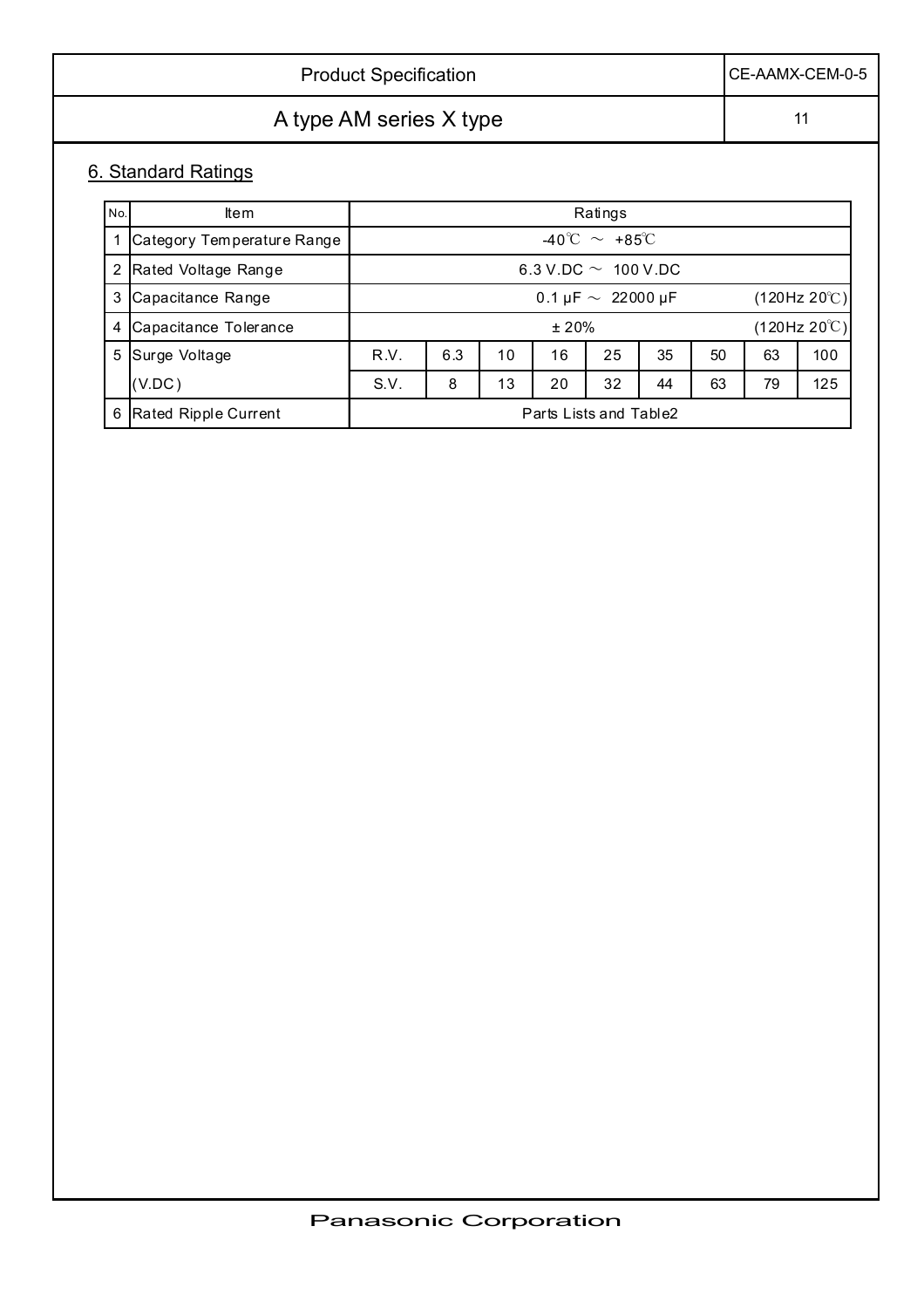| <b>Product Specification</b> | CE-AAMX-CEM-0-5 |
|------------------------------|-----------------|
|------------------------------|-----------------|

# A type AM series X type 12

## 7. Performance Characteristics

| No | Item                 | Performance Characteristics                                   |                | Test                                                                                |            |
|----|----------------------|---------------------------------------------------------------|----------------|-------------------------------------------------------------------------------------|------------|
|    | Leakage Current      | $\leq$ 1 = 0.01CV or 3µA, whichever is<br>greater.            |                | $:1000\Omega \pm 10\Omega$<br>Series Resistor<br>Applied Voltage<br>: Rated voltage |            |
|    |                      |                                                               |                | Measuring<br>: After 2 minutes                                                      |            |
|    |                      | I : Leakage current C : Capacitance<br>V: Rated voltage       |                |                                                                                     |            |
|    | 2 Capacitance        | Within the specified capacitance                              |                | <b>Measuring Frequency</b><br>: 120 Hz±20%                                          |            |
|    |                      | tolerance.                                                    |                | <b>Measuring Circuit</b><br>: Equivalent series circuit                             |            |
|    |                      |                                                               |                | <b>Measuring Voltage</b><br>: $\leq$ 0.5 V r.m.s. + 0V.DC                           |            |
| 3  | Tangent of Loss      | Less than the value of Partlists.                             |                | : 120 Hz±20%<br><b>Measuring Frequency</b>                                          |            |
|    | Angle                |                                                               |                | <b>Measuring Circuit</b><br>: Equivalent series circuit                             |            |
|    | $(tan\delta)$        |                                                               |                | <b>Measuring Voltage</b><br>: $\leq$ 0.5 V r.m.s. + 0V.DC                           |            |
|    | 4 Characteristics at | Step 2                                                        |                |                                                                                     |            |
|    | High and Low         | Impedance Ratio:                                              |                |                                                                                     |            |
|    | Tem perature         | Ratio for the value in step 1 shall be Step                   |                | Test Temperature $(^{\circ}C)$                                                      | Time       |
|    |                      | less than the value from table 2 in                           | 1              | $20 \pm 2$                                                                          |            |
|    |                      | item 8.                                                       | $\overline{2}$ | $-25 \pm 3$ . $-40 \pm 3$                                                           |            |
|    |                      | Step 4                                                        | 3              | 20±2                                                                                | 15 minutes |
|    |                      | Leakage Current:                                              | $\overline{4}$ | $85 \pm 2$                                                                          | 2 hours    |
|    |                      | $\leq$ 500% of the value of item 7.1.                         | 5              | $20 \pm 2$                                                                          |            |
|    |                      | Capacitance Change:                                           |                | Impedance should be measured at the frequency                                       |            |
|    |                      | Within ±25% of the value in step 1                            |                | of 120 Hz±10%.                                                                      |            |
|    |                      | Tangent of Loss Angle (tanδ):                                 |                | * Capacitors should be stored at each                                               |            |
|    |                      | $\le$ the value of item 7. 3.                                 |                | temperature until measured impedance or                                             |            |
|    |                      |                                                               |                | capacitance is stabilized.                                                          |            |
|    | 5 Surge              | Leakage Current:                                              |                | Test Temperature : $15^{\circ}\text{C} \sim 35^{\circ}\text{C}$                     |            |
|    |                      | $\leq$ the value of item 7.1.                                 |                |                                                                                     |            |
|    |                      | Capacitance Change:                                           |                | Series Protective Resistance : R = $\frac{100 \pm 50}{C}$                           |            |
|    |                      | Within ±15% of the initially                                  |                |                                                                                     |            |
|    |                      | measured value.                                               |                |                                                                                     |            |
|    |                      | Tangent of Loss Angle (tanδ):<br>$\le$ the value of item 7.3. |                | R = Series protective resistance ( $k\Omega$ )<br>C = Capacitance $(\mu F)$         |            |
|    |                      | Appearance:                                                   |                | <b>Test Voltage</b>                                                                 |            |
|    |                      | No significant change can be                                  |                | : Surge voltage item 6. 5<br>Applied Voltage : 1000 cycles of 30s±5s                |            |
|    |                      | observed.                                                     |                | "ON" and 5 min. 30 s "OFF"                                                          |            |
|    |                      |                                                               |                |                                                                                     |            |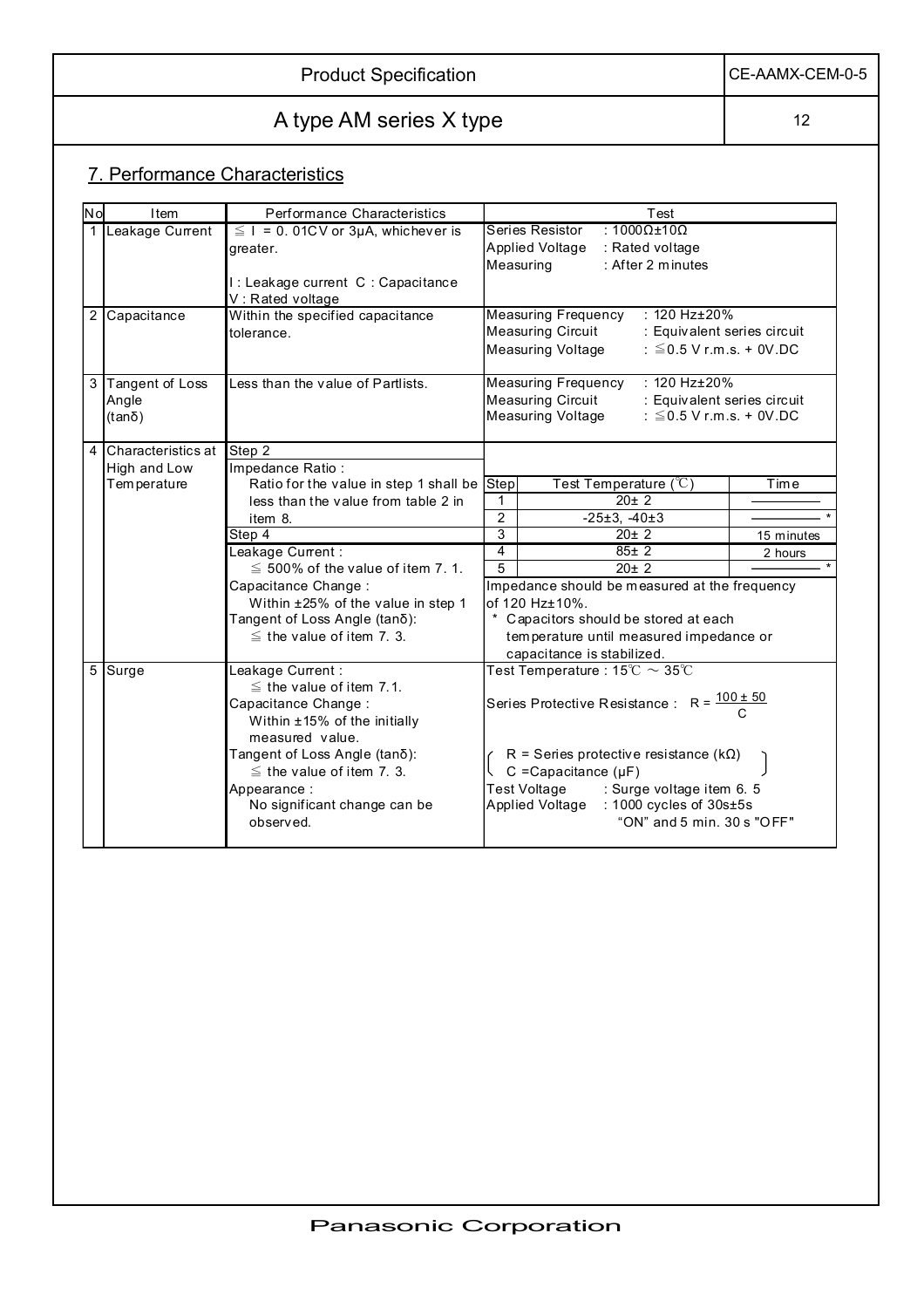|  | Product Specification |
|--|-----------------------|
|--|-----------------------|

CE-AAMX-CEM-0-5

# A type AM series X type 13

| No | Item                               | <b>Performance Characteristics</b>          | <b>Test</b>                                                                                 |  |  |  |  |
|----|------------------------------------|---------------------------------------------|---------------------------------------------------------------------------------------------|--|--|--|--|
| 6  | Robustness of                      |                                             |                                                                                             |  |  |  |  |
|    | <b>Terminations</b>                |                                             | Diameter [mm]<br>Pull Strength                                                              |  |  |  |  |
|    | Tensile                            |                                             | $\phi$ 0.5<br>5N                                                                            |  |  |  |  |
|    |                                    |                                             | 10N<br>$\phi$ 0.6 $\sim \phi$ 0.8                                                           |  |  |  |  |
|    |                                    | There is no damage or breakage after        | Applied above steady pull axially for a 10s±1s                                              |  |  |  |  |
|    | Bending<br>test.                   |                                             |                                                                                             |  |  |  |  |
|    |                                    |                                             | Diameter [mm]<br>Static Load                                                                |  |  |  |  |
|    |                                    |                                             | 2.5N<br>$\phi$ 0.5                                                                          |  |  |  |  |
|    |                                    |                                             | $\phi$ 0.6 $\sim \phi$ 0.8<br>5 N                                                           |  |  |  |  |
|    |                                    |                                             | At first, a capacitor is placed in vertical position                                        |  |  |  |  |
|    |                                    |                                             | with the weight specified above being applied to                                            |  |  |  |  |
|    |                                    |                                             | one of leads. Then the capacitor is slowly                                                  |  |  |  |  |
|    |                                    |                                             | rotated 90°to horizontal position and                                                       |  |  |  |  |
|    |                                    |                                             | subsequently returned to vertical position.                                                 |  |  |  |  |
|    |                                    |                                             | The above bending procedure takes for 2s $\sim$ 3s                                          |  |  |  |  |
|    |                                    |                                             | An additional bending is done in the opposite                                               |  |  |  |  |
|    |                                    |                                             | direction.                                                                                  |  |  |  |  |
| 7  | Vibration                          | Capacitance:                                | : 10 Hz $\sim$ 55 Hz<br>Frequency                                                           |  |  |  |  |
|    | Measured value is to be stabilized |                                             | (1 minute per cycle.)                                                                       |  |  |  |  |
|    |                                    | during test. (Measured several times        | Total Amplitude : 1.5 mm                                                                    |  |  |  |  |
|    |                                    | within 30 min.                              | Direction and Duration of Vibration:                                                        |  |  |  |  |
|    |                                    | before completion of test)                  | It is done in the X, Y, Z axis direction for 2                                              |  |  |  |  |
|    |                                    | Appearance:<br>No significant change can be | hours each, with a total of 6 hours.<br>Mounting Method:                                    |  |  |  |  |
|    |                                    | observed.                                   |                                                                                             |  |  |  |  |
|    |                                    | Capacitance Change:                         | The capacitor shall be fixed with its lead wires<br>at the point of 4 mm from the bottom of |  |  |  |  |
|    |                                    | Within $\pm 5\%$ of the initially           | capacitor body. The capacitor with diameter                                                 |  |  |  |  |
|    |                                    | measured value.                             | greater than 12. 5 mm or longer than 25 mm                                                  |  |  |  |  |
|    |                                    |                                             | must be fixed in place with a bracket.                                                      |  |  |  |  |
| 8  | Solderability                      | More than 3/4 of the terminal surface       | Solder Type<br>: Sn-3.0Ag-0.5Cu                                                             |  |  |  |  |
|    |                                    | shall be covered with new solder.           | Solder Temperature : 245°C±3 °C                                                             |  |  |  |  |
|    |                                    |                                             | Immersing Time<br>: $3s \pm 0.3s$                                                           |  |  |  |  |
|    |                                    |                                             | Immersing Depth<br>: 1. 5mm $\sim$ 2. 0mm from the root.                                    |  |  |  |  |
|    |                                    |                                             | Flux<br>: Approx. 25% rosin (JIS K5902)                                                     |  |  |  |  |
|    |                                    |                                             | in ETHANOL (JIS K8101)                                                                      |  |  |  |  |
| 9  | Resistance to                      | Leakage Current:                            | Solder Type<br>: Sn-3.0Ag-0.5Cu                                                             |  |  |  |  |
|    | Soldering Heat                     | $\le$ the value of item 7.1.                | Solder Temperature : 260°C±5°C                                                              |  |  |  |  |
|    |                                    | Capacitance Change:                         | Immersing Time : 10s±1s                                                                     |  |  |  |  |
|    |                                    | Within ±10% of the initially                | Immersing Depth<br>: 1. 5mm $\sim$ 2. 0mm from the root.                                    |  |  |  |  |
|    |                                    | measured value.                             |                                                                                             |  |  |  |  |
|    |                                    | Tangent of Loss Angle (tanδ):               |                                                                                             |  |  |  |  |
|    |                                    | $\le$ the value of item 7.3.                |                                                                                             |  |  |  |  |
|    |                                    | Appearance:                                 |                                                                                             |  |  |  |  |
|    |                                    | No significant change can be                |                                                                                             |  |  |  |  |
|    |                                    | observed.                                   |                                                                                             |  |  |  |  |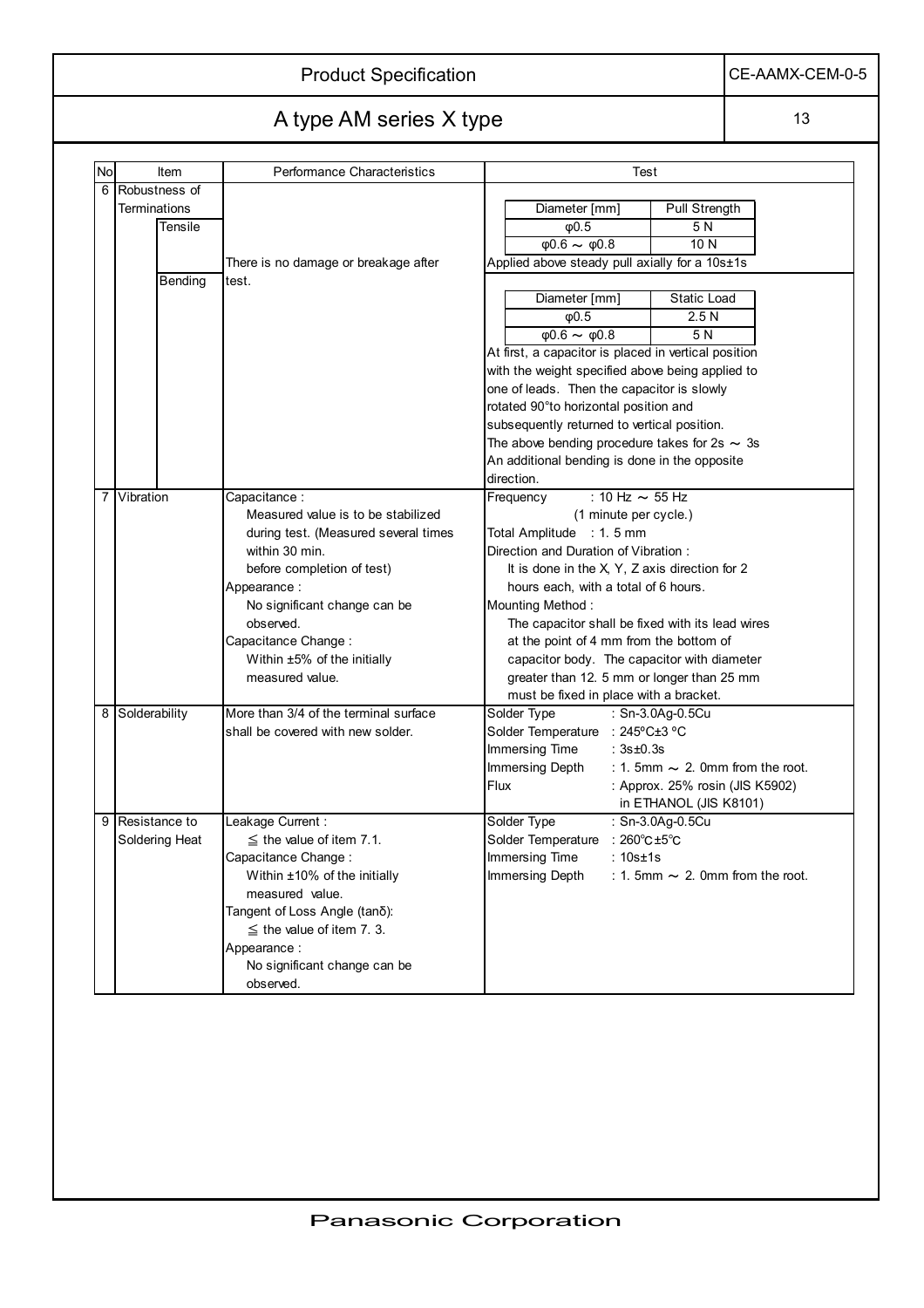## Product Specification CE-AAMX-CEM-0-5

# A type AM series X type 14

| No | <b>Item</b>        | Performance Characteristics                                                                        | Test                                             |                     |  |  |
|----|--------------------|----------------------------------------------------------------------------------------------------|--------------------------------------------------|---------------------|--|--|
|    | 10 Solvent         | There shall be no damage and legible                                                               | Class of Reagent                                 | : Isopropyl Alcohol |  |  |
|    | Resistance of      | marking. Marking can be easily                                                                     | <b>Test Temperature</b><br>:20°C $\sim$ 25°C     |                     |  |  |
|    | Marking            | comprehended.                                                                                      | Immersing Time<br>:30s±5s                        |                     |  |  |
|    | 11 Pressure Relief | Pressure relief shall be operated without                                                          | <b>AC Current Method</b>                         |                     |  |  |
|    | (More than         | any hazardous expulsion or emission of                                                             |                                                  |                     |  |  |
|    | φ6.3 diameter      | flame.                                                                                             |                                                  |                     |  |  |
|    | products)          | No emission of gas after 30 minutes of<br>the voltage application also meets the<br>specification. | A.C.<br>Power supply<br>50Hz or 60Hz             |                     |  |  |
|    |                    | $(A)$ : A.C. ammeter R: Series resister                                                            |                                                  |                     |  |  |
|    |                    | $(\widehat{V})$ : A.C. voltmeter Cx : Tested capacitor                                             |                                                  |                     |  |  |
|    |                    |                                                                                                    | Applied Voltage:                                 |                     |  |  |
|    |                    |                                                                                                    | AC voltage equals to rated W. V. $\times$ 0.7 or |                     |  |  |
|    |                    |                                                                                                    | 250 V (rms), whichever is smaller.               |                     |  |  |
|    |                    |                                                                                                    | Capacitance                                      | DC Resistance       |  |  |
|    |                    |                                                                                                    | $(\mu F)$                                        | $(\Omega)$          |  |  |
|    |                    |                                                                                                    | $\leq$ 1                                         | 1000±100            |  |  |
|    |                    |                                                                                                    | $\leq 10$<br>>1                                  | $100\pm10$          |  |  |
|    |                    |                                                                                                    | $≤ 100$<br>>10                                   | 10±1                |  |  |
|    |                    |                                                                                                    | $>\!100$<br>$≤ 1000$                             | 1±0.1               |  |  |
|    |                    |                                                                                                    | >1000<br>$\leq 10000$                            | $0.1 \pm 0.01$      |  |  |
|    |                    |                                                                                                    | >10000                                           | $\star$             |  |  |
|    |                    |                                                                                                    | * When capacitance is over 10000µF, the value    |                     |  |  |
|    |                    |                                                                                                    | of series resistance equals to the half of the   |                     |  |  |
|    |                    |                                                                                                    | tested capacitor's impedance.                    |                     |  |  |
|    |                    |                                                                                                    | Reverse Voltage Method                           |                     |  |  |
|    |                    |                                                                                                    | $^{+}$<br>D.C.<br>Power supply                   |                     |  |  |
|    |                    |                                                                                                    |                                                  |                     |  |  |
|    |                    |                                                                                                    | $\widehat{A}$ :D.C. ammeter Cx:Tested capacitor  |                     |  |  |
|    |                    |                                                                                                    | Nominal Diameter [mm]                            | DC Current (A)      |  |  |
|    |                    |                                                                                                    | $≤ 22.4$                                         | $1$ (const)         |  |  |
|    |                    |                                                                                                    | >22.4                                            | 10 (const)          |  |  |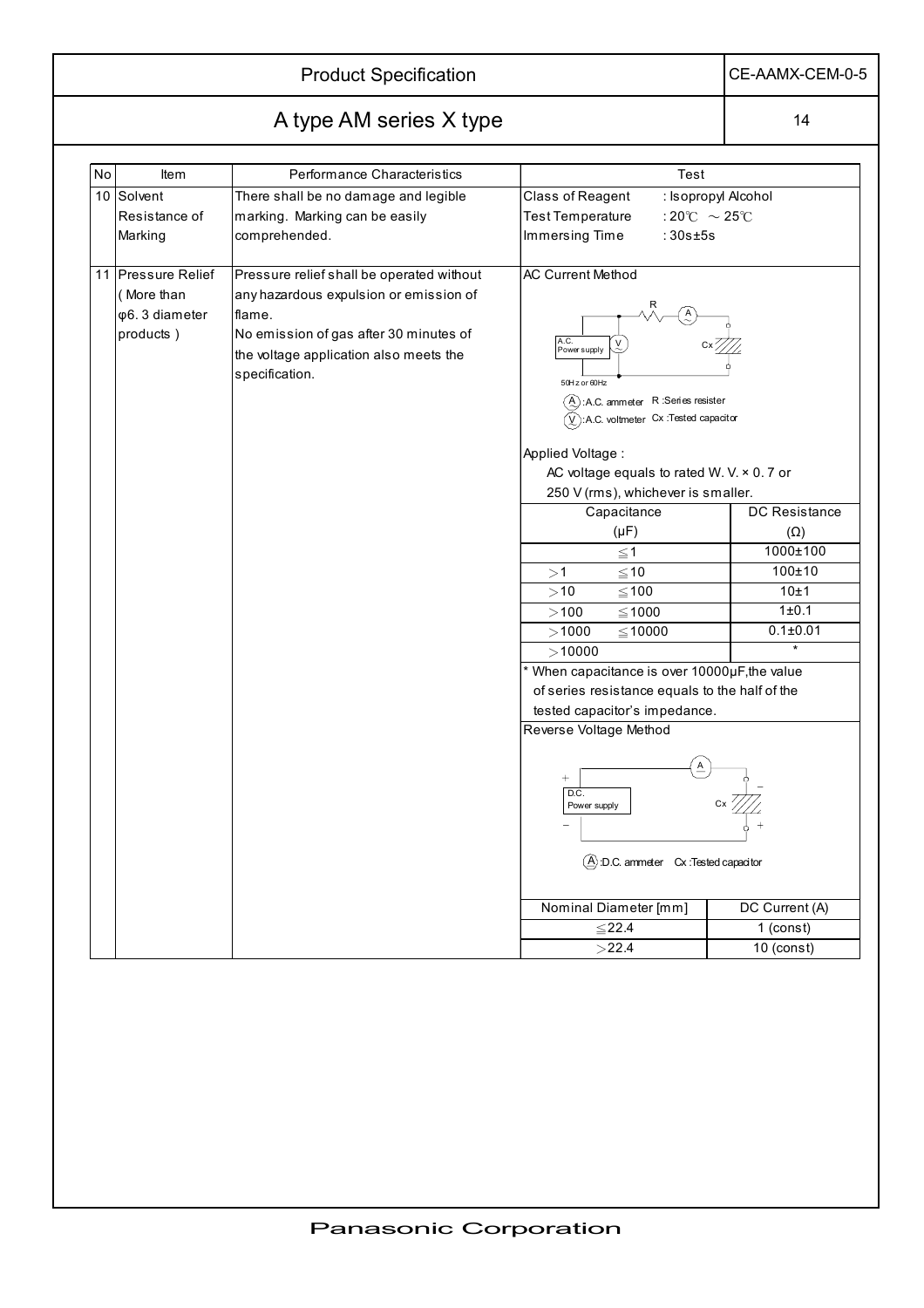Product Specification CE-AAMX-CEM-0-5

# A type AM series X type 15

| I | ÷ |
|---|---|
|   |   |

| <b>No</b> | Item           | Performance Characteristics           | Test                                                                                                                 |
|-----------|----------------|---------------------------------------|----------------------------------------------------------------------------------------------------------------------|
|           | 12 Damp Heat   | Leakage Current:                      | : 40°C±2°C<br><b>Test Temperature</b>                                                                                |
|           | (Steady state) | $\leq$ the value of item 7.1.         | Relative Humidity<br>: 90% $\sim$ 95%                                                                                |
|           |                | Capacitance Change:                   | <b>Test Duration</b><br>$: 240$ hours $\pm$ 8hours                                                                   |
|           |                | Within ±20% of the initially          |                                                                                                                      |
|           |                | measured value.                       | After subjected to the test, capacitors shall                                                                        |
|           |                | Tangent of Loss Angle (tanδ):         | be left for 2 hours at room temperature and                                                                          |
|           |                | $\leq$ 120% the value of item 7.3.    | room humidity prior to the measurement.                                                                              |
|           |                | Appearance:                           |                                                                                                                      |
|           |                | No significant change can be          |                                                                                                                      |
|           |                | observed.                             |                                                                                                                      |
|           | 13 Endurance   | Leakage Current:                      | Test Temperature : 85°C±2°C                                                                                          |
|           |                | $\le$ the value of item 7.1.          | <b>Test Duration</b><br>: 2000 $^{+72}$ <sub>0</sub> hours                                                           |
|           |                | Capacitance Change:                   | <b>Applied Voltage</b><br>: Rated voltage                                                                            |
|           |                | Within ±20% of the initially          |                                                                                                                      |
|           |                |                                       |                                                                                                                      |
|           |                | measured value.                       | After subjected to the test, capacitors shall be left at                                                             |
|           |                | Tangent of Loss Angle (tanδ):         | room temperature and room humidity for 2 hours prior                                                                 |
|           |                | $\leq$ 150% of the value of item 7.3. | to the measurement.                                                                                                  |
|           |                | Appearance:                           |                                                                                                                      |
|           |                | No significant change can be          |                                                                                                                      |
|           |                | observed.                             |                                                                                                                      |
|           |                |                                       |                                                                                                                      |
|           | 14 Shelf Life  | Leakage Current:                      | <b>Test Temperature</b><br>: $85^{\circ}$ C $\pm 2^{\circ}$ C                                                        |
|           |                | $\leq$ the value of item 7.1.         | : 1000 $^{+48}$ <sub>0</sub> hours<br><b>Test Duration</b>                                                           |
|           |                | Capacitance Change:                   |                                                                                                                      |
|           |                | Within ±20% of the initially          |                                                                                                                      |
|           |                | measured value.                       | After subjected to the test with no voltage applied,                                                                 |
|           |                | Tangent of Loss Angle (tanδ):         | capacitors shall undergo voltage treatment and                                                                       |
|           |                | $\leq$ 150% of the value of item 7.3. | be left for 2 hours at room temperature and                                                                          |
|           |                | Appearance:                           | humidity prior to the measurement.                                                                                   |
|           |                | No significant change can be          |                                                                                                                      |
|           |                | observed.                             |                                                                                                                      |
|           |                |                                       |                                                                                                                      |
|           |                |                                       |                                                                                                                      |
|           |                |                                       | * Voltage treatment : The rated voltage shall be applied to the capacitors, which are connected to series protective |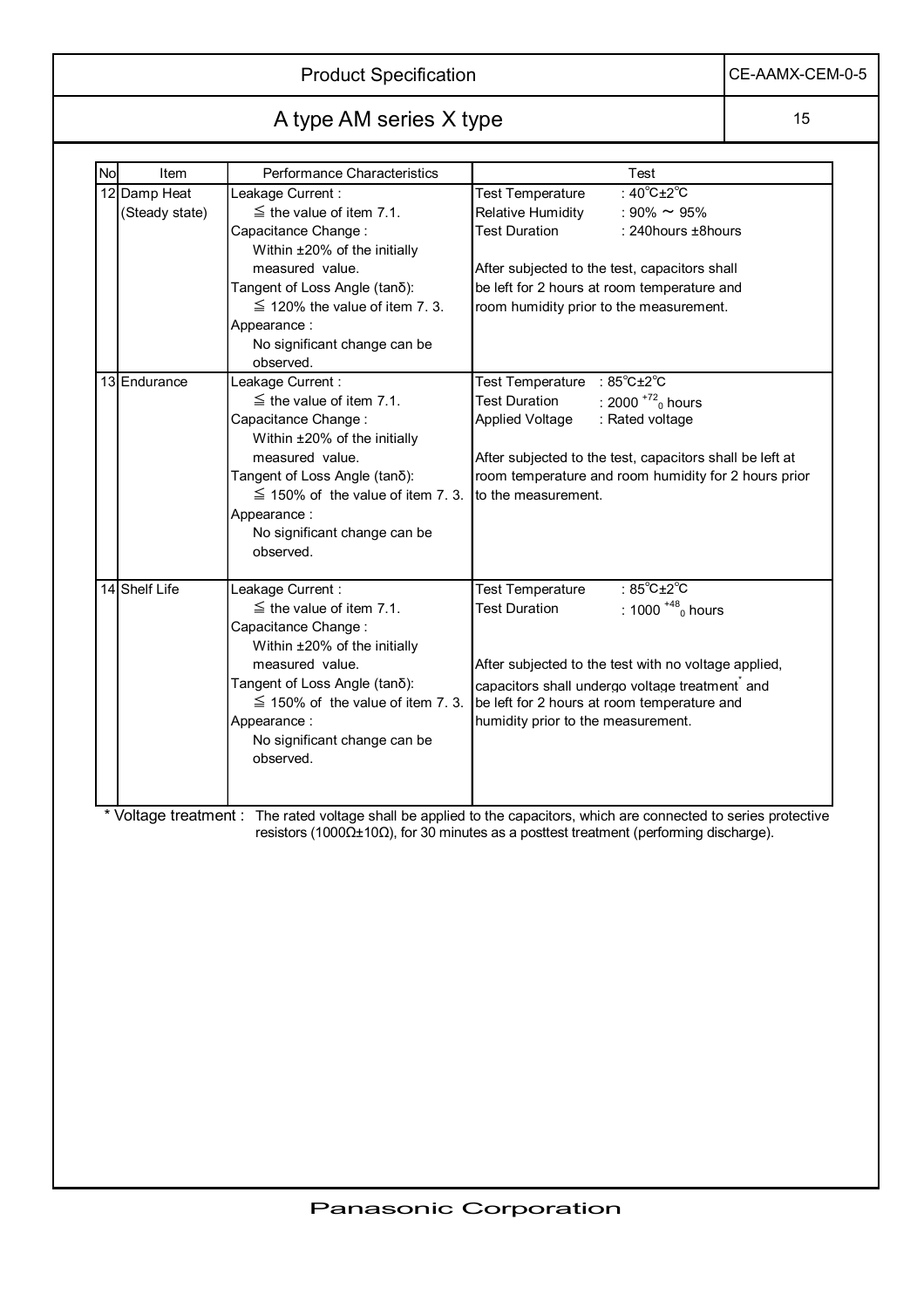| <b>Product Specification</b> | ICE-AAMX-CEM-0-5 |
|------------------------------|------------------|
| A type AM series X type      | 16               |

### 8. Other Characteristics

|  | ■ Table 1. Characteristics at low temperature Impedance ratio (at 120 Hz) |  |  |
|--|---------------------------------------------------------------------------|--|--|
|  |                                                                           |  |  |

|                            | V.DC                               | 6.3                      | 1 ∩<br>. v    | 16 | つに<br>∠J | 35 | 50 | 63 | 100 |
|----------------------------|------------------------------------|--------------------------|---------------|----|----------|----|----|----|-----|
| $Z(-25^{\circ}\mathrm{C})$ | $(200^\circ)$<br>$)Z(20^{\circ}C)$ |                          |               |    |          |    |    |    |     |
| $Z(-40^{\circ}C)$          | $\bigcup$ ) $Z(20^\circ\text{C})$  | $\sqrt{2}$<br>' <u>-</u> | $\sim$<br>. v |    |          |    |    |    |     |

-25°C: Added 0.5 per 1000µF for items with over 1000µF items. -40°C : Added 1.0 per 1000µF for items with over 1000µF items.

■ Table 2. Frequency Correction Factor of Rated Ripple Current

|             | .60<br>50. | $\sim$ 00 $\sim$ | 11,     | 1 N $\sim$ |
|-------------|------------|------------------|---------|------------|
| Coefficient |            |                  | ຼ<br>ن. |            |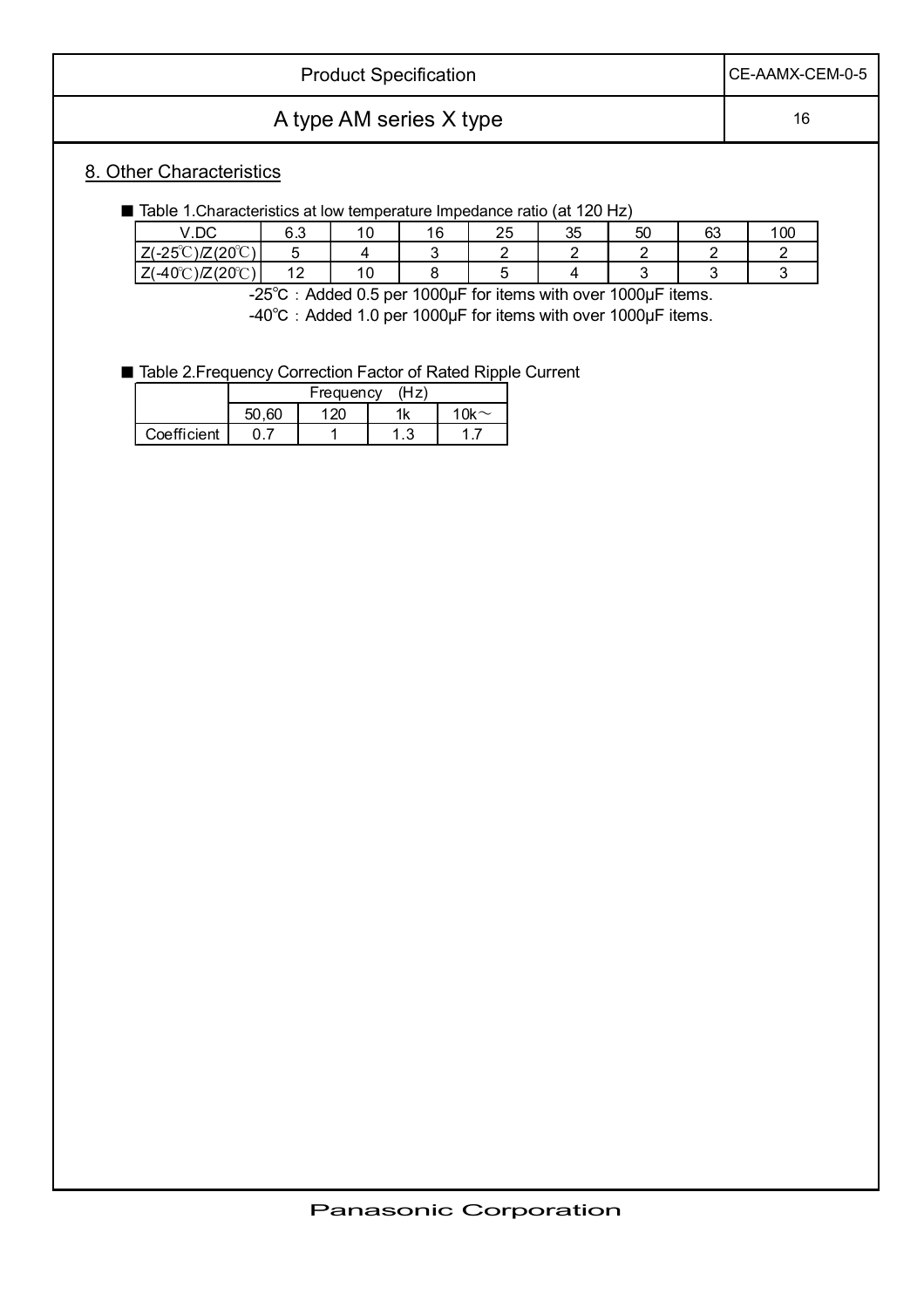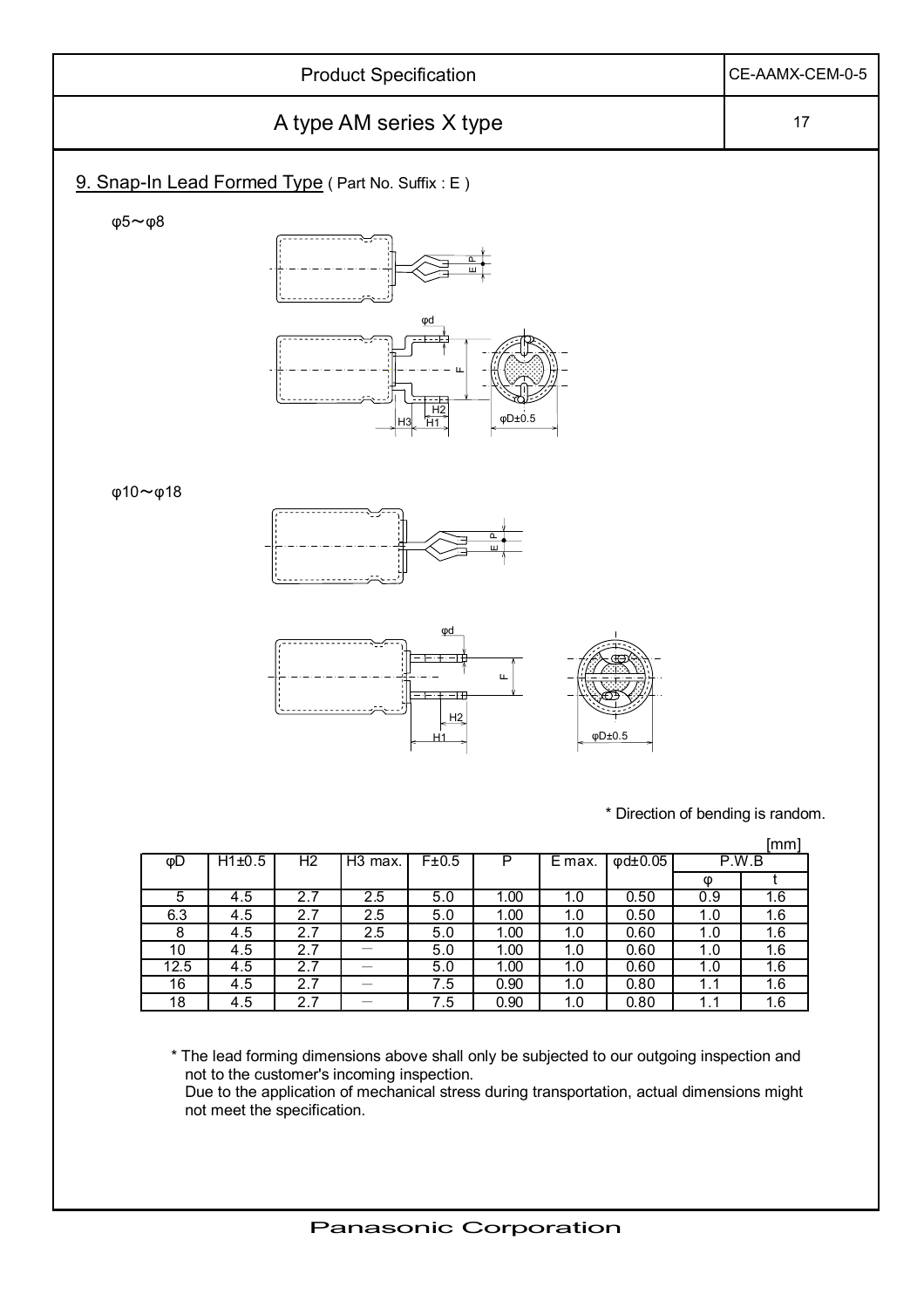|                                                                                                           | CE-AAMX-CEM-0-5          |                                                                                                                             |                                               |                                                                                                                                |
|-----------------------------------------------------------------------------------------------------------|--------------------------|-----------------------------------------------------------------------------------------------------------------------------|-----------------------------------------------|--------------------------------------------------------------------------------------------------------------------------------|
|                                                                                                           | 18                       |                                                                                                                             |                                               |                                                                                                                                |
| 10. Lead Taping                                                                                           |                          |                                                                                                                             |                                               |                                                                                                                                |
| 1) Applicable Range<br>that taped with single tape.<br>2) Taping Shape & Dimensions                       |                          | <u>10-1. Lead Taping (Body Diameter <math>\varphi</math>5 ~<math>\varphi</math>6.3)</u> The Suffix of Taping Part Number: i |                                               | This specification is applied to products, which are Aluminum Electrolytic Capacitors (JIS04 type)                             |
| $\phi$ 5                                                                                                  |                          |                                                                                                                             | $\phi$ 6.3                                    |                                                                                                                                |
| $\Delta P$<br>P2<br>P <sub>1</sub><br>$\mathbb{R}$<br>$\overline{\mathsf{S}}$<br>$\leq$<br>P <sub>0</sub> | φD<br>$\mathsf{P}$<br>φd | $\Delta h$<br>Г<br>I<br>$ \leq$<br>$\leq$<br>$\phi$ DO                                                                      | $\Delta P$<br>$\lesssim$<br>$ \tilde{\delta}$ | φD<br>Δh<br>P2<br>$\mathsf{P}$<br>$\blacksquare$<br>P <sub>1</sub><br>I<br>$\tilde{\leq}$<br>$\phi$ DO<br>φd<br>P <sub>0</sub> |
|                                                                                                           |                          |                                                                                                                             |                                               | [mm                                                                                                                            |
| Item                                                                                                      | Symbol                   | Dimensions<br>5<br>6.3                                                                                                      | Tolerance                                     | Remarks                                                                                                                        |
| Body diameter                                                                                             | φD                       | $11.0 \sim 11.2$                                                                                                            | ±0.5                                          |                                                                                                                                |
| Body length                                                                                               | L                        | 0.5                                                                                                                         | ±0.05                                         |                                                                                                                                |
| Lead wire diameter                                                                                        | φd<br>$\overline{P}$     | 12.7                                                                                                                        |                                               |                                                                                                                                |
| Body pitch                                                                                                | P <sub>0</sub>           | 12.7                                                                                                                        | ±1.0<br>±0.2                                  |                                                                                                                                |
| Feed hole pitch<br>*1<br>Hole center to lead                                                              | P <sub>1</sub>           | 5.1                                                                                                                         | ±0.5                                          | Specified by the contact surface between<br>tape & lead                                                                        |
| Feed hole center<br>to product center                                                                     | P <sub>2</sub>           | 6.35                                                                                                                        | ±1.00                                         |                                                                                                                                |
| Lead to lead distance                                                                                     | $\mathsf F$              | 2.5                                                                                                                         | ±0.5                                          | Specified by the contact surface between<br>tape & lead                                                                        |
| Mount tape                                                                                                | $\overline{\mathsf{W}}$  | 18.0                                                                                                                        | ±0.5                                          |                                                                                                                                |
| Adhesive tape                                                                                             | W <sub>0</sub>           | $\overline{6.0}$ $\leq$                                                                                                     |                                               |                                                                                                                                |
| Hole position                                                                                             | W <sub>1</sub>           | 9.0                                                                                                                         | ±0.5                                          |                                                                                                                                |
| Adhesive tape slipping                                                                                    | W <sub>2</sub>           | $0 \sim 1.5$                                                                                                                |                                               |                                                                                                                                |
| Height of product                                                                                         | H                        | 18.50                                                                                                                       | $+0.75$                                       |                                                                                                                                |
|                                                                                                           |                          |                                                                                                                             | $-0.50$                                       |                                                                                                                                |
| from the center                                                                                           |                          | 4.0                                                                                                                         | ±0.2                                          |                                                                                                                                |
| Feed hole diameter                                                                                        | $\overline{\phi}$ DO     |                                                                                                                             |                                               |                                                                                                                                |
| Inclination of body                                                                                       | $\triangle$ h            | $1.0 \geq$                                                                                                                  | $\hspace{0.05cm}$                             | Specified by the top of an aluminum can                                                                                        |
| Inclination of body<br>Total tape thickness                                                               | $\triangle P$<br>t       | $1.0 \geq$<br>0.6                                                                                                           | ±0.3                                          | Specified by the top of an aluminum can<br>CP wire is excluded                                                                 |

\*1 Cumulative deviation of "feed hole pitch" shall be less than 1 mm in 20 sections.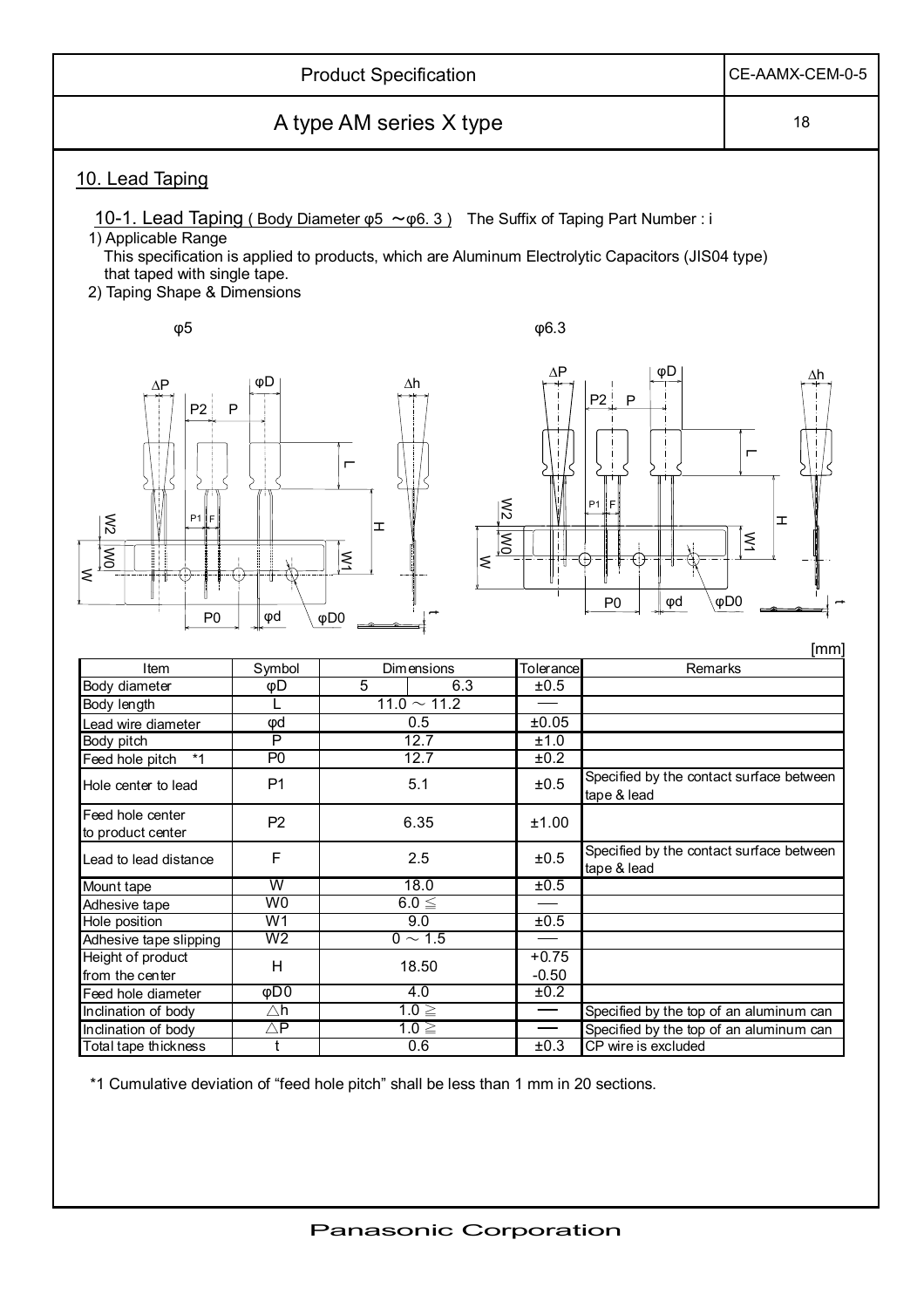|                                                                                                                                                                                                                  | CE-AAMX-CEM-0-5          |                                       |        |                                      |                                                                                                    |                         |
|------------------------------------------------------------------------------------------------------------------------------------------------------------------------------------------------------------------|--------------------------|---------------------------------------|--------|--------------------------------------|----------------------------------------------------------------------------------------------------|-------------------------|
|                                                                                                                                                                                                                  | 19                       |                                       |        |                                      |                                                                                                    |                         |
| <u>10-2. Lead Taping (Body Diameter <math>\varphi</math>5 ~<math>\varphi</math>8)</u> The Suffix of Taping Part Number: B<br>1) Applicable Range<br>that taped with single tape.<br>2) Taping Shape & Dimensions |                          |                                       |        |                                      | This specification is applied to products, which are Aluminum Electrolytic Capacitors (JIS04 type) |                         |
| $\phi$ 5, $\phi$ 6.3                                                                                                                                                                                             |                          |                                       | φ8     |                                      |                                                                                                    |                         |
| $\Delta P$<br>P <sub>2</sub><br>F<br>$\lesssim$<br>0M<br>∣≲<br>P <sub>0</sub>                                                                                                                                    | φD<br>$\mathsf{P}$<br>φd | Δh<br>I<br>동<br>∣≷<br>φD <sub>0</sub> | $\leq$ | ΔΡ<br>$\overline{\approx}$<br>$\leq$ | φD<br>P2<br>P<br>Ĕ<br>Œ<br>Œ<br>φd<br>$\phi$ DO<br>P <sub>0</sub>                                  | Δh<br>ェ<br>동<br>$ \leq$ |
| Item                                                                                                                                                                                                             | Symbol                   | Dimensions                            |        | Tolerance                            | Remarks                                                                                            | [mm]                    |
| Body diameter                                                                                                                                                                                                    | φD                       | 5<br>6.3                              | 8      | ±0.5                                 |                                                                                                    |                         |
|                                                                                                                                                                                                                  | L                        | $11.0 \sim 11.5$                      |        |                                      |                                                                                                    |                         |
| Body length                                                                                                                                                                                                      | Φd                       | 0.5                                   | 0.6    | ±0.05                                |                                                                                                    |                         |
| Lead wire diameter<br>Body pitch                                                                                                                                                                                 | $\overline{P}$           | 12.7                                  |        | ±1.0                                 |                                                                                                    |                         |
| $*1$<br>Feed hole pitch                                                                                                                                                                                          | P <sub>0</sub>           | 12.7                                  |        | ±0.2                                 |                                                                                                    |                         |
| Hole center to lead                                                                                                                                                                                              | P <sub>1</sub>           | 3.85                                  |        | ±0.5                                 | Specified by the contact surface between<br>tape & lead                                            |                         |
| Feed hole center<br>to product center                                                                                                                                                                            | P <sub>2</sub>           | 6.35                                  |        | ±1.00                                |                                                                                                    |                         |
| Lead to lead distance                                                                                                                                                                                            | F                        | 5.0                                   |        | $+0.8$<br>$-0.2$                     | Specified by the contact surface between<br>tape & lead                                            |                         |
| Mount tape                                                                                                                                                                                                       | $\overline{\mathsf{W}}$  | 18.0                                  |        | ±0.5                                 |                                                                                                    |                         |
| Adhesive tape                                                                                                                                                                                                    | W <sub>0</sub>           | $6.0 \leq$                            |        |                                      |                                                                                                    |                         |
| Hole position                                                                                                                                                                                                    | W1                       | 9.0                                   |        | ±0.5                                 |                                                                                                    |                         |
| Adhesive tape slipping                                                                                                                                                                                           | W <sub>2</sub>           | $0 \sim 1.5$                          |        |                                      |                                                                                                    |                         |
| Height of product                                                                                                                                                                                                | H                        | 18.5                                  | 20.0   | $+0.75$                              |                                                                                                    |                         |
| from the center                                                                                                                                                                                                  |                          |                                       |        | $-0.50$                              |                                                                                                    |                         |
| Lead wire clinch height                                                                                                                                                                                          | H <sub>0</sub>           | 16.0                                  |        | ±0.5                                 |                                                                                                    |                         |
| Feed hole diameter                                                                                                                                                                                               | $\overline{\phi}$ DO     | 4.0                                   |        | ±0.2                                 |                                                                                                    |                         |
| Inclination of body                                                                                                                                                                                              | $\triangle$ h            | $1.0 \geq$                            |        |                                      | Specified by the top of an aluminum can                                                            |                         |
| Inclination of body                                                                                                                                                                                              | $\triangle \mathsf{P}$   | $1.0 \geq$                            |        |                                      | Specified by the top of an aluminum can                                                            |                         |
| Total tape thickness                                                                                                                                                                                             | $\mathsf{t}$             | 0.6                                   |        | ±0.3                                 | CP wire is excluded                                                                                |                         |

\*1 Cumulative deviation of "feed hole pitch" shall be less than 1 mm in 20 sections.

\*2 Lead forming angle

A=90㫦min

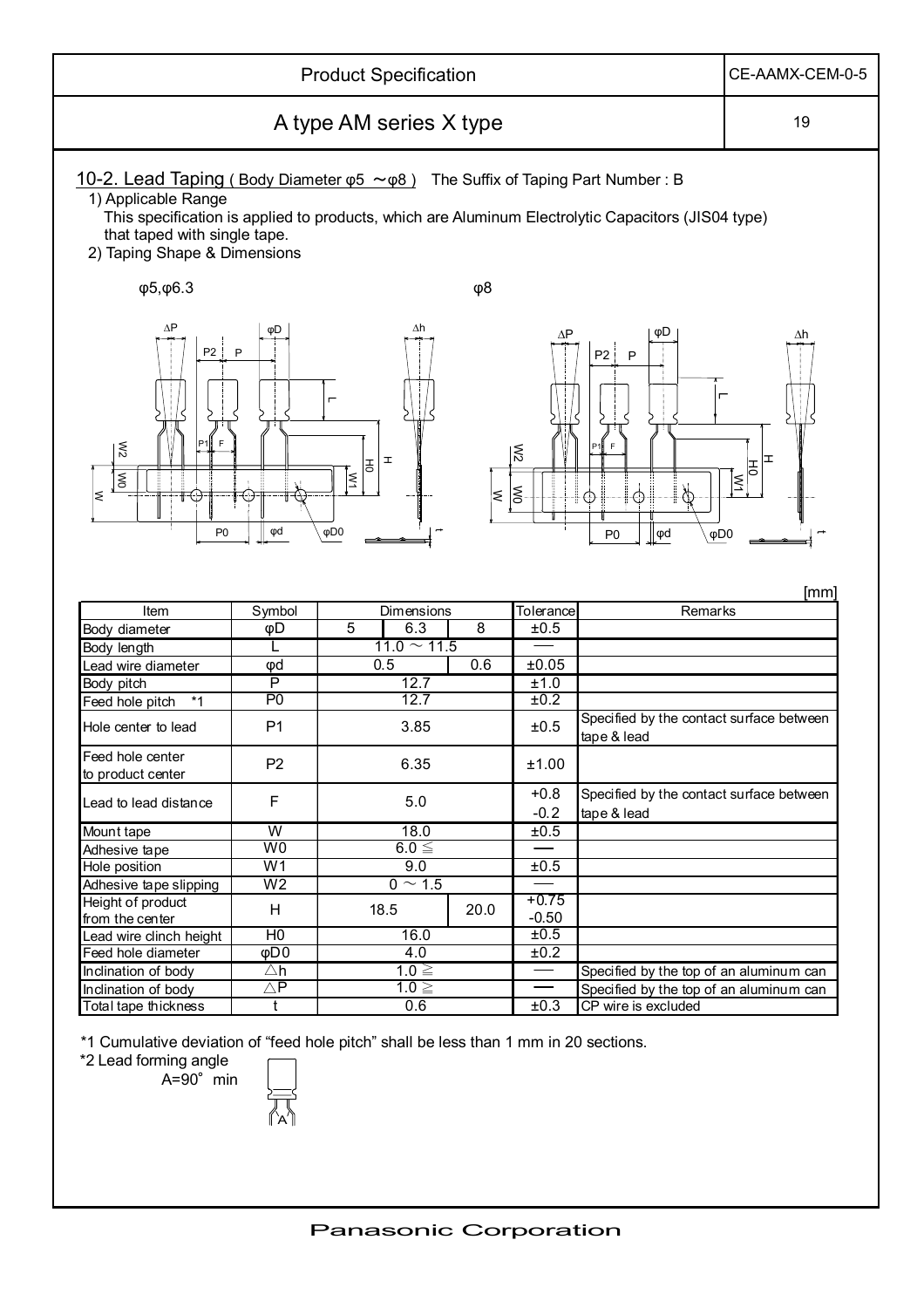| <b>Product Specification</b><br>CE-AAMX-CEM-0-5                                                                                                                                                                      |                                  |                                                  |                 |                                       |                                                                                                    |      |  |  |
|----------------------------------------------------------------------------------------------------------------------------------------------------------------------------------------------------------------------|----------------------------------|--------------------------------------------------|-----------------|---------------------------------------|----------------------------------------------------------------------------------------------------|------|--|--|
| A type AM series X type                                                                                                                                                                                              |                                  |                                                  |                 |                                       |                                                                                                    |      |  |  |
| <u>10-3. Lead Taping (Body Diameter <math>\varphi</math>10, <math>\varphi</math>12.5)</u> The Suffix of Taping Part Number: B<br>1) Applicable Range<br>that taped with single tape.<br>2) Taping Shape & Dimensions |                                  |                                                  |                 |                                       | This specification is applied to products, which are Aluminum Electrolytic Capacitors (JIS04 type) |      |  |  |
| $\lessapprox$<br>$\lesssim$                                                                                                                                                                                          | $\Delta P$                       | φD<br>P <sub>2</sub><br>P<br>P <sub>1</sub><br>F |                 | $\blacksquare$<br>I<br>$\tilde{\leq}$ | Δh                                                                                                 |      |  |  |
| ξ                                                                                                                                                                                                                    |                                  | P <sub>0</sub>                                   | $\phi$ D0<br>φd |                                       |                                                                                                    |      |  |  |
|                                                                                                                                                                                                                      |                                  |                                                  |                 |                                       |                                                                                                    | [mm] |  |  |
| Item                                                                                                                                                                                                                 | Symbol                           | Dimensions                                       |                 | Tolerance                             | Remarks                                                                                            |      |  |  |
| Body diameter                                                                                                                                                                                                        | φD                               | 10                                               | 12.5            | ±0.5                                  |                                                                                                    |      |  |  |
| Body length                                                                                                                                                                                                          | L                                | $12.5 \sim 25.0$                                 |                 |                                       |                                                                                                    |      |  |  |
| Lead wire diameter                                                                                                                                                                                                   | φd                               | 0.60                                             |                 | ±0.05                                 |                                                                                                    |      |  |  |
| Body pitch                                                                                                                                                                                                           | $\overline{P}$                   | 12.7                                             | 15.0            | ±1.0                                  |                                                                                                    |      |  |  |
| $*1$<br>Feed hole pitch<br>Hole center to lead                                                                                                                                                                       | P <sub>0</sub><br>P <sub>1</sub> | 12.7<br>3.85                                     | 15.0<br>5.00    | ±0.2<br>±0.5                          | Specified by the contact surface between<br>tape & lead                                            |      |  |  |
| Feed hole center<br>to product center                                                                                                                                                                                | P <sub>2</sub>                   | 6.35                                             | 7.50            | ±1.00                                 |                                                                                                    |      |  |  |
| Lead to lead distance                                                                                                                                                                                                | $\mathsf F$                      | 5.0                                              |                 | $+0.8$<br>$-0.20$                     | Specified by the contact surface between<br>tape & lead                                            |      |  |  |
| Mount tape                                                                                                                                                                                                           | $\overline{\mathsf{W}}$          | 18.0                                             |                 | ±0.5                                  |                                                                                                    |      |  |  |
| Adhesive tape                                                                                                                                                                                                        | W <sub>0</sub>                   | $6.0 \leq$                                       |                 |                                       |                                                                                                    |      |  |  |
| Hole position                                                                                                                                                                                                        | W <sub>1</sub>                   | 9.0                                              |                 | ±0.5                                  |                                                                                                    |      |  |  |
| Adhesive tape slipping                                                                                                                                                                                               | W <sub>2</sub>                   | $0 \sim 1.5$                                     |                 |                                       |                                                                                                    |      |  |  |
| Height of product                                                                                                                                                                                                    |                                  |                                                  |                 | $+0.75$                               |                                                                                                    |      |  |  |
| from the center                                                                                                                                                                                                      | H                                | 18.50                                            |                 | $-0.50$                               |                                                                                                    |      |  |  |
| Feed hole diameter                                                                                                                                                                                                   | $\overline{\phi}$ DO             | 4.0                                              |                 | ±0.2                                  |                                                                                                    |      |  |  |
| Inclination of body                                                                                                                                                                                                  | $\triangle \mathsf{h}$           | $1.0 \geq$                                       |                 |                                       | Specified by the top of an aluminum can                                                            |      |  |  |
| Inclination of body<br>Total tape thickness                                                                                                                                                                          | $\triangle P$                    | $1.0 \geq$<br>0.6                                |                 | ±0.3                                  | Specified by the top of an aluminum can<br>CP wire is excluded                                     |      |  |  |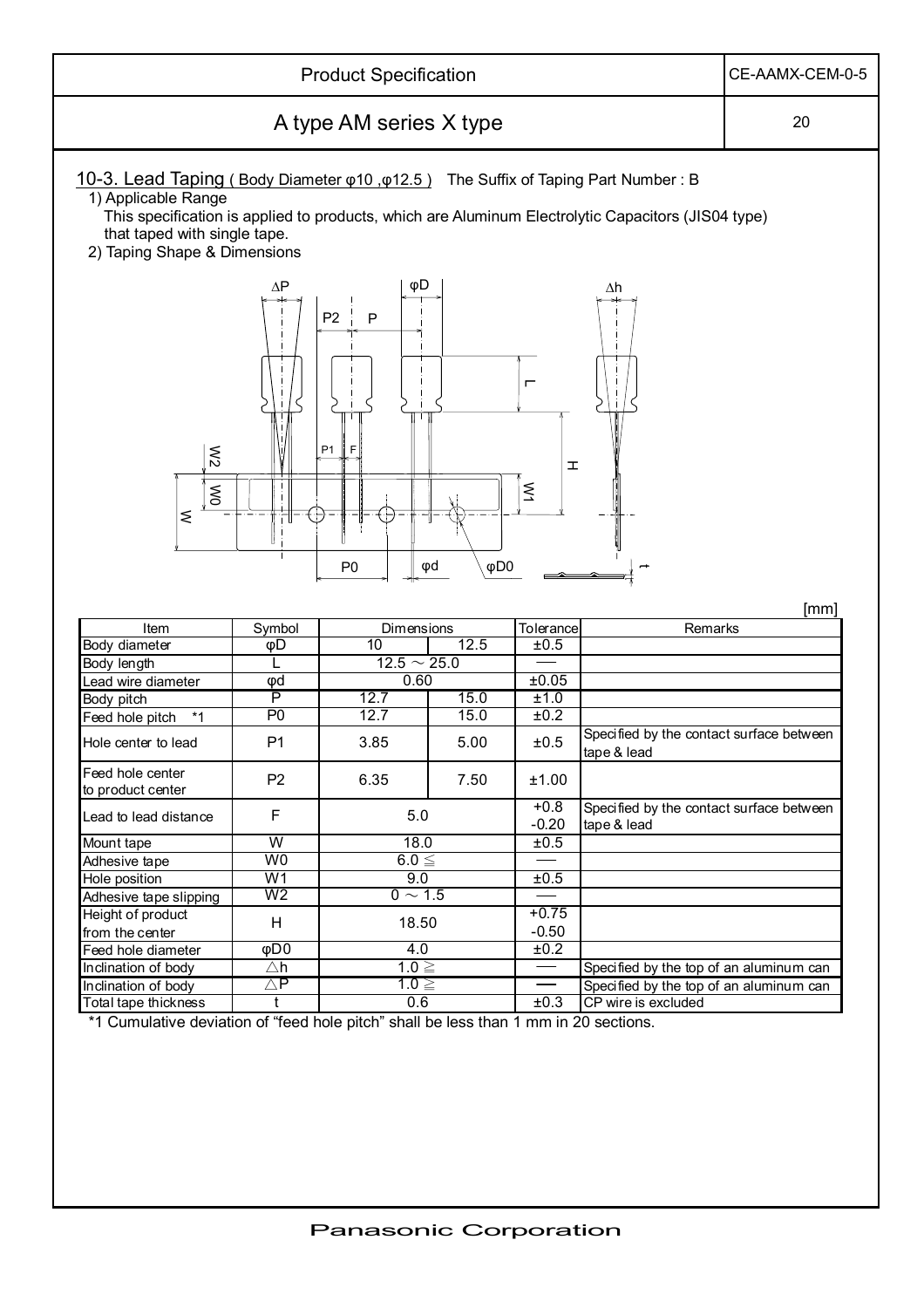| <b>Product Specification</b><br>CE-AAMX-CEM-0-5                                     |                                  |                                                                                    |              |                                                                                                    |      |  |  |  |
|-------------------------------------------------------------------------------------|----------------------------------|------------------------------------------------------------------------------------|--------------|----------------------------------------------------------------------------------------------------|------|--|--|--|
| A type AM series X type                                                             |                                  |                                                                                    |              |                                                                                                    |      |  |  |  |
| 1) Applicable Range<br>that taped with single tape.<br>2) Taping Shape & Dimensions |                                  | 10-4. Lead Taping (Body Diameter $\varphi$ 16) The Suffix of Taping Part Number: B |              | This specification is applied to products, which are Aluminum Electrolytic Capacitors (JIS04 type) |      |  |  |  |
| $\lesssim$<br>$\frac{1}{\sqrt{2}}$<br>$\lesssim$                                    | ΔΡ                               | P<br>P <sub>2</sub><br>F<br>P <sub>1</sub><br>$\phi$ D0<br>P <sub>0</sub>          | φD<br>φd     | $\Delta$ h<br>┍<br>工                                                                               |      |  |  |  |
|                                                                                     |                                  |                                                                                    |              | a.                                                                                                 |      |  |  |  |
|                                                                                     |                                  |                                                                                    |              |                                                                                                    | [mm] |  |  |  |
| Item                                                                                | Symbol                           | Dimensions                                                                         | Tolerance    | Remarks                                                                                            |      |  |  |  |
| Body diameter                                                                       | φD                               | 16                                                                                 | ±0.5         |                                                                                                    |      |  |  |  |
| Body length                                                                         | L                                | 25.0                                                                               |              |                                                                                                    |      |  |  |  |
| Lead wire diameter                                                                  | φd                               | 0.80                                                                               | ±0.05        |                                                                                                    |      |  |  |  |
| Body pitch                                                                          | P                                | 30.0                                                                               | ±1.0         |                                                                                                    |      |  |  |  |
| $*1$<br>Feed hole pitch<br>Hole center to lead                                      | P <sub>0</sub><br>P <sub>1</sub> | 15.0<br>3.75                                                                       | ±0.2<br>±0.5 | Specified by the contact surface between<br>tape & lead                                            |      |  |  |  |
| Feed hole center<br>to product center                                               | P <sub>2</sub>                   | 7.5                                                                                | ±1.00        |                                                                                                    |      |  |  |  |
| Lead to lead distance                                                               | F                                | 7.5                                                                                | ±0.5         | Specified by the contact surface between<br>tape & lead                                            |      |  |  |  |
| Mount tape                                                                          | W                                | 18.0                                                                               | ±0.5         |                                                                                                    |      |  |  |  |
| Adhesive tape                                                                       | W0                               | $6.0 \leq$                                                                         |              |                                                                                                    |      |  |  |  |
| Hole position                                                                       | W1                               | 9.0                                                                                | ±0.5         |                                                                                                    |      |  |  |  |
| Adhesive tape slipping                                                              | W <sub>2</sub>                   | $0 \sim 1.5$                                                                       |              |                                                                                                    |      |  |  |  |
| Height of product                                                                   |                                  |                                                                                    | $+0.75$      |                                                                                                    |      |  |  |  |
| from the center                                                                     | H                                | 18.50                                                                              | $-0.50$      |                                                                                                    |      |  |  |  |
| Feed hole diameter                                                                  | $\overline{\phi}$ DO             | 4.0                                                                                | ±0.2         |                                                                                                    |      |  |  |  |
| Inclination of body                                                                 | $\triangle$ h                    | $2.0 \geq$                                                                         |              | Specified by the top of an aluminum can                                                            |      |  |  |  |
| Inclination of body<br>Total tape thickness                                         | ΔP                               | $1.3 \geq$<br>0.6                                                                  | ±0.3         | Specified by the top of an aluminum can<br>CP wire is excluded                                     |      |  |  |  |

\*1 Cumulative deviation of "feed hole pitch" shall be less than 1 mm in 20 sections.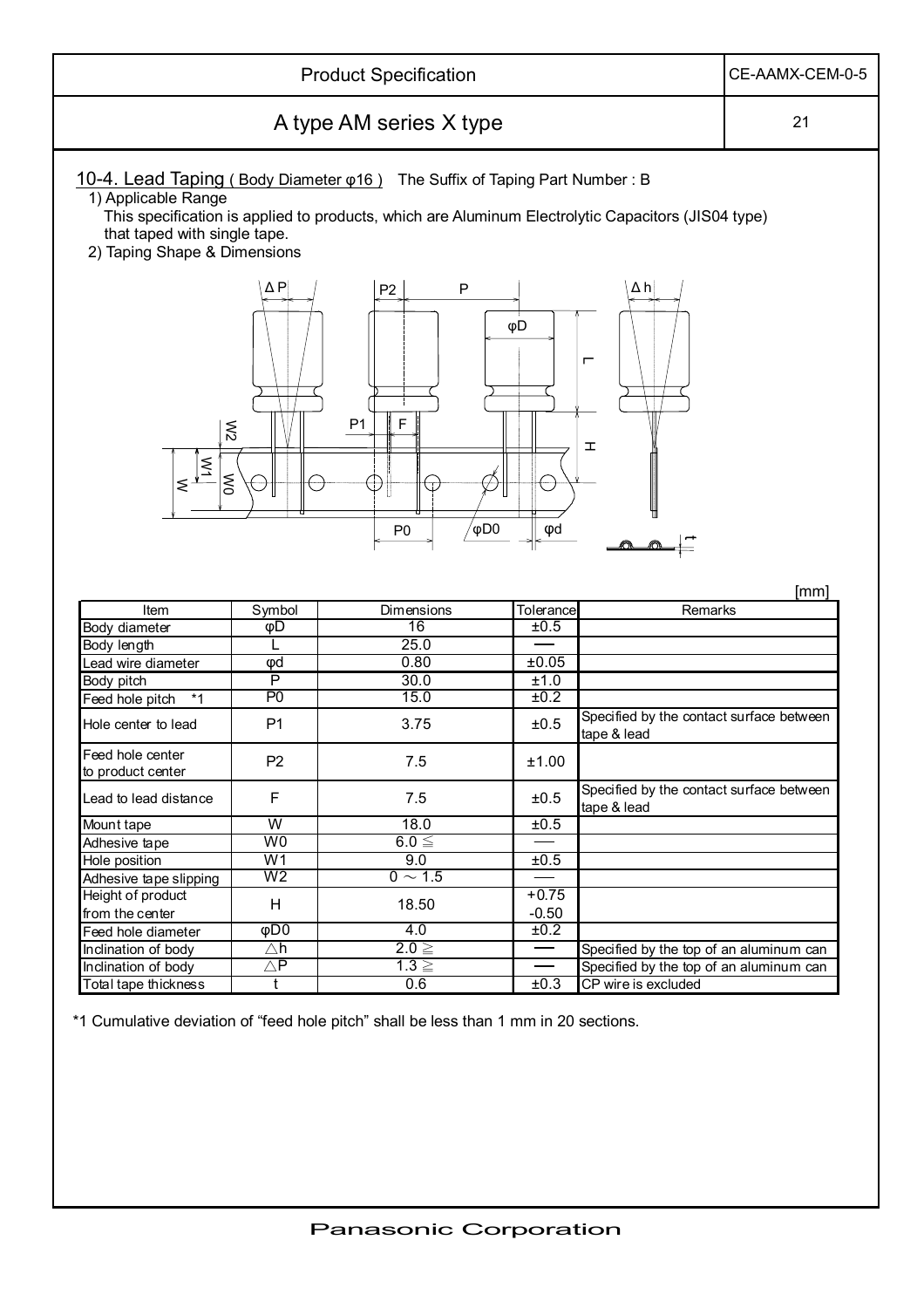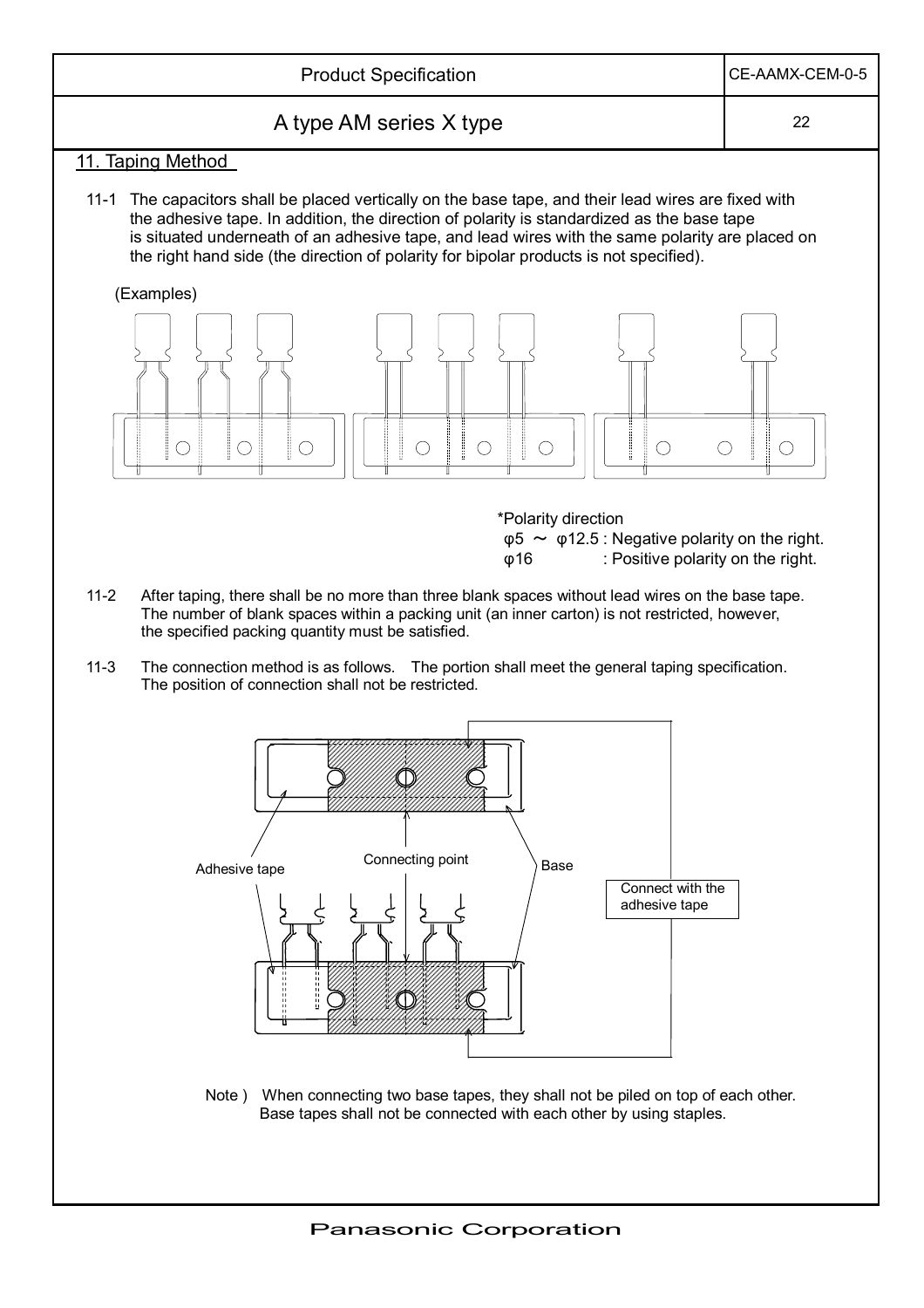

Panasonic Corporation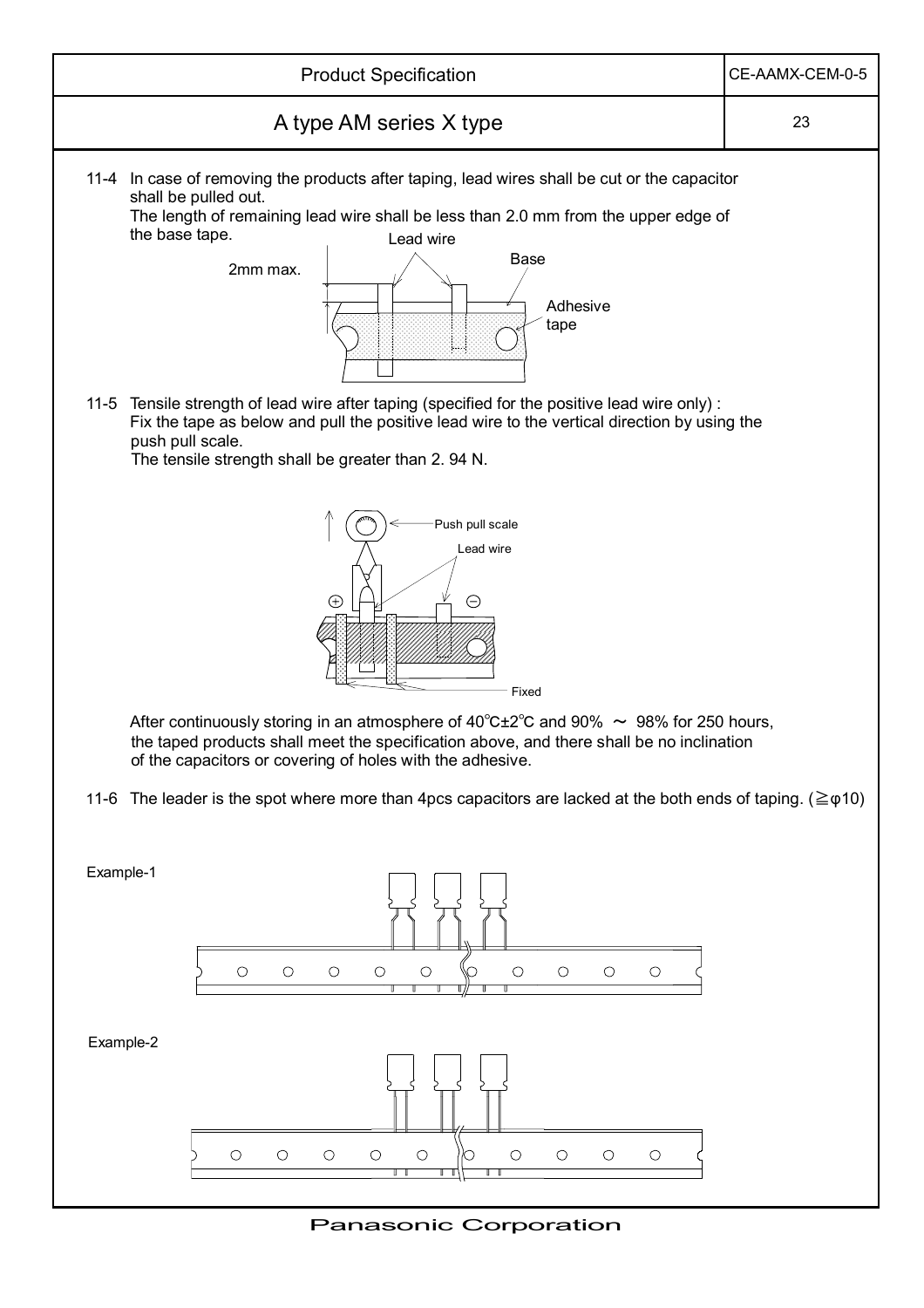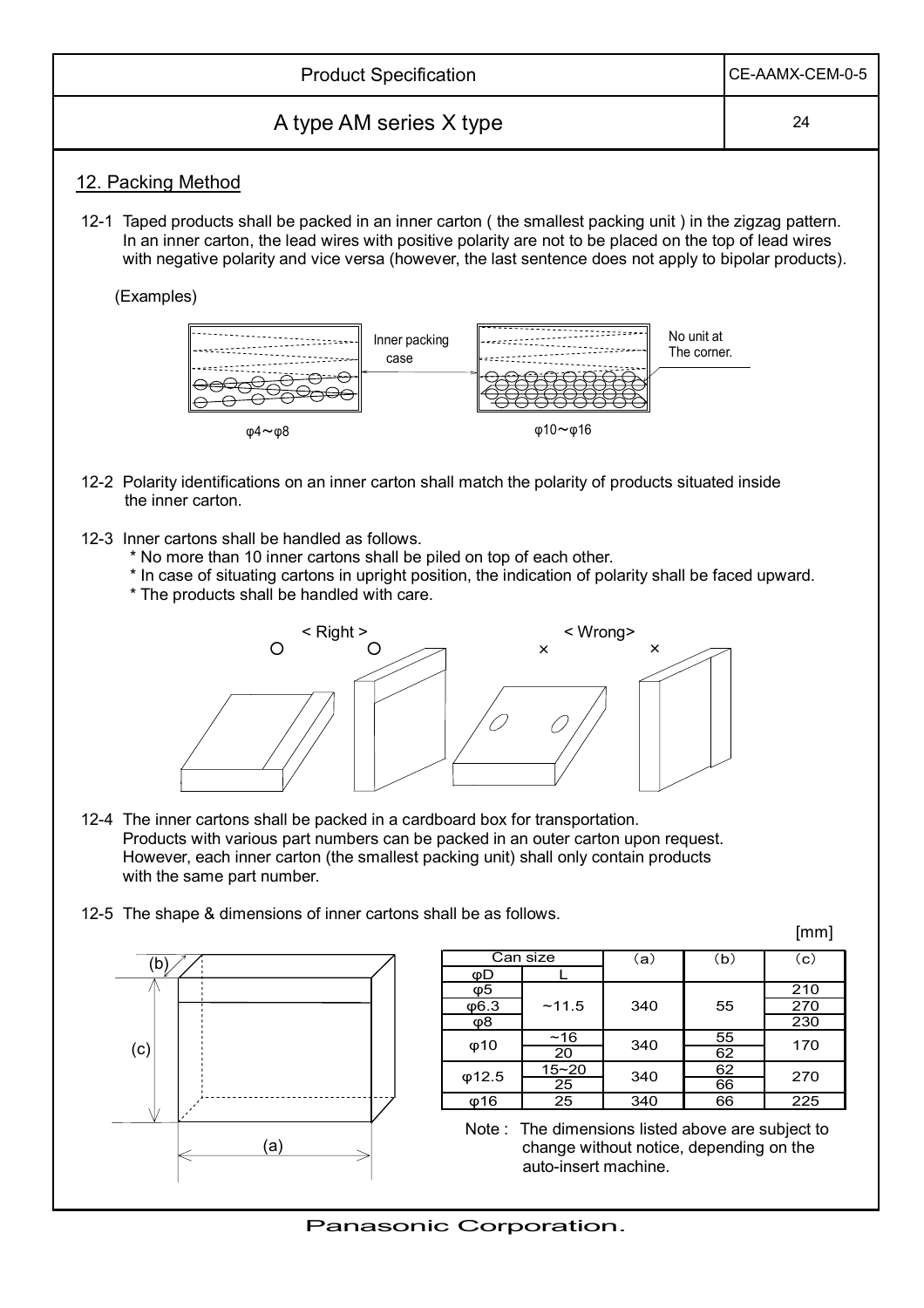|                                            |                                                                                                                                                                   |                                                                                                                          | <b>Product Specification</b> |                          |                                                                                                                                                                                                                                                                                                                                                                                                                                                                                               | CE-AAMX-CEM-0-5                                                                                                                                                                                                               |
|--------------------------------------------|-------------------------------------------------------------------------------------------------------------------------------------------------------------------|--------------------------------------------------------------------------------------------------------------------------|------------------------------|--------------------------|-----------------------------------------------------------------------------------------------------------------------------------------------------------------------------------------------------------------------------------------------------------------------------------------------------------------------------------------------------------------------------------------------------------------------------------------------------------------------------------------------|-------------------------------------------------------------------------------------------------------------------------------------------------------------------------------------------------------------------------------|
|                                            |                                                                                                                                                                   | Radial lead type                                                                                                         |                              | Package Amount and Shape |                                                                                                                                                                                                                                                                                                                                                                                                                                                                                               | 25                                                                                                                                                                                                                            |
|                                            | b) Manufacturer's Trademark<br>c) Part Number<br>d) Packing Quantity<br>e) Serial No.<br>f) Manufacturer's Name<br>g) Country of Origin<br>Long lead, Lead formed | Label information on the packing box.<br>The label has following information in English<br>a) Rated Voltage, Capacitance | (Unit: pcs)                  |                          | Package Label Example<br>Long lead, Lead formed Outer Box                                                                                                                                                                                                                                                                                                                                                                                                                                     |                                                                                                                                                                                                                               |
|                                            |                                                                                                                                                                   | Long lead                                                                                                                |                              | Lead formed              |                                                                                                                                                                                                                                                                                                                                                                                                                                                                                               |                                                                                                                                                                                                                               |
| Can size                                   | Packaging                                                                                                                                                         | Packaging                                                                                                                | Packaging                    | Packaging                | Contents of label description                                                                                                                                                                                                                                                                                                                                                                                                                                                                 |                                                                                                                                                                                                                               |
|                                            | Quantity                                                                                                                                                          | Quantity per box Quantity                                                                                                |                              | Quantity per box         | (1) Customer Part No.                                                                                                                                                                                                                                                                                                                                                                                                                                                                         |                                                                                                                                                                                                                               |
| $\overline{\varphi 5x11}$                  | 200                                                                                                                                                               | 10000                                                                                                                    | $\overline{200}$             | 10000                    | (2) Quantity                                                                                                                                                                                                                                                                                                                                                                                                                                                                                  |                                                                                                                                                                                                                               |
| $\overline{\phi}6.3x11.2$                  | 200                                                                                                                                                               | 5000                                                                                                                     | 200                          | 5000                     | (3) Rated Capacitance                                                                                                                                                                                                                                                                                                                                                                                                                                                                         |                                                                                                                                                                                                                               |
|                                            |                                                                                                                                                                   |                                                                                                                          |                              |                          | (4) Voltage                                                                                                                                                                                                                                                                                                                                                                                                                                                                                   |                                                                                                                                                                                                                               |
| φ8x11.5                                    | 200                                                                                                                                                               | 4000                                                                                                                     | $\overline{200}$             | 4000                     | (5) Can Size<br>(6) Product Part No.                                                                                                                                                                                                                                                                                                                                                                                                                                                          |                                                                                                                                                                                                                               |
| φ10x12.5                                   | 200                                                                                                                                                               | 2000                                                                                                                     | 200                          | 2000                     |                                                                                                                                                                                                                                                                                                                                                                                                                                                                                               |                                                                                                                                                                                                                               |
| $\sim$ $\varphi$ 10x20                     |                                                                                                                                                                   |                                                                                                                          |                              |                          | <japan products=""></japan>                                                                                                                                                                                                                                                                                                                                                                                                                                                                   |                                                                                                                                                                                                                               |
| $\phi$ 12.5x20<br>$\sim$ $\varphi$ 12.5x25 | 200                                                                                                                                                               | 2000                                                                                                                     | $\overline{200}$             | 1000                     | Customer Part No.                                                                                                                                                                                                                                                                                                                                                                                                                                                                             | G                                                                                                                                                                                                                             |
| φ16x25                                     | 100                                                                                                                                                               | 1000                                                                                                                     | 100                          | 500                      | $\frac{(1)}{(3N) 1}$ $\frac{(1)}{(1)}$ $\frac{(2)}{(2)}$                                                                                                                                                                                                                                                                                                                                                                                                                                      |                                                                                                                                                                                                                               |
| $\sim$ $\varphi$ 16x31.5<br>$\phi$ 18x31.5 | 50                                                                                                                                                                | 500                                                                                                                      | 50                           | 200                      |                                                                                                                                                                                                                                                                                                                                                                                                                                                                                               |                                                                                                                                                                                                                               |
| $~\sim$ $\phi$ 18x40                       |                                                                                                                                                                   |                                                                                                                          |                              |                          | (3N) 2 Y5201R41A001<br>108010                                                                                                                                                                                                                                                                                                                                                                                                                                                                 |                                                                                                                                                                                                                               |
| Package Material<br><b>Inner</b><br>Outer  | Long lead<br>Lead formed<br>$\overline{V}$ inyl bag<br>Card board                                                                                                 |                                                                                                                          |                              | .00<br>$(3N)$ 2<br>(6)   | FIXED ALUMINIUM ELECTROLYTIC CAPACITOR<br>$\frac{(6)}{(2)}$ PCS. Seri<br>Panasonic Corporation<br><b>Panasonic</b><br>MADE IN JAPAN<br><malaysia products=""><br/>Customer Part No.<br/><math>(3N) 1</math> (1)<br/>(2)<br/>108010<br/>D0002R03D428<br/>FIXED ALUMINIUM ELECTROLYTIC CAPACITOR<br/><b>THE CONTINUES OF CONTINUES OF CONTINUES OF CONTINUES OF CONTINUES</b><br/>Panasonic Industrial Devices (M) Sdn. Bhd.<br/><b>Panasonic</b><br/>EIAJ-C3 PIDMY Made in Malaysia</malaysia> | $(3)$ uF<br>$(4)$ V<br>$\overline{b}$<br>$\left(5\right)$<br>$\times$<br>Serial No. Y5201R41A001<br>EIAJ 0-3 001<br>Production month<br>G<br>$(3)$ uF<br>$(4)$ V<br>$(5)$ $\phi$<br>Serial No.<br>D0002R03D428<br>(2)<br>PCS. |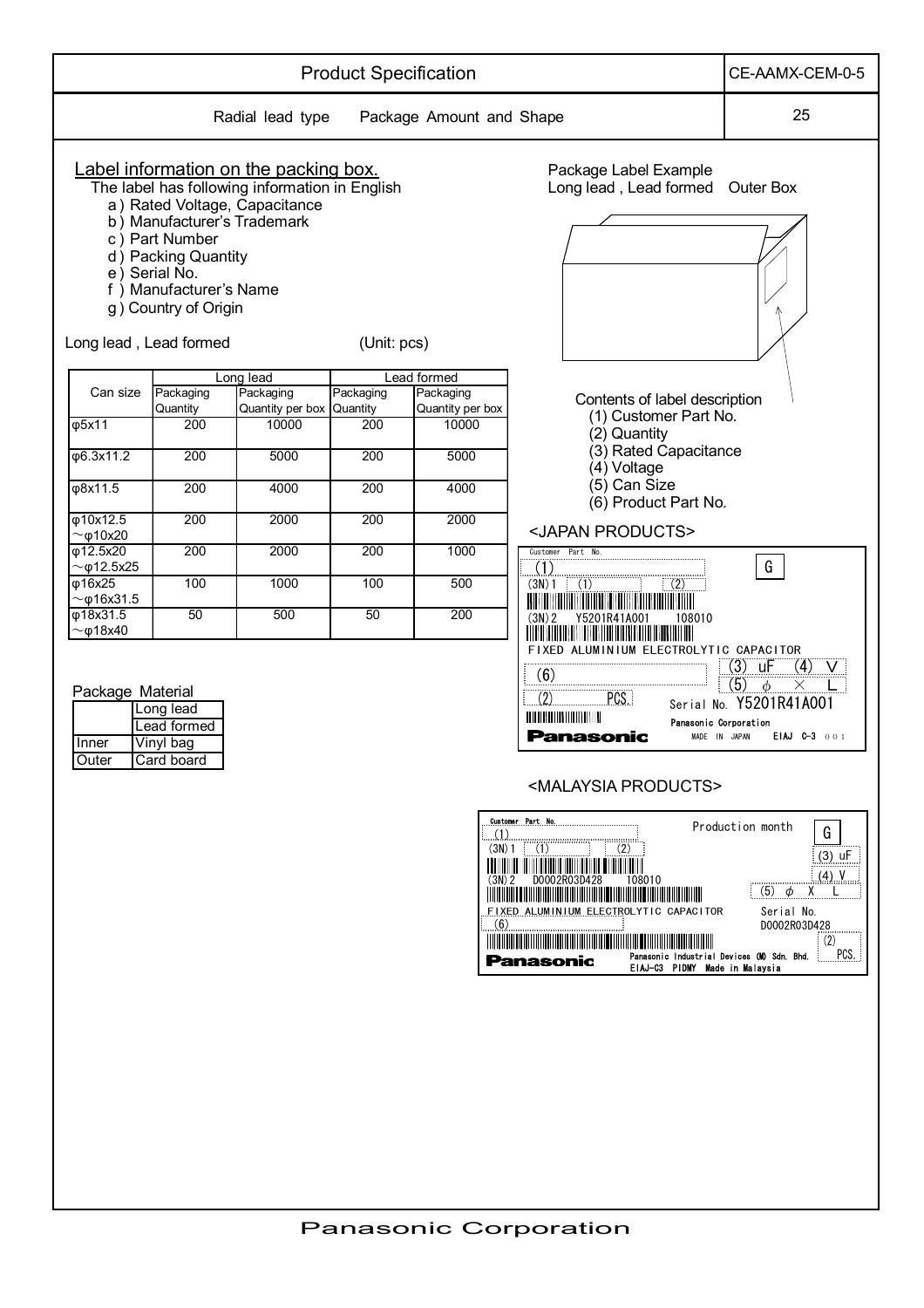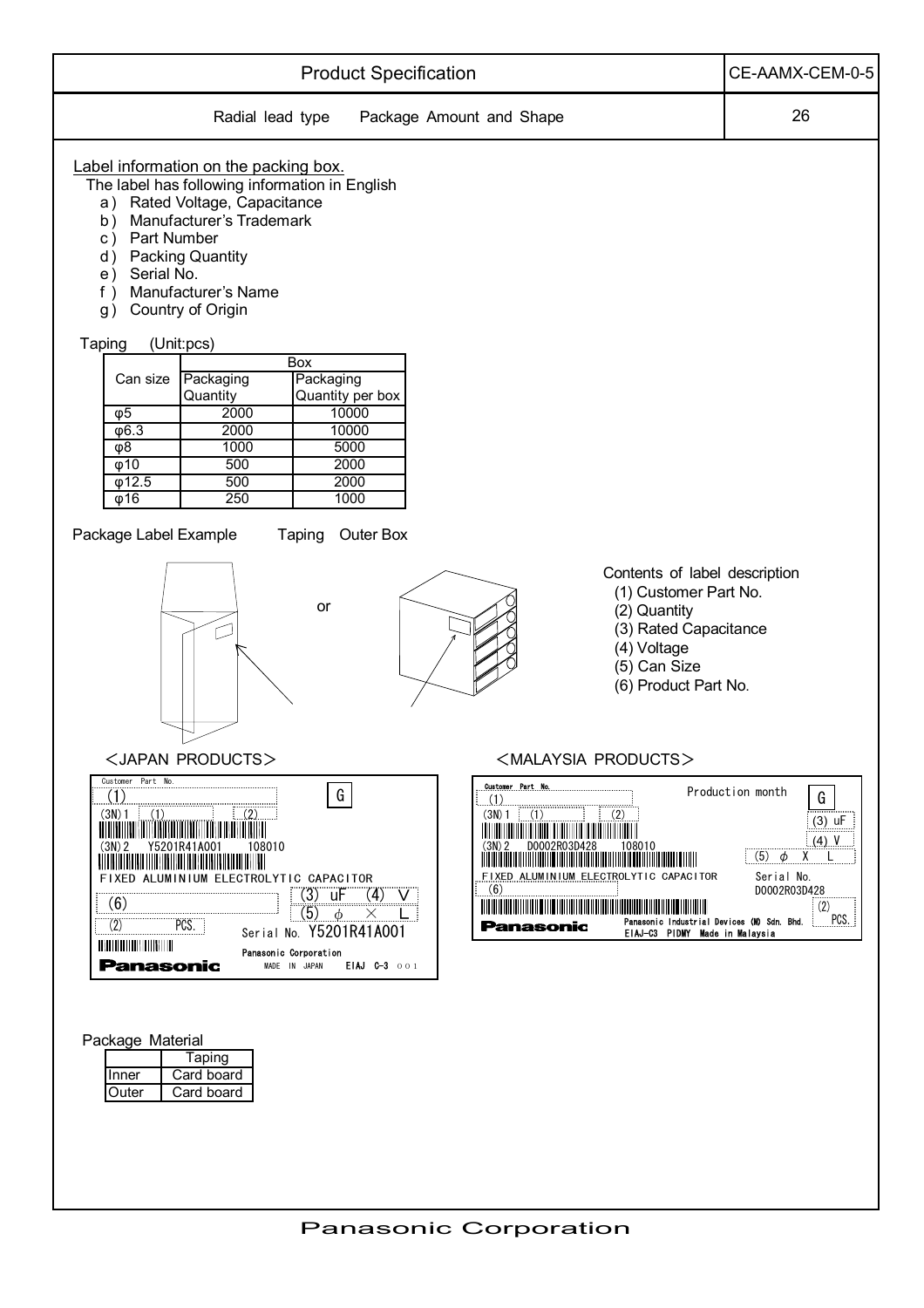

Storage

- 1. With respect to the handling method, follow Item 12-3 in this specification.
- 2. Products shall be out of direct sun light. In addition, the temperature and humidity shall be normal.

Minimum order quantity

The order shall be placed with a multiple of the inner carton quantity.

| Examples: $\varphi$ 5 $\sim \varphi$ 6.3     | $:$ minimum 2000 pcs |                      |
|----------------------------------------------|----------------------|----------------------|
| ω8                                           | : minimum $1000$ pcs |                      |
| $\varphi$ 10 $\sim$ $\varphi$ 12.5 : minimum |                      | $500 \,\mathrm{pcs}$ |
| თ16                                          | $:$ minimum          | 250 pcs              |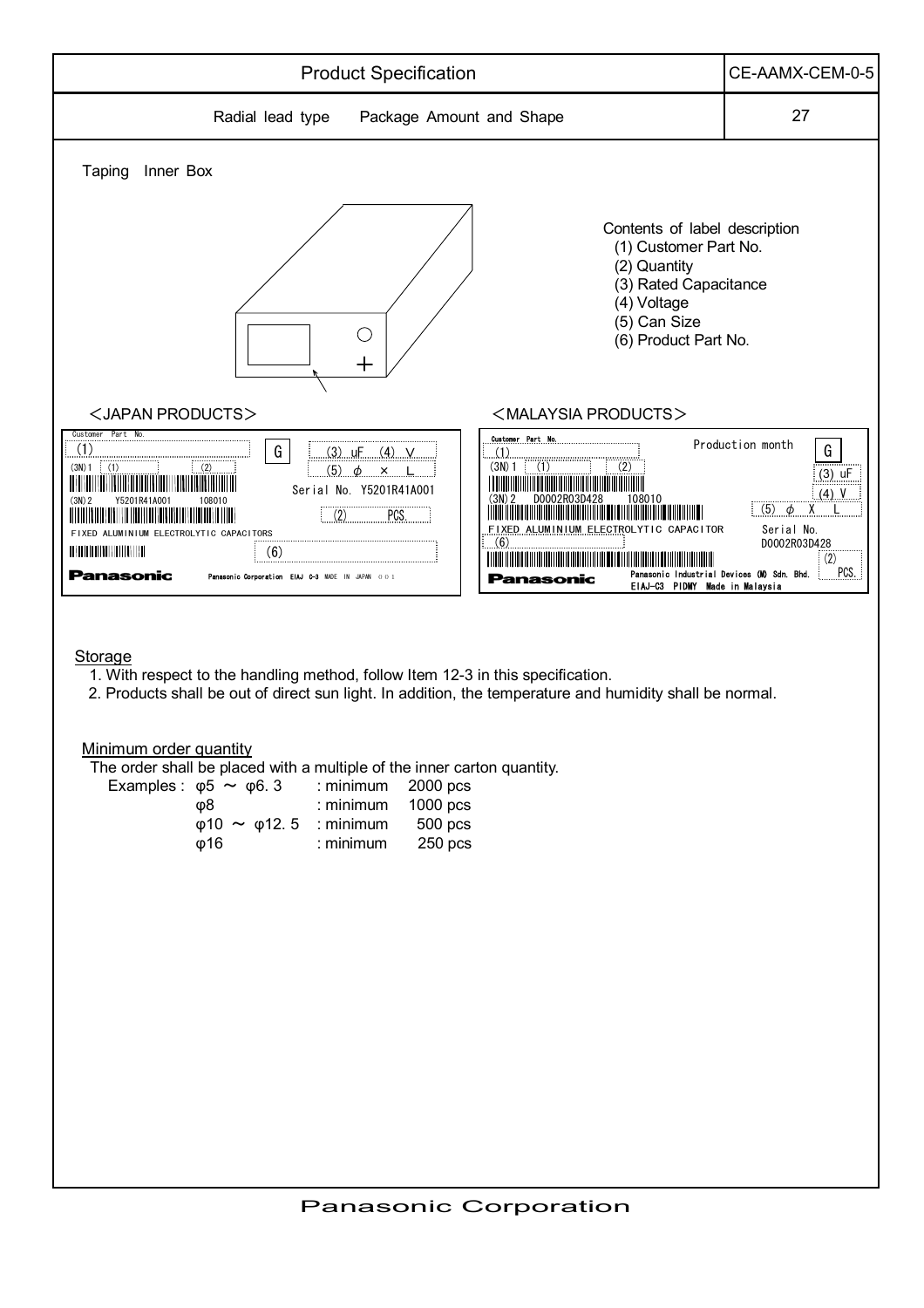### Product Specification and Guideline-ALA-S-3

### Application Guidelines **Guidelines Guidelines-1**

- \* This specification guarantees the quality and performance of the product as individual components.
- Before use, check and evaluate their compatibility with installed in your products.
- \* Do not use the products beyond the specifications described in this document.
- \* Install the following systems for a failsafe design to ensure safety if these products are to be used in equipment where a defect in these products may cause the loss of human life or other signification damage, such as damage to vehicles (automobile, train, vessel), traffic lights, medical equipment, aerospace equipment, electric heating appliances, combustion/ gas equipment, rotating equipment, and disaster/crime prevention equipment.
	- The system is equipped with a protection circuit and protection device.
	- The system is equipped with a redundant circuit or other system to prevent an unsafe status in the event of a single fault.

\* Before using the products, carefully check the effects on their quality and performance, and determined whether or not they can be used. These products are designed and manufactured for general-purpose and standard use in general electronic equipment.

These products are not intended for use in the following special conditions.

- 1. In liquid, such as Water, Oil, Chemicals, or Organic solvent
- 2. In direct sunlight, outdoors, or in dust
- 3. In vapor, such as dew condensation water of resistive element, or water leakage, salty air, or air with a high concentration corrosive gas, such as Cl2, H2S, NH3, SO2, or NO2
- 4. In an environment where strong static electricity or electromagnetic waves exist
- 5. Mounting or placing heat-generating components or inflammables, such as vinyl-coated wires, near these products
- 6. Sealing or coating of these products or a printed circuit board on which these products are mounted, with resin and other material
- 7. Using resolvent, water or water-soluble cleaner for flux cleaning agent after soldering.
	- (In particular, when using water or a water-soluble cleaning agent, be careful not to leave water residues)
- \* Please arrange circuit design for preventing impulse or transitional voltage.

Do not apply voltage, which exceeds the full rated voltage when the capacitors receive impulse voltage, instantaneous high voltage, high pulse voltage etc.

\* Electrolyte is used in the products. Therefore, misuse can result in rapid deterioration of characteristics and functions of each product. Electrolyte leakage damages printed circuit and affects performance, characteristics, and functions of customer system.

### **1. Circuit Design**

#### **1.1 Operating Temperature and Frequency**

Electrical parameters for electrolytic capacitors are normally specified at 20°C temperature and 120 Hz frequency.

 These parameters vary with changes in temperature and frequency. Circuit designers should take these changes into consideration. (1) Effects of operating temperature on electrical parameters

- a) At higher temperatures, leakage current and capacitance increase while equivalent series resistance (ESR) decreases.
- b) At lower temperatures, leakage current and capacitance decrease while equivalent series resistance (ESR) increases.
- (2) Effects of frequency on electrical parameters
	- a) At higher frequencies, capacitance and impedance decrease while  $tan \delta$  increases.
- b) At lower frequencies, heat generated by ripple current will rise due to an increase in equivalent series resistance (ESR).

#### **1.2 Operating Temperature and Life Expectancy**

- (1) Expected life is affected by operating temperature. Generally, each 10 °C reduction in temperature will double the expected life. Use capacitors at the lowest possible temperature below the upper category temperature.
- (2) If operating temperatures exceed the upper category limit, rapid deterioration of electrical parameter will occur and irreversible damage will result.

 Check for the maximum capacitor operating temperatures including ambient temperature, internal capacitor temperature rise due to ripple current, and the effects of radiated heat from power transistors, IC's or resistors.

- Avoid placing components, which could conduct heat to the capacitor from the back side of the circuit board.
- (3) The formula for calculating expected life at lower operating temperatures is as follows ;

$$
L_2 = L_1 \times 2^{\frac{T_1 - T_2}{10}}
$$

- $L_1$  : Guaranteed life (h) at temperature, T<sub>1</sub>  $^{\circ}$ C
	- $L_2$  : Expected life (h) at temperature,  $T_2$  °C
	- $T_1$  : Upper category temperature ( ${}^{\circ}C$ )
	- $T_2$ : Actual operating temperature, ambient temperature + temperature rise due to ripple current heating( $°C$ )

 (4) Please use according to the lifetime as noted in this specification. Using products beyond end of the lifetime may change characteristics rapidly, short-circuit, operate pressure relief vent, or leak electrolyte.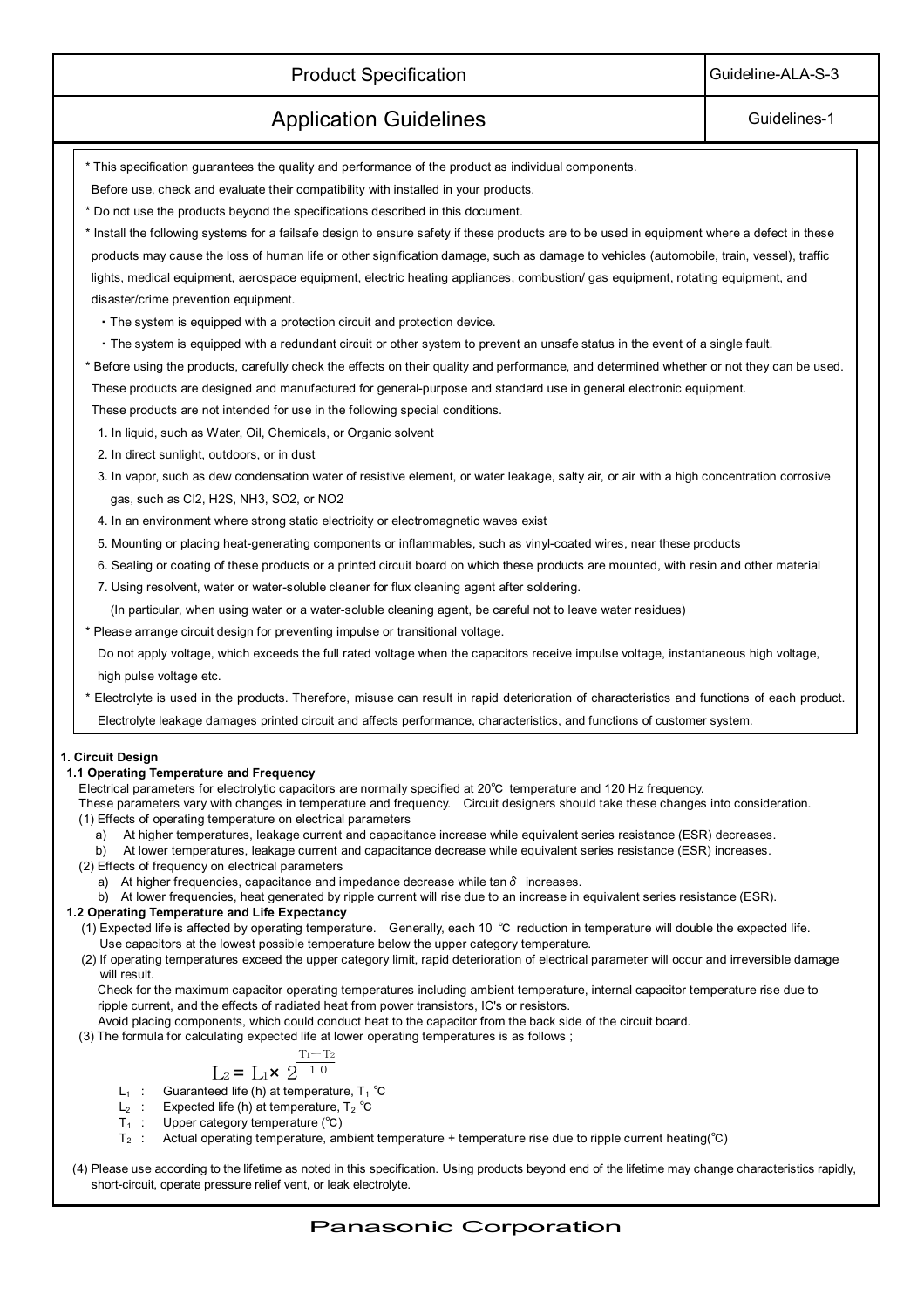| <b>Product Specification</b>                                                                                                                                                                                                                                                                                                                                                                                                                                                                             | Guideline-ALA-S-3 |  |
|----------------------------------------------------------------------------------------------------------------------------------------------------------------------------------------------------------------------------------------------------------------------------------------------------------------------------------------------------------------------------------------------------------------------------------------------------------------------------------------------------------|-------------------|--|
| <b>Application Guidelines</b>                                                                                                                                                                                                                                                                                                                                                                                                                                                                            | Guidelines-2      |  |
| 1.3 Common Application Conditions to Avoid<br>The following misapplication load conditions will cause rapid deterioration of a capacitor's electrical parameters.<br>In addition, rapid heating and gas generation within the capacitor can occur, causing the pressure relief vent to operate and resultant leakage<br>of electrolyte. Under extreme conditions, explosion and fire ignition could result.<br>The leaked electrolyte is combustible and electrically conductive.<br>(1) Reverse Voltage |                   |  |
| DC capacitors have polarity. Verify correct polarity before insertion. For circuits with changing or uncertain polarity, use DC bipolar<br>capacitors. DC bipolar capacitors are not suitable for use in AC circuits.<br>(2) Charge / Discharge Applications<br>Standard capacitors are not suitable for use in repeating charge/discharge applications. For charge/ discharge applications, consult us                                                                                                  |                   |  |
| with your actual application condition.<br>For rush current, please to not exceed 100A.<br>(3) ON-OFF circuit<br>Do not use capacitors in circuit where ON-OFF switching is repeated more than 10000 times/per day.                                                                                                                                                                                                                                                                                      |                   |  |
| In case of applying to the theses ON-OFF circuit, consult with us about circuit condition and so on.<br>(4) Over voltage<br>Do not apply voltages exceeding the maximum specified rated voltage. Voltages up to the surge voltage rating are acceptable for<br>short periods of time.                                                                                                                                                                                                                    |                   |  |
| Ensure that the sum of the DC voltage and the superimposed AC ripple voltage does not exceed the rated voltage.<br>(5) Ripple Current<br>Do not apply ripple currents exceeding the maximum specified value. For high ripple current applications, use a capacitor designed for<br>high ripple currents. In addition, consult us if the applied ripple current is to be higher than the maximum specified value.                                                                                         |                   |  |
| Ensure that rated ripple currents that superimposed on low DC bias voltages do not cause reverse voltage conditions.<br>1.4 Using Two or More Capacitors in Series or Parallel<br>(1) Capacitors Connected in Parallel                                                                                                                                                                                                                                                                                   |                   |  |
| The circuit resistance can closely approximate the series resistance of the capacitor, causing an imbalance of ripple current loads within<br>the capacitors. Careful wiring methods can minimize the possible application of an excessive ripple current to a capacitor.<br>(2) Capacitors Connected in Series<br>Differences in normal DC leakage current among capacitors can cause voltage imbalances.                                                                                               |                   |  |
| The use of voltage divider shunt resistors with consideration to leakage currents can prevent capacitor voltage imbalances.<br>1.5 Capacitor Mounting Considerations<br>(1) Double-Sided Circuit Boards<br>Avoid wiring pattern runs, which pass between the mounted capacitor and the circuit board.  When dipping into a solder bath,                                                                                                                                                                  |                   |  |
| an excess solder may deposit under the capacitor by capillary action, causing short circuit between anode and cathode terminals.<br>(2) Circuit Board Hole Positioning<br>The vinyl sleeve of the capacitor can be damaged if solder passes through a lead hole into the subsequently processed parts.                                                                                                                                                                                                   |                   |  |
| Special care when locating hole positions in proximity to capacitors is recommended.<br>(3) Circuit Board Hole Spacing<br>The spacing of circuit board holes should match the lead wire spacing of capacitors within the specified tolerances.<br>Incorrect spacing can cause an excessive lead wire stress during the insertion process.                                                                                                                                                                |                   |  |
| This may result in premature capacitor failure due to the short or open circuit, increased leakage current, or electrolyte leakage.<br>(4) Clearance for Case Mounted Pressure Relief<br>Capacitors with case mounted pressure relief require sufficient clearance to allow proper pressure relief operation.<br>The minimum clearances are dependent of capacitor diameters as follows.                                                                                                                 |                   |  |
| (Dia. 6. 3 mm ~Dia. 16 mm : 2 mm minimum, Dia. 18 mm ~Dia. 35 mm : 3 mm minimum, Dia 40 mm or greater : 5 mm minimum.)<br>(5) Clearance for Seal Mounted Pressure Relief<br>Provide a hole on a circuit board to relieve gas when a pressure relief of a capacitor is situated underneath of the circuit board.                                                                                                                                                                                          |                   |  |
| (6) Wiring Near the Pressure Relief<br>Avoid locating high voltage, high current wiring, or circuit board paths above the pressure relief.<br>Flammable, high temperature gas that exceeds 100 °C may be released and could dissolve the wire insulation and ignite.<br>(7) Circuit Board Patterns Under the Capacitor                                                                                                                                                                                   |                   |  |
| Avoid circuit board runs underneath the capacitor, as an electrical short can occur due to an electrolyte leakage.<br>(8) Screw Terminal Capacitor Mounting<br>Do not orient the capacitor with the screw terminal side of the capacitor facing downward.                                                                                                                                                                                                                                                |                   |  |
| Tighten the terminal and mounting bracket screws within the torque range specified in the specification.<br>1.6 Electrical Isolation of the Capacitor<br>Completely isolate the capacitor as follows.<br>(1) Between the cathode and the case (except for axially leaded B types) and between the anode terminal and other circuit paths.                                                                                                                                                                |                   |  |
| (2) Between the extra mounting terminals (on T types) and the anode terminal, cathode terminal, and other circuit paths.<br>1.7 Capacitor Sleeve<br>The vinyl sleeve or laminate coating is intended for marking and identification purposes and is not meant to electrically insulate the capacitor.<br>The sleeve may split or crack if immersed into solvents such as toluene or xylene and then subsequently exposed to high temperatures.                                                           |                   |  |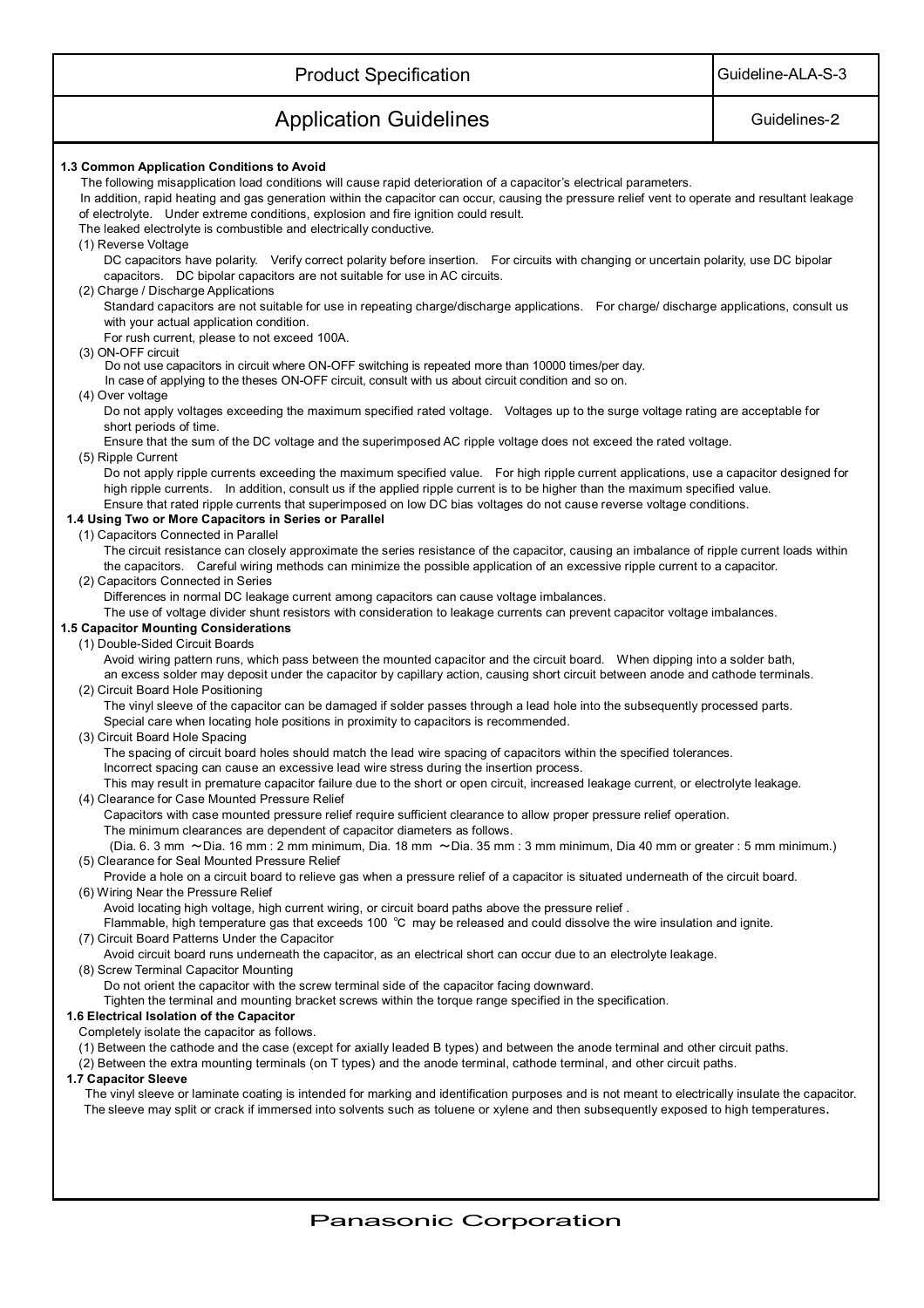| <b>Product Specification</b>                                                                                                                                                                                                                                                                                                                                                                                                                                                                                                                                                                                                                                                                                                                                                                                                                                                                                                                                    | Guideline-ALA-S-3 |  |
|-----------------------------------------------------------------------------------------------------------------------------------------------------------------------------------------------------------------------------------------------------------------------------------------------------------------------------------------------------------------------------------------------------------------------------------------------------------------------------------------------------------------------------------------------------------------------------------------------------------------------------------------------------------------------------------------------------------------------------------------------------------------------------------------------------------------------------------------------------------------------------------------------------------------------------------------------------------------|-------------------|--|
| <b>Application Guidelines</b>                                                                                                                                                                                                                                                                                                                                                                                                                                                                                                                                                                                                                                                                                                                                                                                                                                                                                                                                   | Guidelines-3      |  |
| 2. Capacitor Handling Techniques<br>2.1 Considerations Before Using<br>(1) Capacitors have a finite life. Do not reuse or recycle capacitors from used equipment.<br>(2) Transient recovery voltage may be generated in the capacitor due to dielectric absorption.<br>If required, this voltage can be discharged with a resistor with a value of about $1k\Omega$ .<br>(3) Capacitors stored for a long period of time may exhibit an increase in leakage current.<br>This can be corrected by gradually applying rated voltage in series with a resistor of approximately $1k\Omega$ .<br>(4) If capacitors are dropped, they can be damaged mechanically or electrically. Avoid using dropped capacitors.<br>(5) Dented or crushed capacitors should not be used. The seal integrity can be damaged and loss of electrolyte/shortened life can result.<br>2.2 Capacitor Insertion<br>(1) Verify the correct capacitance and rated voltage of the capacitor. |                   |  |
| (2) Verify the correct polarity of the capacitor before insertion.<br>(3) Verify the correct hole spacing before insertion (land pattern size on chip type) to avoid stress on the terminals.<br>(4) Ensure that the lead clinching operation done by auto insertion equipments does not stress the capacitor leads where they enter the seal of<br>the capacitor.<br>For chip type capacitors, excessive mounting pressure can cause high leakage current, short circuit, or disconnection.                                                                                                                                                                                                                                                                                                                                                                                                                                                                    |                   |  |
| 2.3 Manual Soldering<br>(1) Apply soldering conditions (temperature and time) based on the specification, or do not exceed temperature of 350 °C for 3                                                                                                                                                                                                                                                                                                                                                                                                                                                                                                                                                                                                                                                                                                                                                                                                          |                   |  |
| seconds or less.<br>(2) If lead wires must be modified to meet terminal board hole spacing, avoid stress on the lead wire where it enters the capacitor seal.<br>(3) If a soldered capacitor must be removed and reinserted, avoid excessive stress on the capacitor leads.<br>(4) Avoid physical contacts between the tip of the soldering iron and capacitors to prevent melting of the vinyl sleeve.<br>2.4 Flow Soldering                                                                                                                                                                                                                                                                                                                                                                                                                                                                                                                                   |                   |  |
| (1) Do not immerse the capacitor body into the solder bath as excessive internal pressure could result.<br>(2) Apply proper soldering conditions (temperature, time, etc.). Do not exceed the specified limits.<br>(3) Do not allow other parts or components to touch the capacitor during soldering.<br>2.5 Other Soldering Considerations<br>Rapid temperature rise during the preheat operation and resin bonding operation can cause cracking of the capacitor's vinyl sleeve.                                                                                                                                                                                                                                                                                                                                                                                                                                                                             |                   |  |
| For heat curing, do not exceed 150 $^{\circ}$ C for the maximum time of 2 minutes.<br>2.6 Capacitor Handling after Soldering<br>(1) Avoid moving the capacitor after soldering to prevent excessive stress on the lead wires where they enter the seal.<br>(2) Do not use the capacitor as a handle when moving the circuit board assembly.<br>(3) Avoid striking the capacitor after assembly to prevent failure due to excessive shock.                                                                                                                                                                                                                                                                                                                                                                                                                                                                                                                       |                   |  |
| 2.7 Circuit Board Cleaning<br>(1) Circuit boards can be immersed or ultrasonically cleaned using suitable cleaning solvents for up to 5 minutes<br>and up to 60 °C maximum temperatures. The boards should be thoroughly rinsed and dried.<br>The use of ozone depleting cleaning agents is not recommended for the purpose of protecting our environment.<br>(2) Avoid using the following solvent groups unless specifically allowed in the specification;<br>Halogenated cleaning solvents : except for solvent resistant capacitor types, halogenated solvents can permeate the seal and cause<br>internal capacitor corrosion and failure.<br>For solvent resistant capacitors, carefully follow the temperature and time requirements based on the                                                                                                                                                                                                        |                   |  |
| specification. 1-1-1 trichloroethane should never be used on any aluminum electrolytic capacitor.<br>Alkaline solvents<br>: could react and dissolve the aluminum case.<br>٠<br>Petroleum based solvents<br>: deterioration of the rubber seal could result.<br>: deterioration of the rubber seal could result.<br>Xylene<br>Acetone<br>: removal of the ink markings on the vinyl sleeve could result.                                                                                                                                                                                                                                                                                                                                                                                                                                                                                                                                                        |                   |  |
| (3) A thorough drying after cleaning is required to remove residual cleaning solvents that may be trapped between the capacitor and the circuit<br>board. Avoid drying temperatures, which exceed the Upper category temperature of the capacitor.<br>(4) Monitor the contamination levels of the cleaning solvents during use in terms of electrical conductivity, pH, specific gravity, or water content.<br>Chlorine levels can rise with contamination and adversely affect the performance of the capacitor.<br>(5) Depending on the cleaning method, the marking on a capacitor may be erased or blurred.                                                                                                                                                                                                                                                                                                                                                 |                   |  |
| Please consult us if you are not certain about acceptable cleaning solvents or cleaning methods.<br>2.8 Mounting Adhesives and Coating Agents<br>When using mounting adhesives or coating agents to control humidity, avoid using materials containing halogenated solvents.<br>Also, avoid the use of chloroprene based polymers.<br>Harden on dry adhesive or coating agents well lest the solvent should be left.                                                                                                                                                                                                                                                                                                                                                                                                                                                                                                                                            |                   |  |
| After applying adhesives or coatings, dry thoroughly to prevent residual solvents from being trapped between the capacitor and the circuit<br>board.<br>2.9 Fumigation<br>In exporting electronic appliances with aluminum electrolytic capacitors, in some cases fumigation treatment using such halogen<br>compound as methyl bromide is conducted for wooden boxes.<br>If such boxes are not dried well, the halogen left in the box is dispersed while transported and enters in the capacitors inside.                                                                                                                                                                                                                                                                                                                                                                                                                                                     |                   |  |

This possibly causes electrical corrosion of the capacitors. Therefore, after performing fumigation and drying make sure that no halogen is left.

Don't perform fumigation treatment to the whole electronic appliances packed in a box.